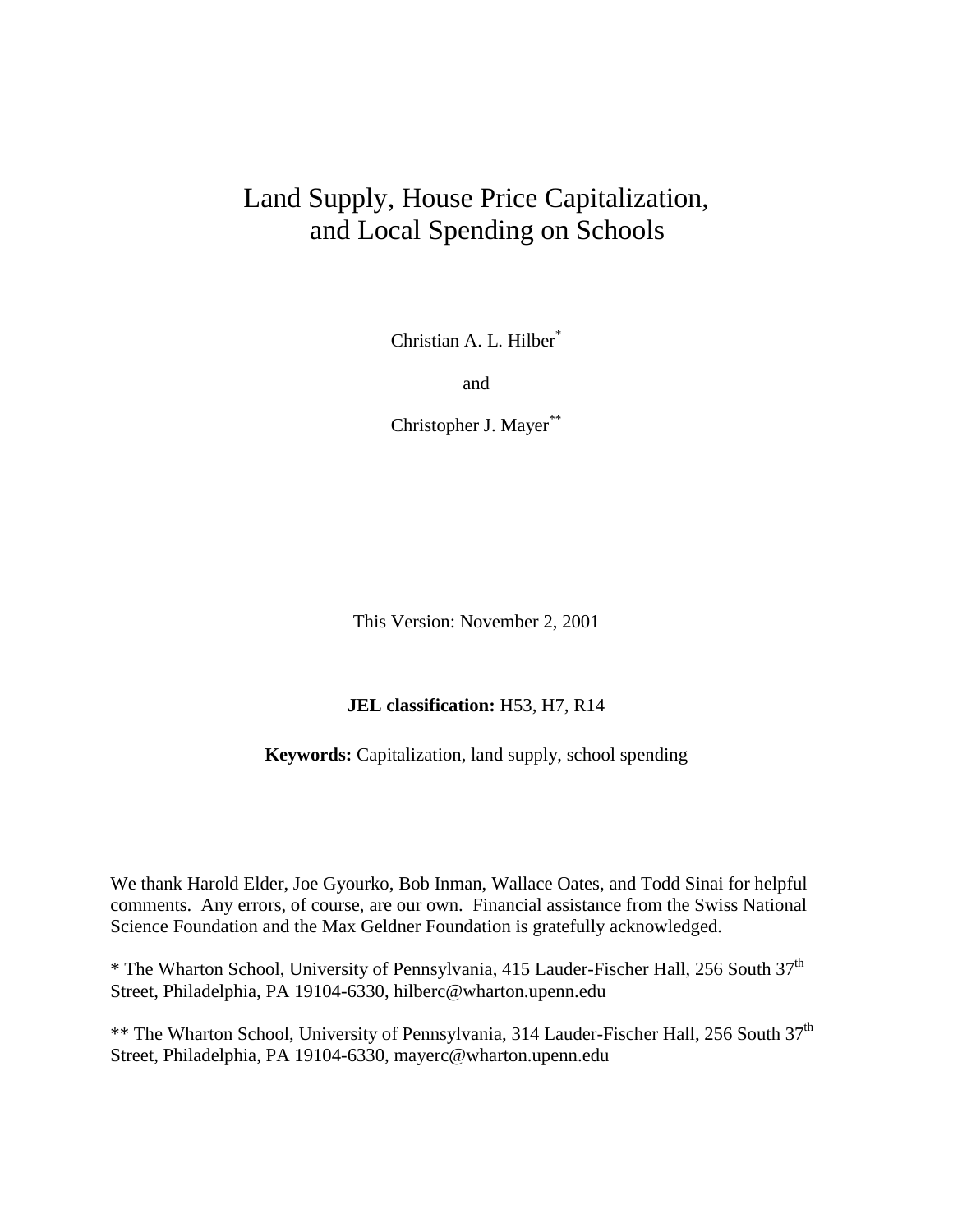# Land Supply, House Price Capitalization, and Local Spending on Schools

### **Abstract**

 Many researchers have noted that house prices reflect the capitalized value of local public services and amenities on house prices, but few empirical papers link the extent of house price capitalization to local spending decisions. In this paper we show that the causality indeed runs in both directions; in particular, local spending is higher in places with a greater degree of capitalization. To begin we make a simple observation; the degree to which house prices capitalize local amenities can vary substantially depending on the supply of land for new housing. In response to demand shocks, locations with more available land will have a larger adjustment in quantity, but a smaller adjustment in price and vice versa. We examine these predictions using a unique data set for Massachusetts that includes a measure of available land that varies by community and takes advantage of a property tax limit (Proposition 2½) that provides instruments for local changes in spending. Indeed, we find that fiscal variables and amenities are capitalized to a much greater extent in cities and towns with little available land, and confirm that these locations have a lower elasticity of land supply. We then show that localities with little available land spend more on schools, even after controlling for other factors that might affect demand for education. These results provide an alternative explanation for why suburban locations with little available land have relatively high spending on local schools.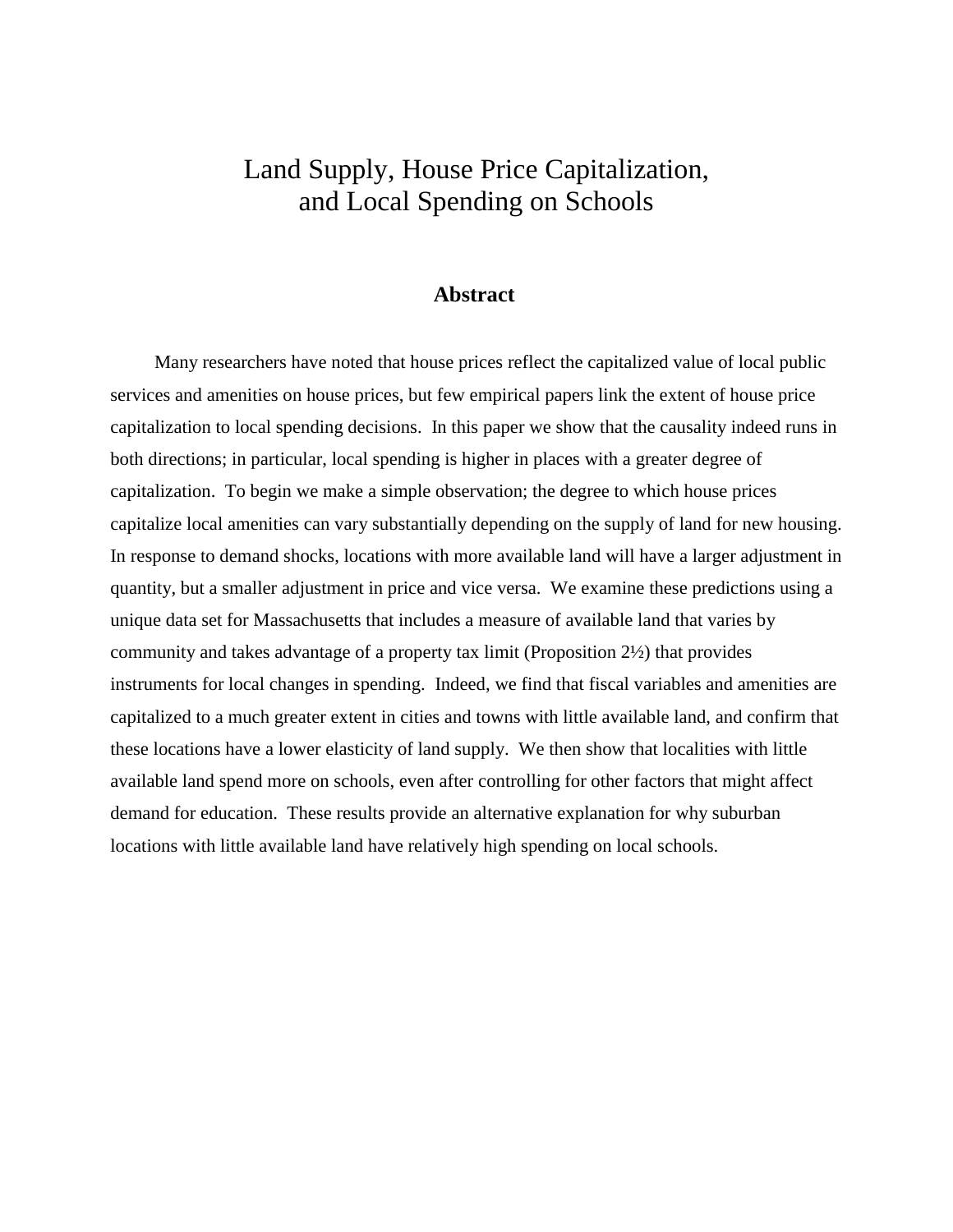### **1 Introduction and Background**

 $\overline{a}$ 

 Following the publication of Oates' pioneering paper in 1969, a large theoretical and empirical literature has addressed house price capitalization. For the most part, the literature agrees that long-run house values should fully reflect cross-sectional differences in the present discounted value of future tax burdens or benefits, after controlling for housing characteristics. Such an approach depends on demand factors alone, and assumes that the supply of land is inelastic and similar across locations.<sup>1</sup> Recent econometric studies (among others Yinger et al. 1988, Stull and Stull 1991, Smith and Huang 1995, Man and Bell 1996, Palmon and Smith 1998a and 1998b, Hilber 1998, Sinai 1998, and Black 1999) strongly confirm the existence of capitalization of local public goods such as schools and environmental amenities. $2$ 

 A few studies examine the possibility of variations in the supply elasticity among different locations (e.g., Malpezzi 1996 and Dreiman and Follain 2001) or the effect of differential land supply elasticity on the extent of capitalization (e.g., Bruce and Holtz-Eakin 1999). However, to our knowledge, so far no study examined empirically and in a well identified setting whether the land supply elasticity affects the extent to which local amenities and fiscal variables are capitalized into house values, that is, whether the extent of capitalization differs by location.

 In this paper we make two points. First, we suggest that house price capitalization estimates from cross-sectional analyses cannot be easily interpreted as a household's willingness to pay for amenities or local services when land for new development is readily available. We posit that capitalization of fiscal variables and amenities should vary across communities, with a greater degree of capitalization in communities with a more inelastic supply of residential land. This result is quite intuitive. As long as land supply is not perfectly inelastic (or perfectly elastic) and communities are not perfect substitutes, both price and quantity will adjust in response to demand shocks. However, price adjustment should be larger (and quantity adjustment smaller) in places with less available land.

<sup>1</sup> A few theoretical papers have argued the opposite point; that the supply of land is perfectly elastic, and thus the degree of capitalization should be quite limited. For example, Edel and Sclar (1974) and Hamilton (1976b) suggest pressure from developers will successfully pressure communities to expand any type of housing that

earns economic rents. Hence, capitalization is a disequilibrium phenomenon that will disappear in the long run.<br><sup>2</sup> True expections are MaMillar and Garlesn (1977) who we a sexual of small Wissonia terms and show that Two exceptions are McMillan and Carlson (1977), who use a sample of small Wisconsin towns and show that amenities are not capitalized in a hedonic regression and Bui and Mayer (2000) who show that certain environmental emissions are not capitalized using a repeat sales methodology.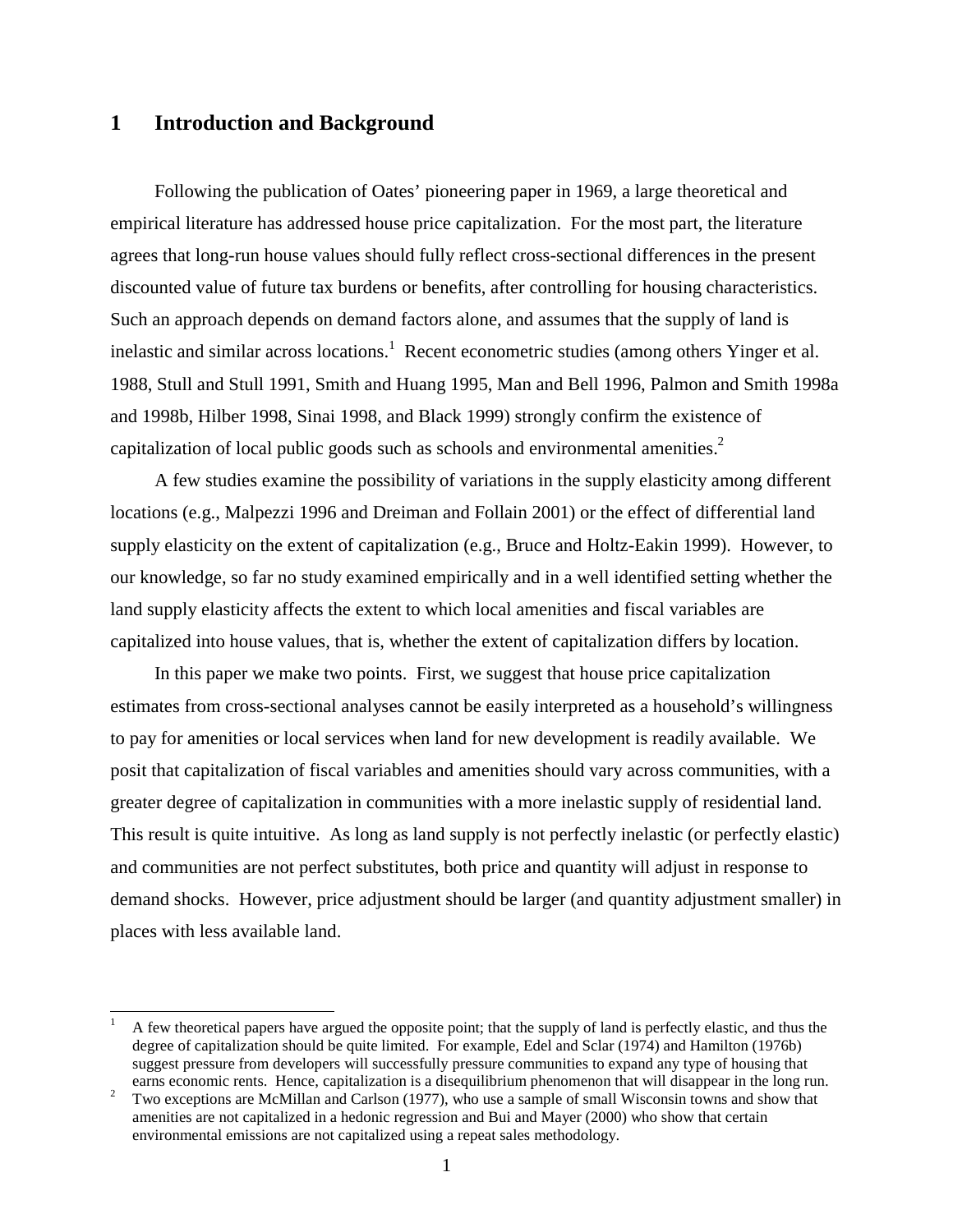Second, we suggest that the level of local spending on public goods should depend on the extent to which fiscal variables and amenities are capitalized into property values. This proposition is based on previous theoretical work by other authors. Wildasin (1979) and Sonstelie and Portney (1980) point out that in a frictionless world homeowners have an incentive to vote for the local public good level that maximizes the values of their houses. They then pocket the proceeds and move to a community where public spending is ideal from a pure consumption point of view. Brueckner and Joo (1991) then demonstrate that in a world with imperfectly mobile voters and in the presence of house value capitalization the voter's ideal spending level for durable local public goods reflects a blend of his or her own preferences and those of the eventual buyer of the house. This behavior may explain, for example, why the median voter supports additional school spending even though he or she has no children at school.

 Our empirical findings, which confirm the effect of land availability on the extent of capitalization and on school spending, have implications for theoretical and empirical studies in a variety of areas. For example, urban quality-of-life and environmental comparisons use implicitly generated prices of local amenities by assuming uniform capitalization of interurban amenity differences into local land rents and wage rates (e.g., Blomquist et al. 1988, Gyourko and Tracy 1991).<sup>3</sup> Other cross-sectional studies estimate the marginal value of reducing air pollution by assuming uniform house price capitalization (see e.g., the meta-analysis by Smith and Huang 1995). However, the extent of land value capitalization of amenities may be significantly higher in metropolitan areas with a limited supply of available land or regulations that deter new development, potentially distorting the reported quality of life rankings and the benefits of improving air quality. $4$ 

 The same issues apply to the capitalization of fiscal variables into property values. In recent policy debates it is often argued that public school spending increases the attractiveness of their community to the marginal homebuyer and thus increases housing values (e.g., Haurin and Brasington 1996, Black 1999 and Dee 2000). However, a strict link between school expenditures—or more precisely school quality improvements—and house prices only exists if land supply is equally inelastic in all observed locations. While Black (1999) looks only at

 $\overline{a}$ 

<sup>3</sup> See Gyourko, Kahn, and Tracy (1999) for an survey of the literature about quality of life and environmental quality in urban areas.

The size of the distortion may depend on geographic units of observations. Gyourko and Tracy (1991) chose the central city of the metropolitan area as their observation unit and may thus minimize the size of the distortion.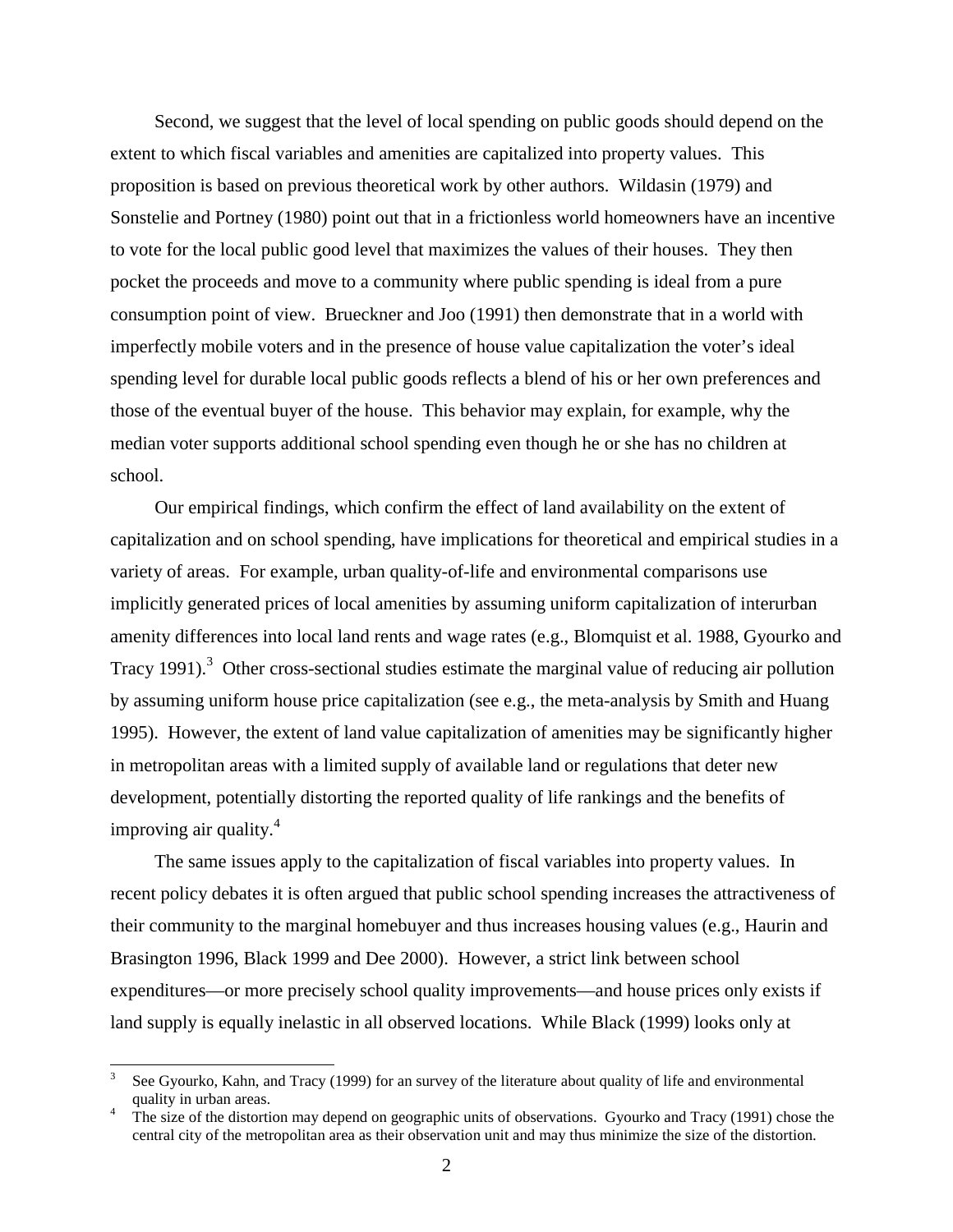houses very close to attendance district boundaries where land supply might indeed be equally and completely inelastic, Haurin and Brasington (1996) and Dee (2000) present estimates based on much less disaggregated data, which might be biased if land supply, and thus the true extent of capitalization, is correlated with other factors such as the median income of a community.

 Many public policies are potentially affected by the link between government subsidies and house price capitalization. Consider intergovernmental transfers from federal or state governments to communities based on the poor school quality or the number of poor residents. Many authors have argued that such location-based aid (as opposed to grants to poor individuals) can have adverse consequences since poor residents are typically renters who will be forced to pay higher rents if the transfers are capitalized into higher house prices (e.g., Hamilton 1976a and Wyckoff 1995).<sup>5</sup> Our results suggest that such adverse redistributional effects should be concentrated mainly in locations with little available land. Variation in the extent of capitalization may also lead to differences in homeowner benefits from the mortgage interest deduction and have implications of other types of fundamental tax reform in the US.<sup>6</sup>

 Finally, some authors argue that the capitalization of benefits of durable local public goods into property values can induce local governments to behave efficiently (e.g., Edelson 1976 and Sonstely and Portney 1978, and Fischel 2001) or that land value capitalization provides a mechanism to induce present generations to internalize the well-being of future generations (e.g., Oates and Schwab 1988 and 1996, Glaeser 1996, and Conley and Rangel 2001). Fischel (2001) describes homeowners as "homevoters" whose voting and other local political activities are guided by their concerns about home values. Fischel's homevoter model implies "…that local property taxes are benefit taxes, that locally funded schools are more efficient than state-funded systems, and that home-conscious "NIMBYs" [folks who cry "not in my backyard"] forestall an environmentally destructive "race to the bottom" in tax base competition." However, such

 $\overline{a}$ 5 Hamilton (1976a) first makes the link between capitalization and inequality. He argues that if differential fiscal surpluses are fully capitalized into demand curves for property, there can be no inequality in a static world. Wyckoff (1995) suggests that voter movement will cause equalizing intergovernmental aid (such as state education aid) to be capitalized into housing prices. Assuming a fixed housing supply, he shows theoretically that in many cases, intergovernmental grants have no net effect on the welfare of the poor citizens (i.e. the welfare effect of intergovernmental aid on poor voters is completely offset by higher housing costs), and in a few cases, the grants may even make them worse off. However, if land supply is not completely inelastic fiscal differences do not have to be fully capitalized into housing values and therefore the conclusions of Wyckoff need not hold. 6

For a discussion of the effect of mortgage interest deductions on housing prices see Capozza, Green, and Hendershott (1996).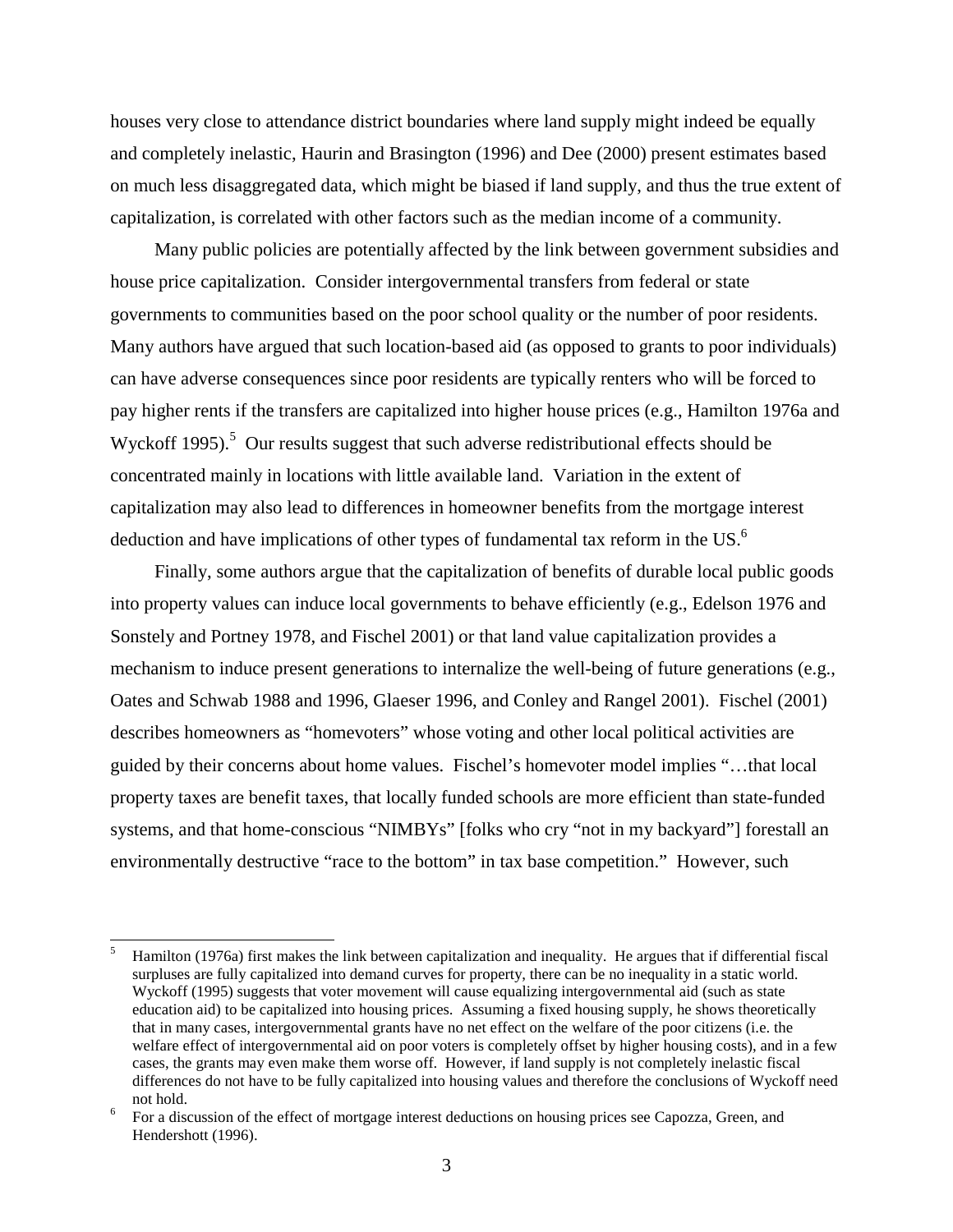normative implications depend critically on the extent of capitalization, and thereby, as our empirical results suggest, on the availability of land in a specific location.

 To establish the point that the land supply elasticity influences the extent of capitalization, Section 2.1 explores the conditions that affect the influence of the land supply elasticity on the extent of capitalization. We demonstrate that an exogenous local demand shock—such as a 'fiscal shock'7 — is capitalized into house values to a greater extent in communities with less elastic housing supply so long as households are imperfectly mobile or the communities' share of metropolitan population is not marginal. In Section 2.2 we argue that the introduction of a property tax limit can be interpreted as just such a 'fiscal shock'. Bradbury, Mayer, and Case (2001—referred to as BMC, below) show that constrained communities who cannot choose their optimal level of local public services are able to realize gains in property values to the degree that they increase spending despite the limitation. We show that this capitalization should be greater in communities with a relatively inelastic land supply. Section 2.3 demonstrates that local land scarcity should reduce local public spending.

 We examine these theoretical predictions in Section 3 using data for the Commonwealth of Massachusetts and building on the empirical framework used in BMC. This procedure uses exogenous variation from a property tax limit—Proposition 2½—to help predict spending levels across communities and looks at how house prices respond to variations in spending using instruments drawn from the tax limit. Consistent with theory, our results suggest that fiscal differentials and amenities are capitalized into house values to a much smaller extent in locations with greater land availability, as measured by the amount of undeveloped land in each city and town based on aerial photos. In addition, we confirm that locations with more undeveloped land have a greater land supply elasticity.Finally, we demonstrate that localities with little available land spend more on schools, even after controlling for other factors that might affect demand for education. Some of this increased spending comes from communities that are at their statemandated property tax levy limits, but that choose to pass an override. While land availability has little effect on the probability that a town has reached its levy limit, voters in communities with little available land pass larger overrides. We conclude in section 4 with a brief discussion of policy implications.

 $\overline{a}$ 

<sup>7</sup> Examples of such fiscal shocks are unexpected changes of federal grants towards cities or fiscal distortions induced by the introduction of property tax limits such as Proposition 2½ in Massachusetts.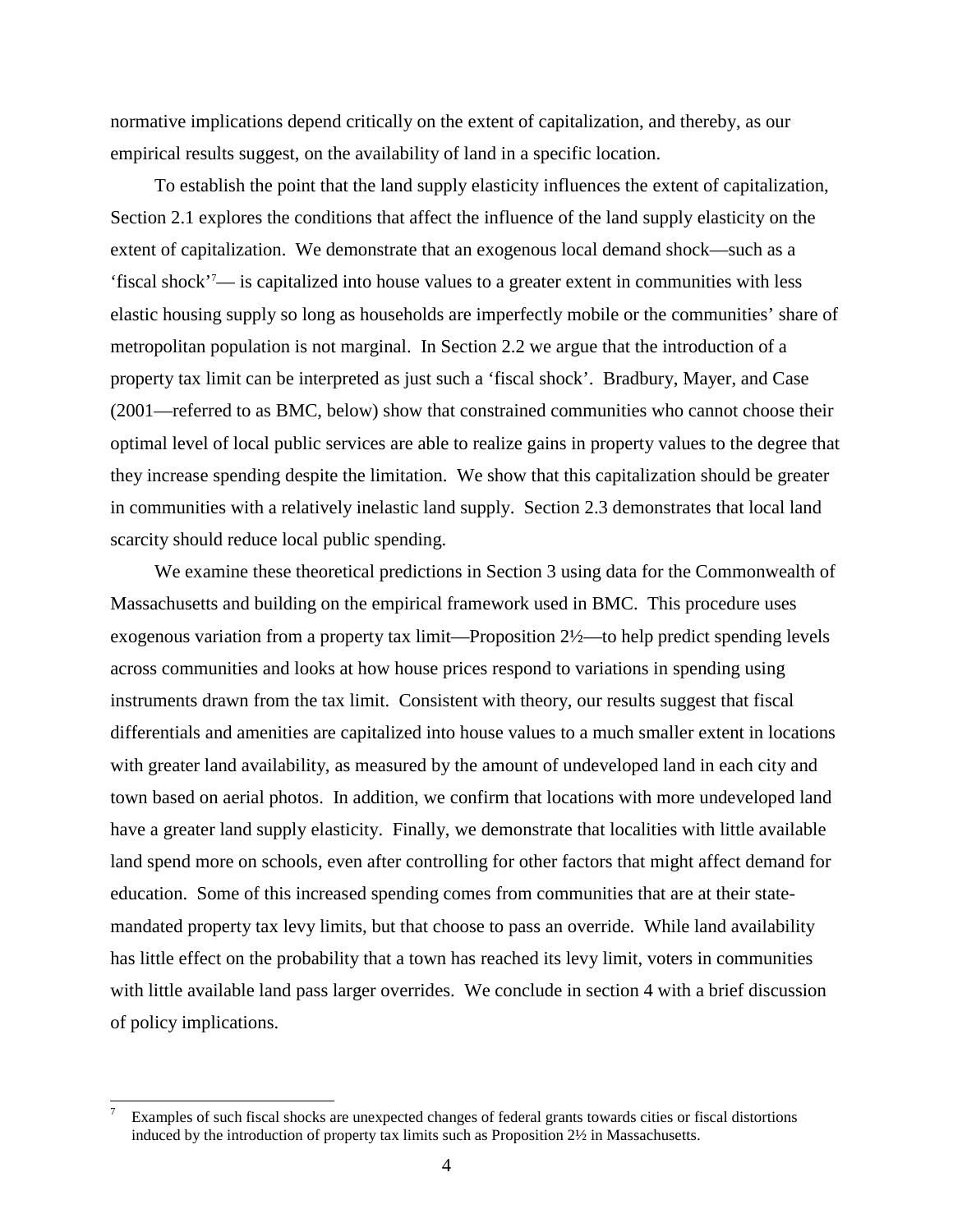### **2 Theoretical Framework**

 $\overline{a}$ 

 In the following analysis we argue that the extent of capitalization of fiscal variables and amenities should be particularly high in places where residential land supply is relatively inelastic because (almost) all land is already zoned for residential purposes—typically urban and suburban communities.<sup>8</sup> In rural areas and locations at the edge of cities, where residential land supply is typically quite elastic, exogenous improvements in local attractiveness lead to relatively minor effects on local residential land values, as open farmland is converted into residential land. In part, this argument assumes that land can be freely converted into residential use. Here we follow the findings of the "endogenous zoning literature".<sup>9</sup> For example, the empirical estimates of Pogodzinski and Sass (1994) strongly indicate that after controlling for selection bias, land-use regulations appear to "follow the market".

 A second important assumption is that some aspects of current spending affect the utility level of future residents. This assumption would apply if some portion of current spending is on durable goods that benefit future residents, or if current spending decisions represent a signal or commitment to future spending. A few studies recognize that the extent of capitalization of future benefits of durable local public goods affects the spending level (e.g., Sprunger and Wilson 1998 and Hoyt 1999). Sprunger and Wilson (1998) note that in the absence of perfect labor mobility or under uncertainty about the future benefits of durable local public goods, these benefits may be overcapitalized or undercapitalized. They follow that there is underinvestment in some local public goods, but overinvestment in others. Hoyt (1999) points out that the lack of capitalization of inefficiently high taxes reduces the incentives of residents to limit government inefficiency. In the case of Massachusetts under Proposition 2½, increases in the levy (spending) limit are permanent, so if voters choose to increase the spending limit in one year, they are choosing to increase that limit in all future years as well.

<sup>8</sup> For example Yinger (1982) points out that the finite size of urban areas makes land a scarce resource. Fischel (1990) points to a number of political factors that explain why communities pass restrictive zoning measures that move beyond just solving demand externalities and effectively limit supply. 9

For a summary of the "endogenous zoning literature" see Pogodzinski and Sass (1994). The literature on "economics of zoning" is founded on Mills and Oates (1975). For a general review of the literature see Fischel (1990) and Pogodzinski and Sass (1991).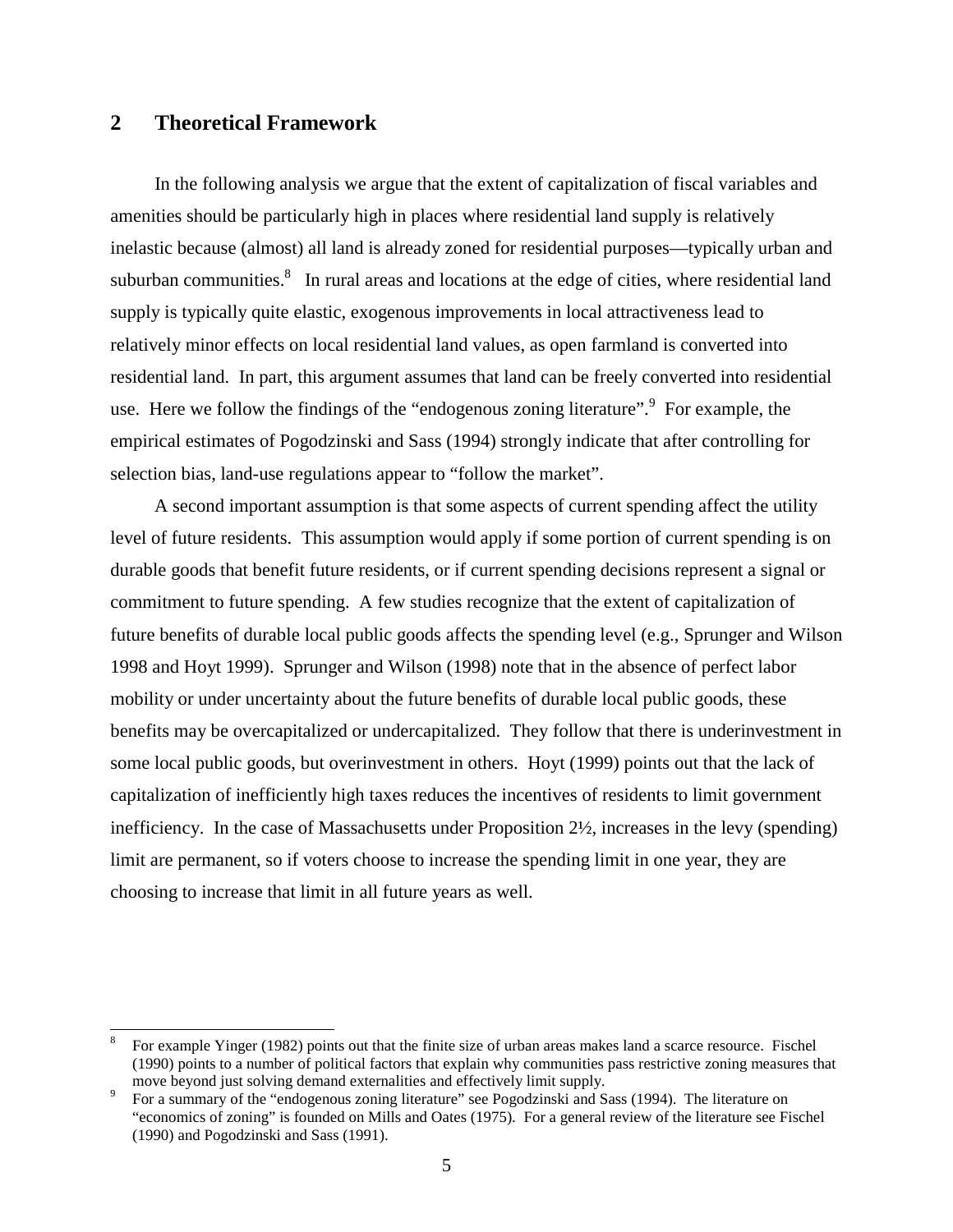### **2.1 General Predictions of How Land Supply Elasticity Affects Capitalization**

 In a model with a single market and a fixed number of (immobile) households it is quite intuitive that both price and quantity will adjust in response to demand shocks and that the price adjustment is larger (and quantity adjustment smaller) if land supply is inelastic. However, if households are mobile and can relocate between jurisdictions the same result is less obvious.

 To examine whether the land supply elasticity influences the extent of capitalization even in a world with perfectly mobile households, we develop a model of two communities (or one specific community and the rest of the metropolis) that differ in their land supply elasticity. The model consists of *N* residents who are perfectly mobile and have identical incomes and tastes. Residents in both communities choose housing quantity to maximize utility, taking the level of public service, and the property tax rate as given. Equilibrium is achieved if households have equal utility in both communities. The model builds upon the seminal work of Epple and Zelenitz (1981) and is presented in detail in Appendix A.

 The comparative statics of the model equilibrium give us some important insights. In the limit, if households are perfectly mobile and individual communities are very small relative to the metropolitan area, we show that the supply elasticity has little effect on housing values in a community. However, if either assumption is relaxed, we obtain the result that the extent of capitalization is decreasing in the supply elasticity.

 First consider the assumption of community size. If residents truly consider all locations within a MSA to be equally viable, then individual communities might be considered small relative to the entire MSA. However, residents typically focus on some neighboring communities close to their working place. Thus, the share of the observed community compared to the "relevant" rest of the metropolis is typically quite large.

 Furthermore, the model assumption of perfect mobility is quite unrealistic. In fact, relocation is typically very costly. Moving costs for homeowners are often as high as 10 percent of the value of a house, including the cost of the broker fee, carrying costs of the property for sale and direct moving expenses. If households are imperfectly mobile, theory suggests that the housing supply elasticity affects the extent of capitalization and that relative community size has a minor effect. Hence, to the extent that households are not perfectly mobile and to the extent that the relative population sizes of communities that are affected by an exogenous demand shock

6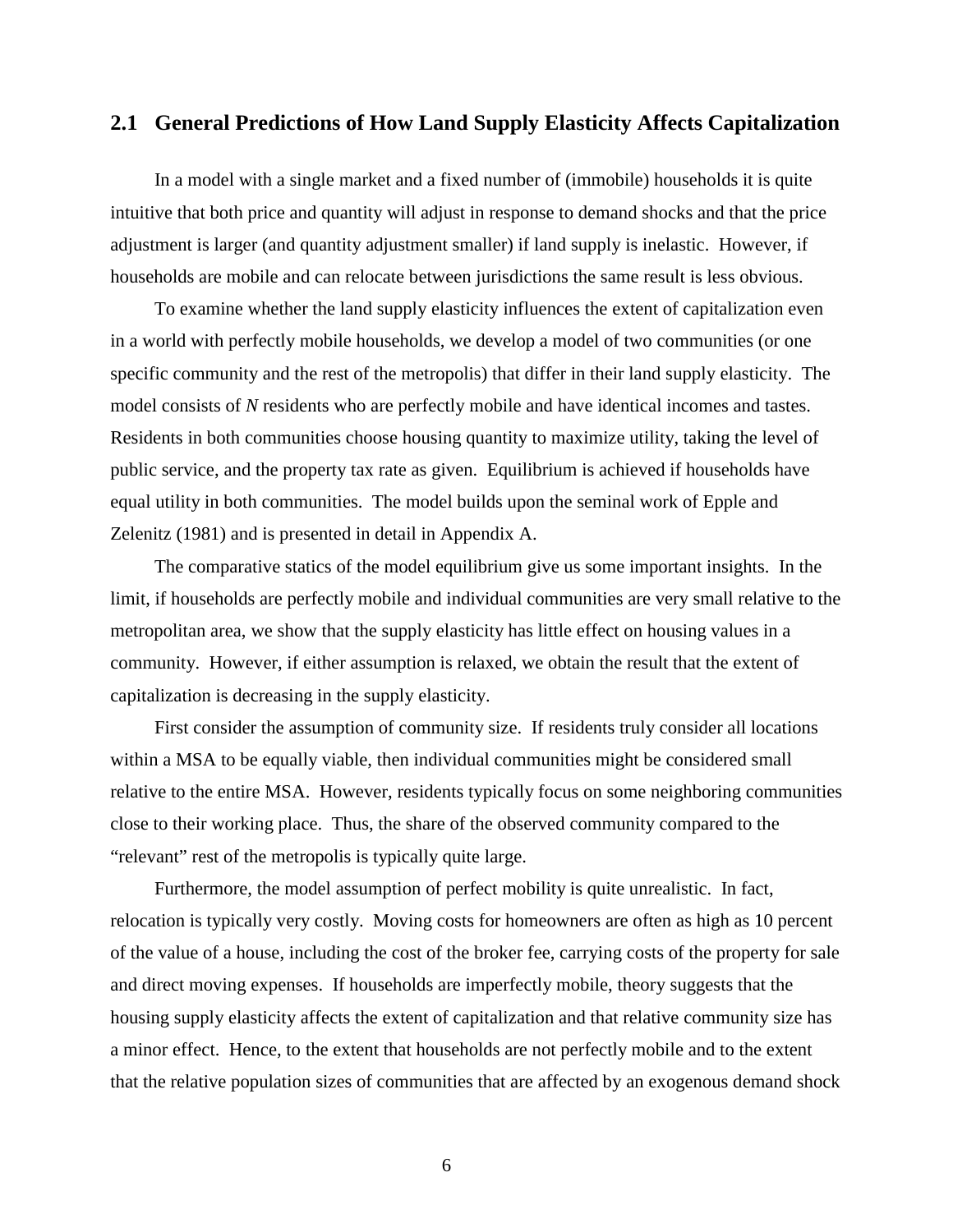are not infinitesimal we therefore expect that capitalization rates differ significantly between communities with elastic and inelastic land supply.

### **2.2 Property Tax Limits as Fiscal Shocks**

#### *A. General Considerations*

 Brueckner (1982) notes that if local governments provide local public goods in a propertyvalue-maximizing fashion, they will choose a spending level such that the marginal benefit of an extra dollar of spending will be exactly offset by the marginal cost of the property taxes needed to finance that spending. Mathematically, this can be expressed as

$$
\frac{\partial P}{\partial g_k} = \frac{1}{\theta} \left( \sum_{i=1}^n MRS_{g_k,x} - MC_{g_k} \right) = 0, \qquad (1)
$$

where *P* is the aggregated property value in the community,  $g_k$  is the level of local public good *k*,  $\theta$  is the discount rate,  $MRS_{g_k,x}$  are the marginal rates of substitution between the public good  $g_k$ and the numeraire *x* (for all residents i=1,...,n), and  $MC_{g_k}$  is the marginal cost to provide  $g_k$ . Brueckner (1982) concludes that if  $\partial P / \partial g_k > 0$  the local public good  $g_k$  is underprovided, while if  $\partial P / \partial g_k$  < 0 the good  $g_k$  is overprovided relative to the property-value-maximizing level. Thus, a finding that house price changes respond positively (negatively) to spending changes implies that an increase (a reduction) in spending raises the relative attractiveness of a community. Brueckner's (1982) argument is illustrated in Figure 1 for the simplified case, where aggregate property values are a simple single-peaked function of a single local public good *g* . A public good level left of the peak signifies underprovision, while a level right of the peak signifies overprovision.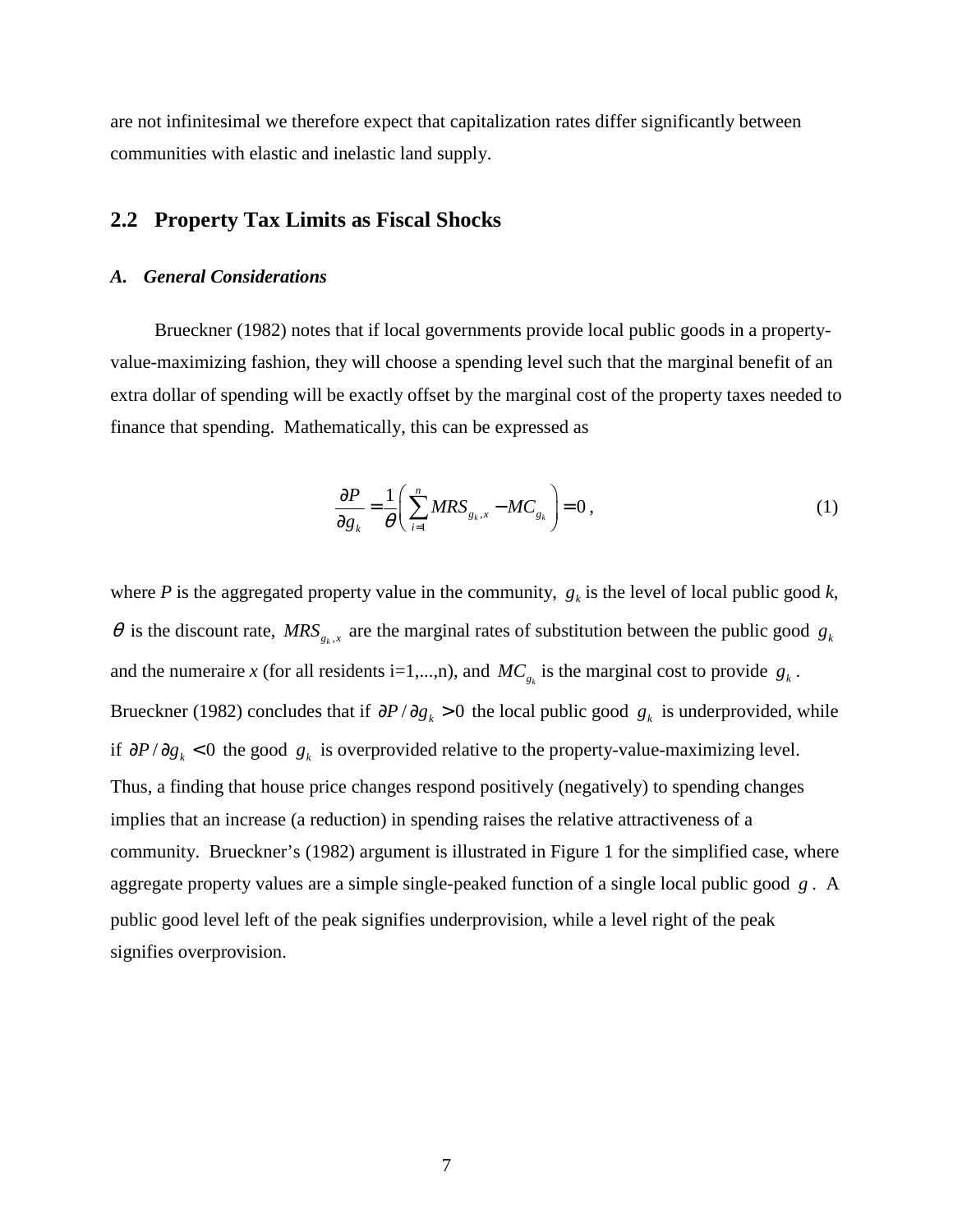

Figure 1: Public Goods and Aggregated Property Values

 We subsequently use these considerations to analyze the effect of a tax reform that limits property taxes. Such property tax limits exist in many places around the US due to statewide limits that were passed by voters in the 1970s and 1980s.<sup>10</sup> Many property tax limits were passed based on the perception that local officials had a tendency to spend more on public services than the residents wanted. According to this logic and according to Brueckner's considerations, the existence of a property tax limit will increase the utility of homeowners $11$  if communities were indeed overproviding the public good ( $\partial P / \partial g_k < 0$ ). However, if the limit restricts the local government from increasing spending to the optimal level, that is,  $\partial P / \partial g_k > 0$ , the utility of homeowners is decreased in restricted communities. Such a fiscal distortion associated with the introduction of a property tax limit could be interpreted as a "negative lump sum payment" for the homeowners living in communities that are constrained to spend "too little" on local services. Restricted communities may realize gains in property values (that is, they may reduce the extent of the negative lump sum payment induced by the property tax limit) to the degree that they are able to overcome the limits.

 $\overline{a}$ 

<sup>10</sup> California, Michigan, and Massachusetts are examples of states that imposed tax limitations on local communities ability to raise taxes to finance local services.<br><sup>11</sup> Brueckner (1982, 315) argues that the same result holds for rental and owner-occupied housing units because in

equilibrium a resident must be indifferent between owning and renting his or her housing unit.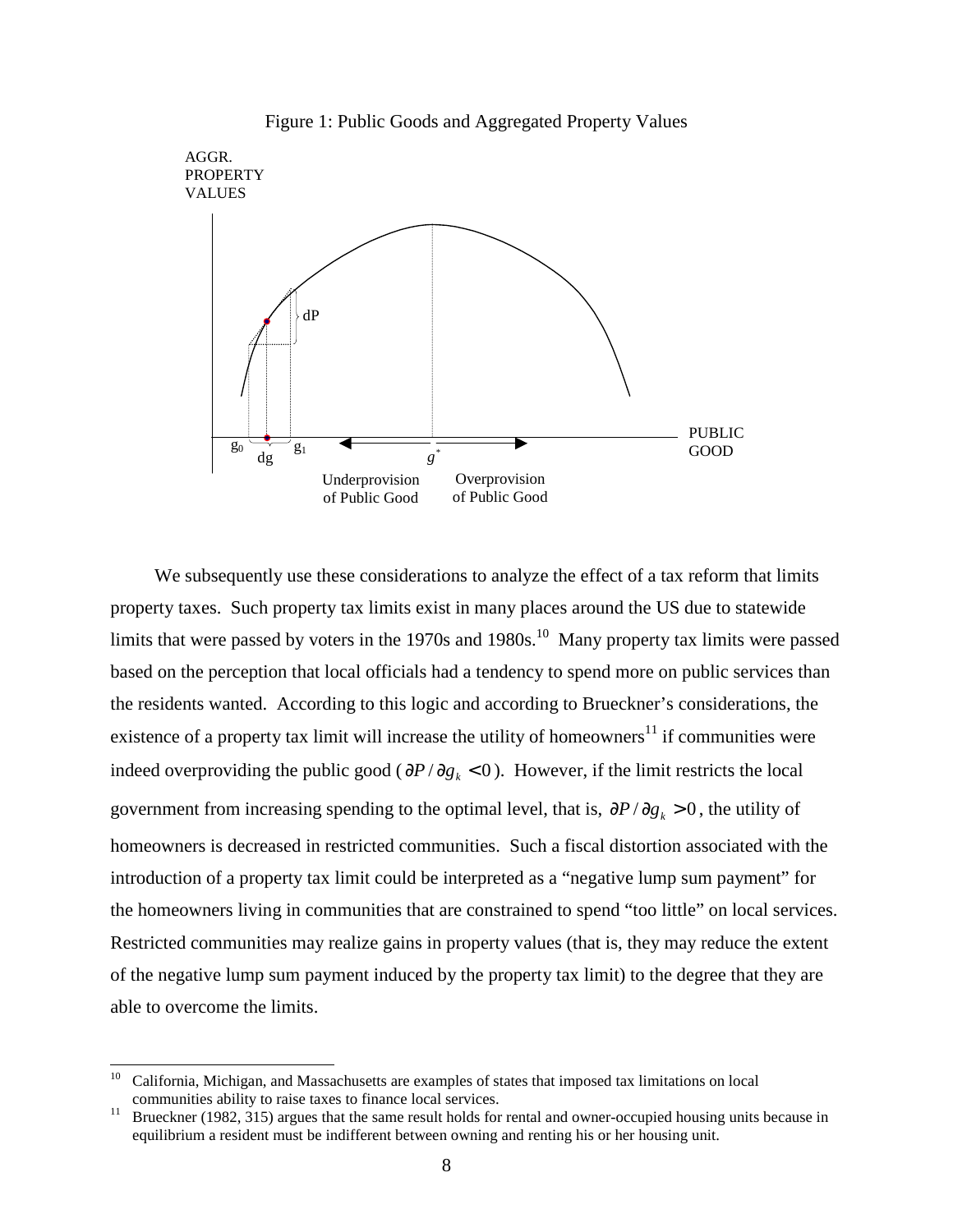Brueckner's (1982) efficiency statement has been criticized on a number of dimensions. First, Yinger (1985) argues from a theoretical point of view that property taxes apply to both capital (the value of the housing structure) and land. Thereby the existence of property taxes drives a wedge between the first order conditions that govern the spending choice of communities and housing consumption of individuals. As a result, local spending choices are only second best. The second critique derives from the fact that in a world with heterogeneity the median voter's preferences, which determine spending, differ from the marginal homebuyers.<sup>12</sup> Finally, voters may not have full control over spending decisions.

 Empirically, BMC show that the tax limit in Massachusetts, Proposition 2½, significantly constrained local spending in some communities and that these constrained communities realized gains in property values to the extent that they were able to increase spending despite the limitation. As mentioned above, such a finding may not imply underprovision from an efficiency point of view. However, such a finding implies that increases in spending raise the relative attractiveness of a community in the eye of the marginal homebuyer. This is because the marginal homebuyer judges the average community to be spending too little and prefers communities that increase spending.

# *B. The Case of Proposition 2½ in Massachusetts and Previous Findings By Bradbury, Mayer, and Case (2001)*

 Below, we consider the tax reform "Proposition 2½" in Massachusetts as a good setting to test our main propositions. Proposition 2½ was passed in November 1980. It placed important limits on local municipal spending: 1) effective property tax rates were capped at 2.5 percent and 2) nominal annual growth in property tax revenues was limited to 2.5 percent, unless residents passed a referendum (an override) allowing a greater increase. The limits imposed by Proposition 2½ applied equally to each city and town. However, variations in local economic and fiscal conditions at the time of its passage have led the measure to have very different impact on individual communities in Massachusetts (see BMC for a detailed description of the specific effects of Proposition 2½).

 After the first few years when Proposition 2½ mandated actual revenue reductions, the tax limit had a limited effect on local budgets for a variety of reasons. First, the state government

 $12$ 12 See Ross and Yinger (2000) for a summary of the literature that considers both a housing market and the market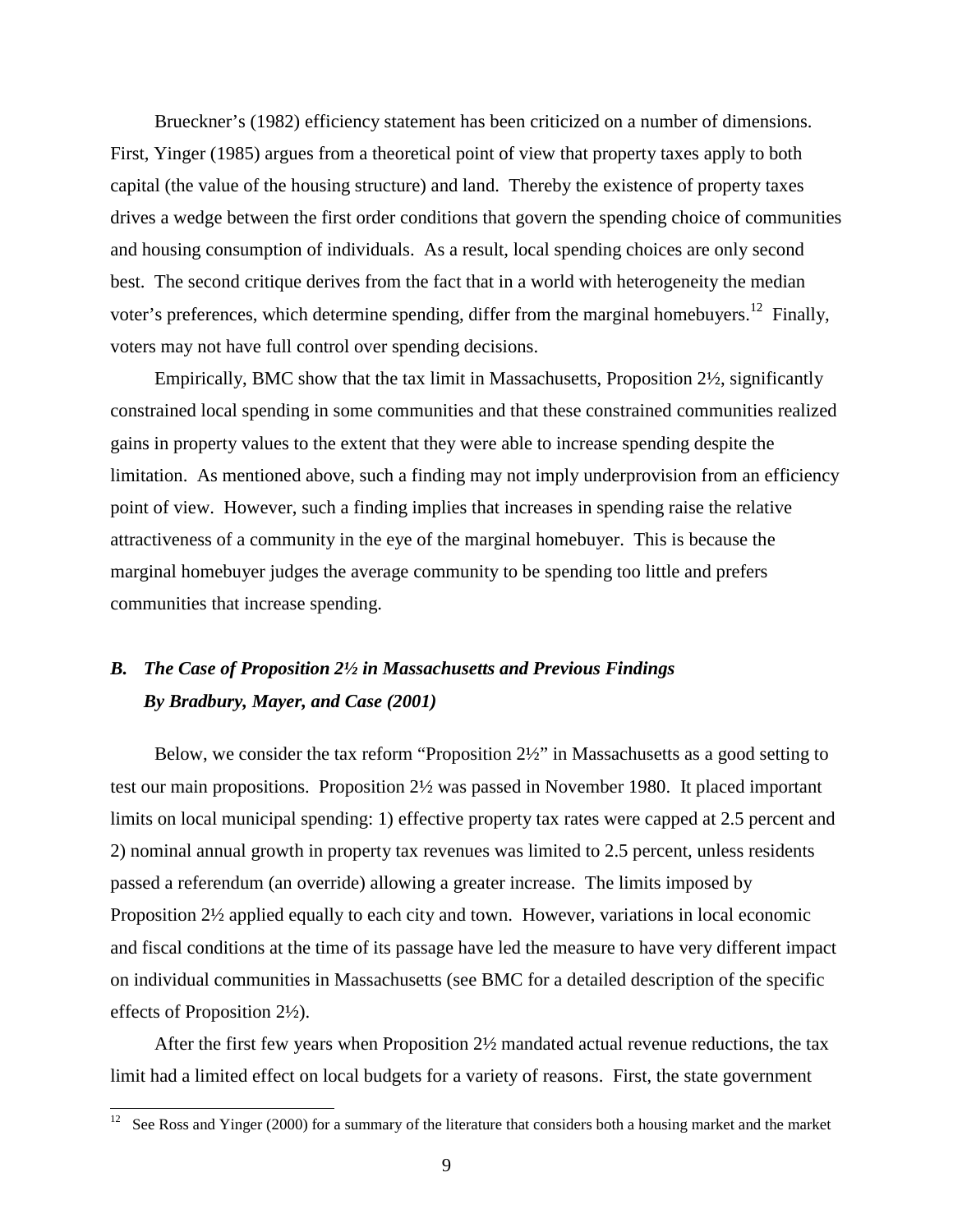considerably increased general purpose aid to municipalities to help them avoid possible budget shortfalls. Second, school expenditures declined because of a demographically-driven decline in the number of school-aged children. Third, the state-wide real estate boom in the mid 1980s meant that the new growth provisions added considerably to towns' levy limits. Fourth, inflation was relatively low. As a result of these factors, many communities raised taxes at a slower pace than allowed under Proposition 2½.

 In the late 1980s, however, economic conditions and demographic trends changed dramatically. By 1990, 224 out of 351 towns were at their levy limit. Between 1990 to 1994 the time period of our econometric analysis—Massachusetts municipalities faced significant fiscal stress because of a 30 percent cut in real state aid and a demographically driven increase in school enrollments. While it was still possible for towns to avoid the levy limit by imposing higher local user fees, such non-property tax revenues were very limited and highly unattractive for its residents due to the imposed income tax burden. Hence, the only remaining possibility for residents was to pass a referendum—an override—allowing a greater increase. An override raises the levy limit for a specific year, and that increase becomes a permanent part of the levy limit. However, an override can never raise the effective property tax rate above 2.5 percent.<sup>13</sup>

BMC use this setting to explore the impact of spending changes on housing values, taking advantage of the tax reform to provide instruments that are correlated with local changes in spending, but are unrelated to property values, and avoiding many of the empirical problems that Palmon and Smith (1998b) argue have plagued past capitalization studies.<sup>14</sup> The study has three principal findings: 1) Proposition 2½ significantly constrained local spending in some communities, with most of its impact on school spending, 2) constrained communities realized gains in property values to the degree that they were able to increase school spending despite the limitation, and 3) changes in non-school spending had little impact on property values. By constraining school spending, Proposition 2½ may have added a scarcity premium for housing in

 $\overline{a}$ 

for local public services in a setting with heterogeneous households.<br><sup>13</sup> In a few cases, communities could choose to pass a temporary exclusion as opposed to an override. An exclusion is a temporary increase in a community's levy limit to pay for an "excluded" capital expenditure. Exclusions can

temporarily raise the property tax rate above 2.5 percent.<br><sup>14</sup> Virtually all past empirical capitalization studies are based on Lancaster's (1966) hedonic price index approach that treats a commodity as a bundle of characteristics. Utilizing the market parallel to Lancaster's approach, the price of a house can be described as a function of the valuation of the various characteristics of the house, such as site, structure, neighborhood, public services and taxes. However, this empirical procedure has a number of important problems that can lead to significant biases when it is implemented. Palmon and Smith (1998b) place the empirical problems into five broad categories: (1) underidentification, (2) potential correlation between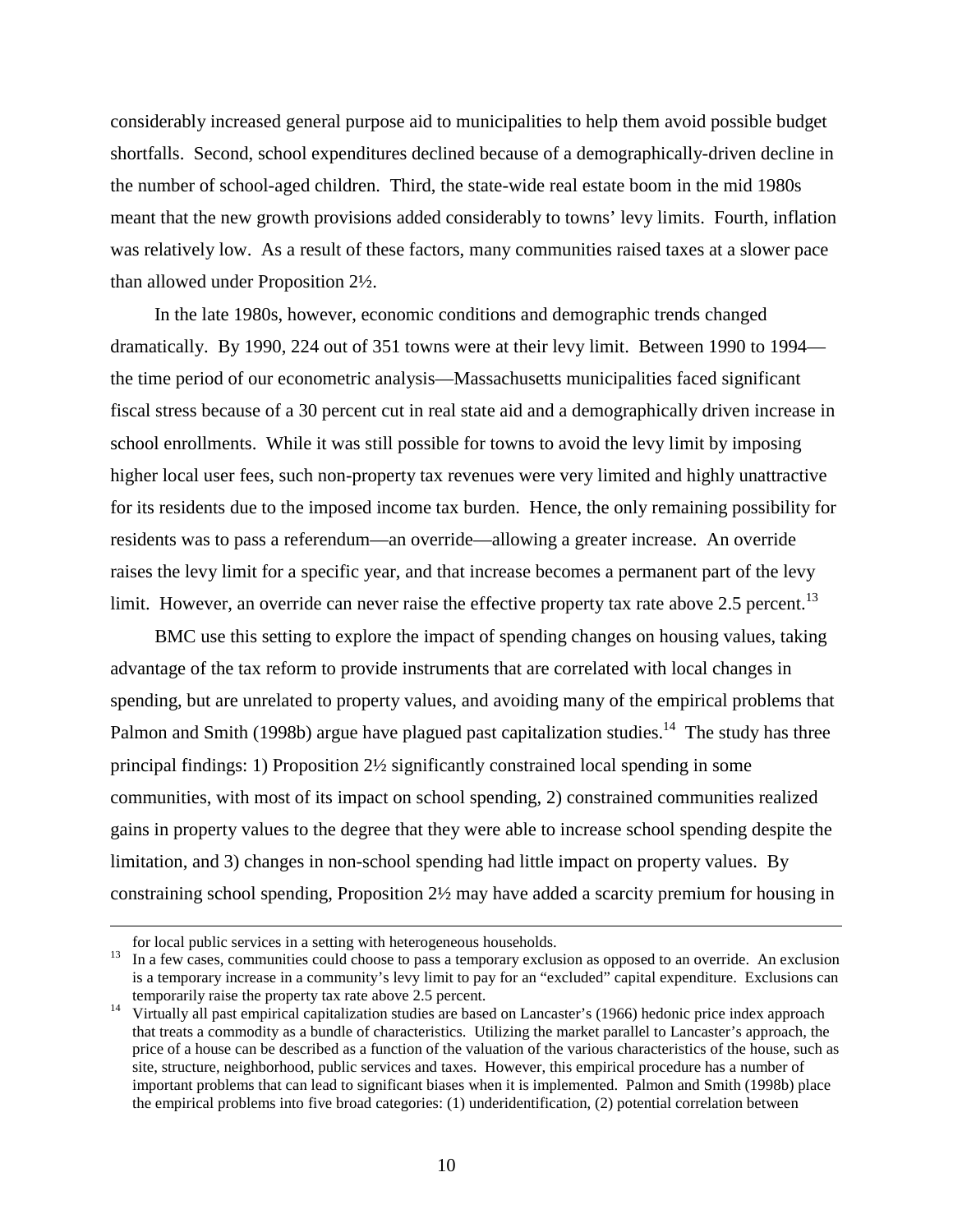localities that were able to increase school spending at a time of great fiscal stress. The authors interpret their results as indicating that the marginal homebuyer may place a higher value on school spending than the median voter, possibly because typical homebuyers may have been more likely to have children in public schools.

 Overall, the empirical findings by BMC strongly suggest that Proposition 2½ caused many communities to spend "too little" on local public education and that communities were able to realize gains in property values to the extent that they were able to increase spending in spite of the limitation.15 These results imply that over this time period, the spending levels of communities in Massachusetts lie to the left of the peak of the curve in Figure 1, so that  $\frac{\partial P}{\partial g} > 0$ . That is, to the extent that towns were able to increase spending *dg* despite the limitation, they could realize gains in property values *dP*.

 The econometric framework of BMC can also be used to test our main hypothesis that the capitalization of fiscal variables and amenities varies across communities. Empirically, communities that can increase spending despite Proposition 2½ should realize stronger gains in property values if their land supply curve is inelastic rather than elastic. This effect is illustrated in Figure 2. The figure shows the effect of a fiscal shock such as a property tax limit on property values for various degrees of land supply elasticity (completely elastic, intermediate elasticity, fairly inelastic). As proposed in (A17) in Appendix A and proved in Appendix B, the capitalized impact of an exogenous change in the spending level on public services depends on the land supply elasticity, which is indicated by the steepness of the three curves.<sup>16</sup>

 $\overline{a}$ 

included and excluded variables, (3) measurement error in the variables, (4) simultaneity bias, and (5) potential misspecification.<br><sup>15</sup> This empirical evidence is somewhat puzzling given the fact that a majority of Massachusetts citizens voted in

favor of Proposition 2 ½ in November 1980. Brueckner (1982) notes that "voters may have subscribed to the to the common 'tax revolt' notion that reduced government waste would allow maintenance of public consumption levels in the face of smaller budgets". In this context the passage of Proposition 2 ½ is not inconsistent with the

empirical findings of Brueckner (1982) or BMC.<br><sup>16</sup> The price level of the three curves can be considered as arbitrary. However, rural communities that have elastic land supply typically also have few positive amenities and consist mostly of inexpensive farmland while suburban and urban communities with inelastic supply of land typically have more positive amenities and have a much greater extent of more expensive residential land.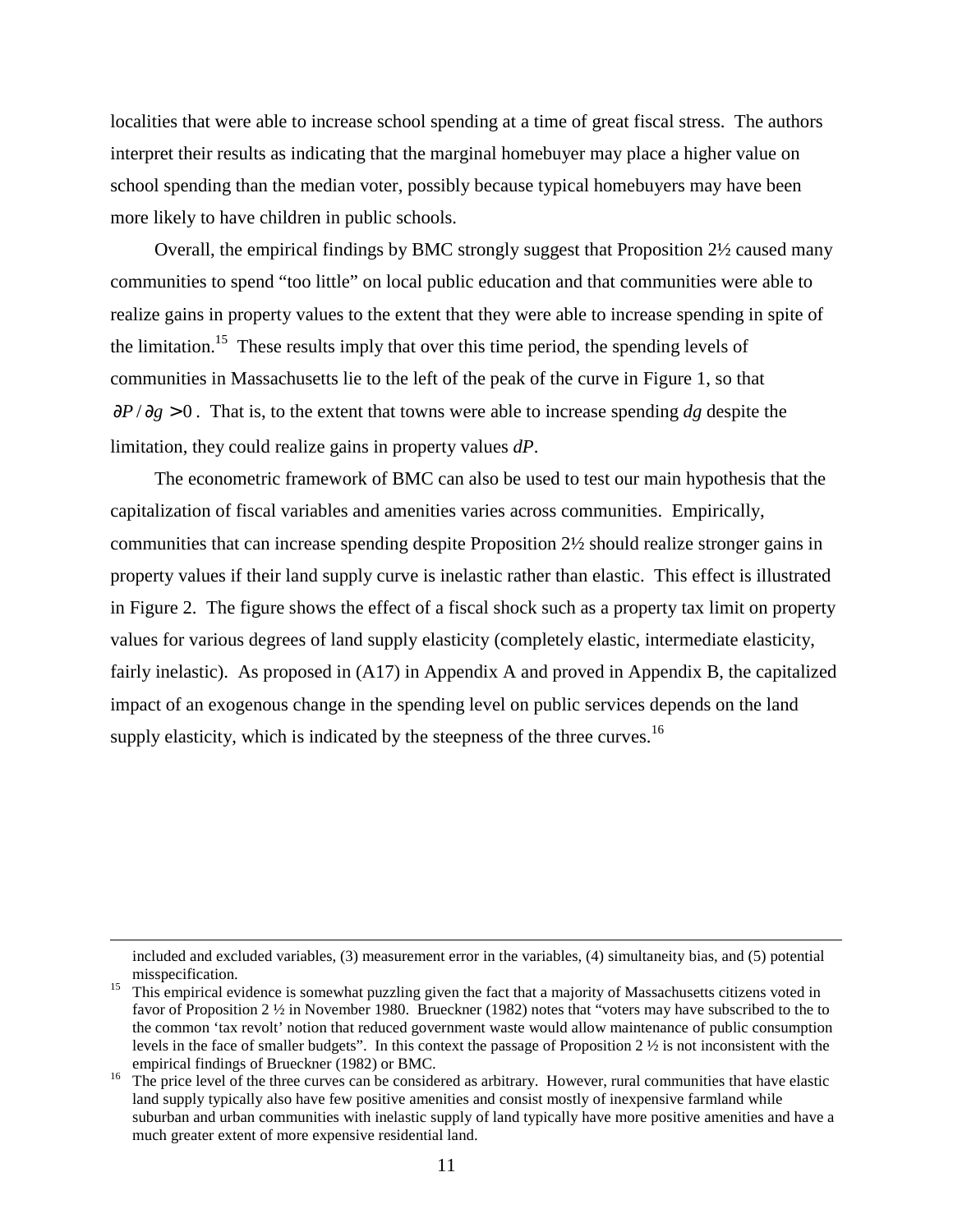

Figure 2: Land Supply Elasticity and Capitalization

 Consider a specific community. The tax limitation prevents the local government from choosing the property value maximizing public good level  $g^*$ . Instead, the community that is constrained by Proposition 2<sup>1</sup>/<sub>2</sub> can only provide  $g_0$ . The fiscal distortion induced by the property tax limit results in lower property values. If the community increases the public spending level despite the limitation to  $g_1$  it realizes gains in property values. However, the change in property values for a given change in public services depends on the land supply elasticity. A community with inelastic land supply will have a greater increase in property values than a location with more elastic land supply. We examine this hypothesis in Section 3.

### **2.3 Capitalization and School Spending**

 The previous theoretical literature pointed out that in a frictionless world and in the presence of house value capitalization, voters take into account preferences of eventual buyers of their house (e.g., Wildasin 1979 and Sonstelie and Portney 1980). Hence, their ideal spending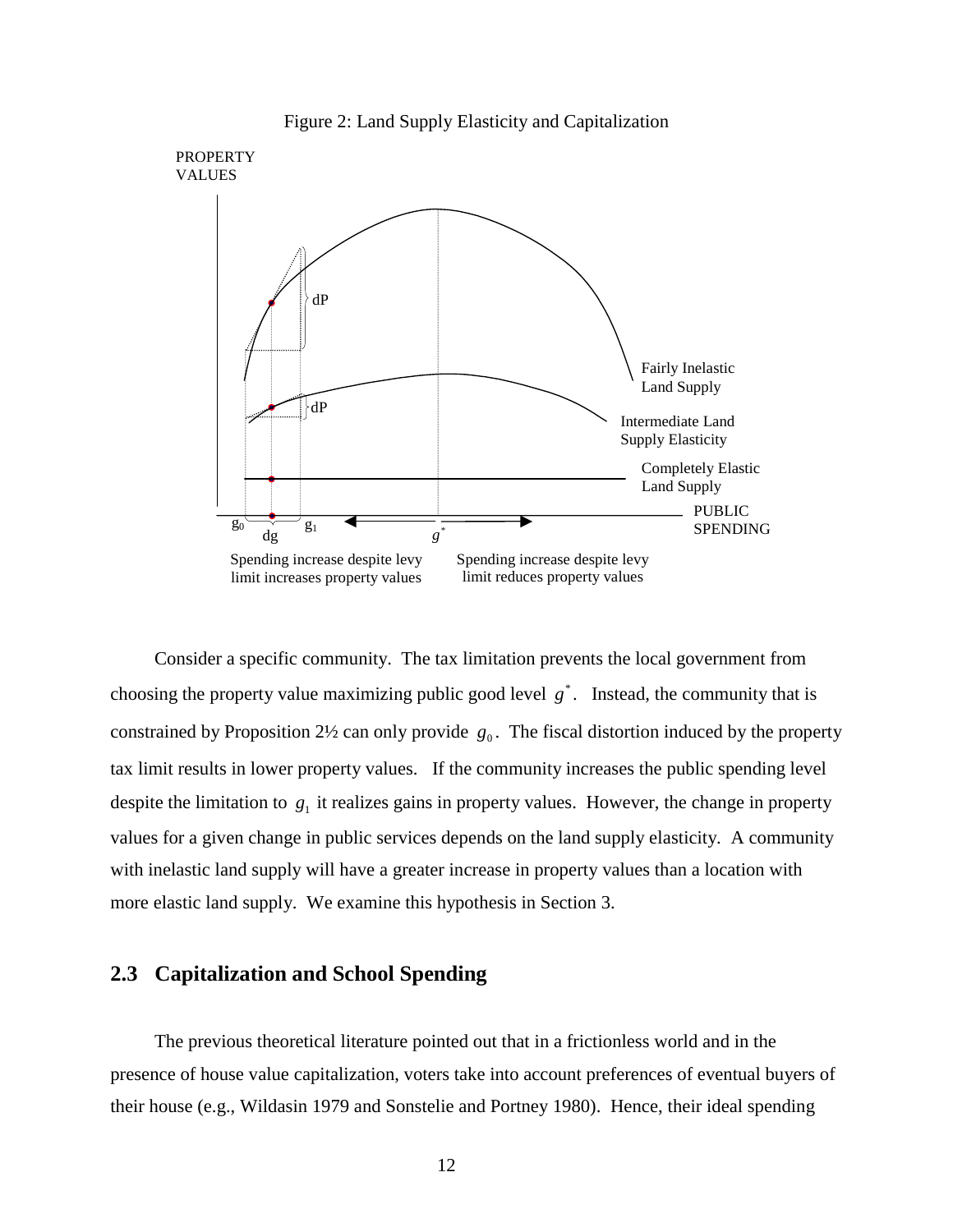level for durable local public goods may not reflect their own preferences. Brueckner and Joo (1991) demonstrate that this result holds even in a world with imperfectly mobile voters. However, such arguments are based on the assumption of full capitalization. As Sprunger and Wilson (1998) note, future benefits of durable local public goods may be undercapitalized or overcapitalized into house values.<sup>17</sup> To the extent that these public goods are not fully capitalized and given that the spending level is to the left of the peaks of the curves in Figure 2, this may lead to underinvestment (left of the peak of the curves in Figure 1 and 2) because current homeowners have not enough incentives to take into account preferences of future residents (or future generations). Hoyt (1999) correctly points out that—in the case of overprovision (right side of the curve in Figure 1 and 2)—lack of capitalization may also reduce incentives of homeowners to limit government inefficiency. Correspondingly, we predict that land availability should affect the extent of house value capitalization and thereby public spending.

 BMC suggest that Proposition 2½ caused many communities to spend "too little" on schools (left of the peak of the curves in Figure 1 and 2) and that communities were able to realize gains in property values to the extent that they were able to increase school spending in spite of the limitation.<sup>18</sup> Hence, we predict that communities with little available land, everything else equal, should spend more on schools and should be more likely to pass an override in order to increase (school) spending than communities with more available land. The intuition behind this prediction is quite straightforward. If additional spending on schools is fully capitalized into higher house values, certain (not completely immobile) households might be willing to vote in favor of the spending even though they have no children. This is because these households might sell their houses in the future (most likely to families with children), pocket the proceeds, and move to a community where the public spending is ideal from a pure consumption point of view. Now consider the other extreme case with perfectly elastic land supply and thereby no capitalization. Investments in durable school facilities will attract other households to the community. But because land supply is perfectly elastic this will not increase house values, rather, new farmland will be zoned as residential land. However, in this case households that have no children only have to pay additional taxes without getting any benefits. Hence, households that have no children—unless they have interdependent utility functions or are

 $17$ Several studies describe the factors that may lead to less than full capitalization or even "overcapitalization" (e.g., Sprunger and Wilson (1998), Hilber (1998), and Hoyt (1999). See Hilber (1998) for an overview and a discussion of the impact of these determinants on the extent of capitalization.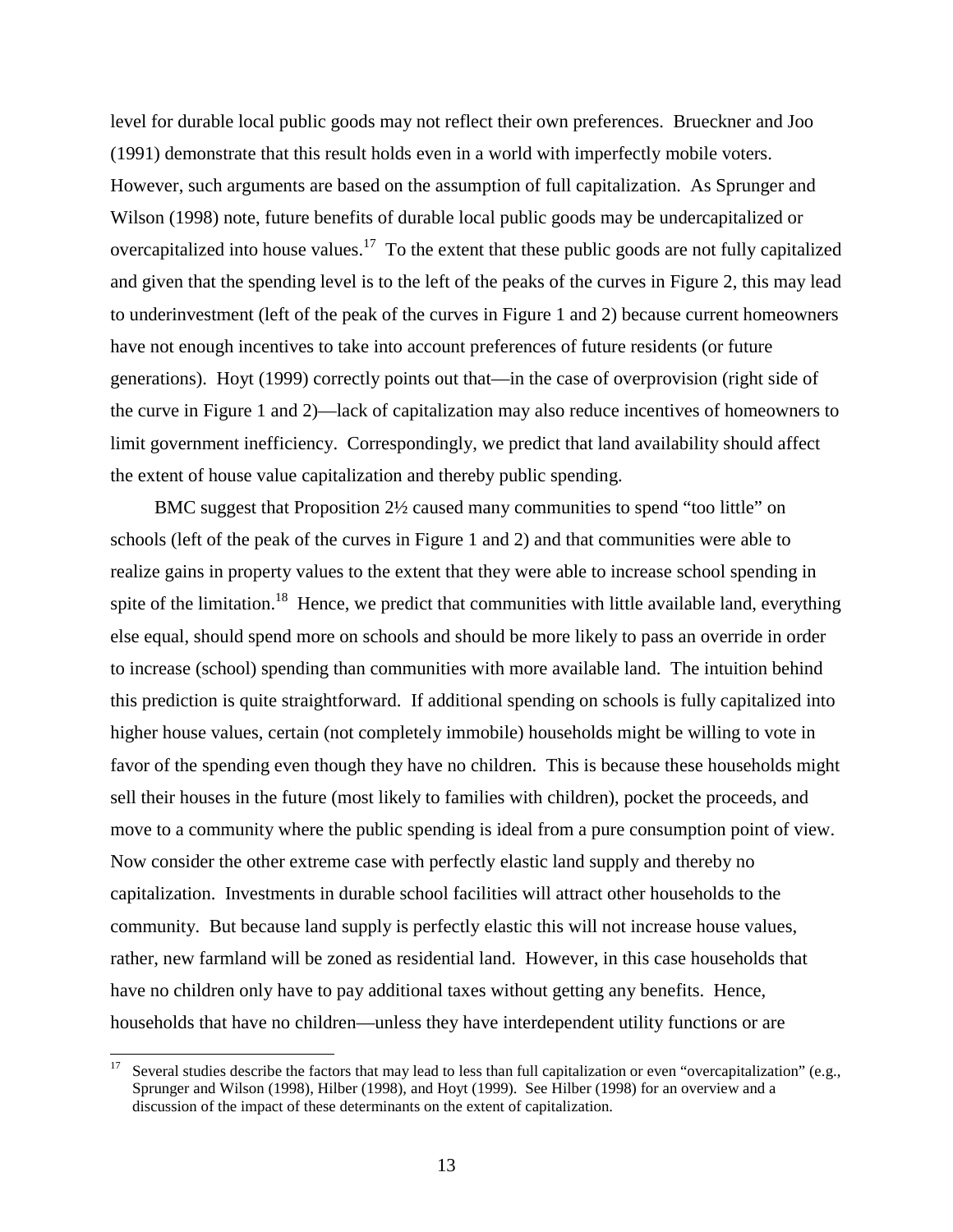altruistic—will vote against additional spending.<sup>19</sup> We examine this prediction in the empirical work below.

### **3 Empirical Analysis**

 The theoretical considerations in the preceding section predict that land prices, and thus house prices, should change more strongly in response to an increase in public spending in areas with little available land than in areas with plenty of undeveloped land. Recognizing that increases in spending result in higher house prices, communities with little available land should spend more on schools and be more likely to pass an override in order to increase school spending. To test these hypotheses, we turn to data from Massachusetts and look at the impact of Proposition 2½ on property values. In doing so, we utilize the basic framework in BMC to explore empirically how capitalization rates vary with the amount of available land in a community.

We choose the 1990-1994 time period in Massachusetts for two reasons. First and foremost, we are able to estimate the impact of government policy on house values using a wellidentified methodology. Identification is quite important given that fiscal variables, such as government grants and property taxes, are not chosen randomly, and may depend on local conditions, including house prices. Thus it is often difficult to estimate a basic capitalization equation, even before considering differences in the extent of capitalization across communities. BMC use community characteristics and measures of Proposition 2½ from the date of its original passage in 1980 as instruments for spending changes ten years later.

Second, and equally important, we have very detailed data on land availability in Massachusetts that allows us to directly measure the amount of available land in each community, rather than using proxies such as density or distance from the city center. After all, the theoretical prediction depends on potential new construction to mitigate changes in house prices in some communities. Density can depend on other factors such as the amount of commercial development and local zoning restrictions that might obscure our ability to link capitalization with land availability. Similarly, distance from the city center only proxies for land

 <sup>18</sup> In contrast, increases in non-school spending had little impact on house prices. See the empirical section for potential explanations of this finding.

 $19\text{ W}$  We would also predict that, ceteris paribus, the less mobile these households are the more likely they are to oppose the additional spending. This is because the loss increases with the duration of the stay.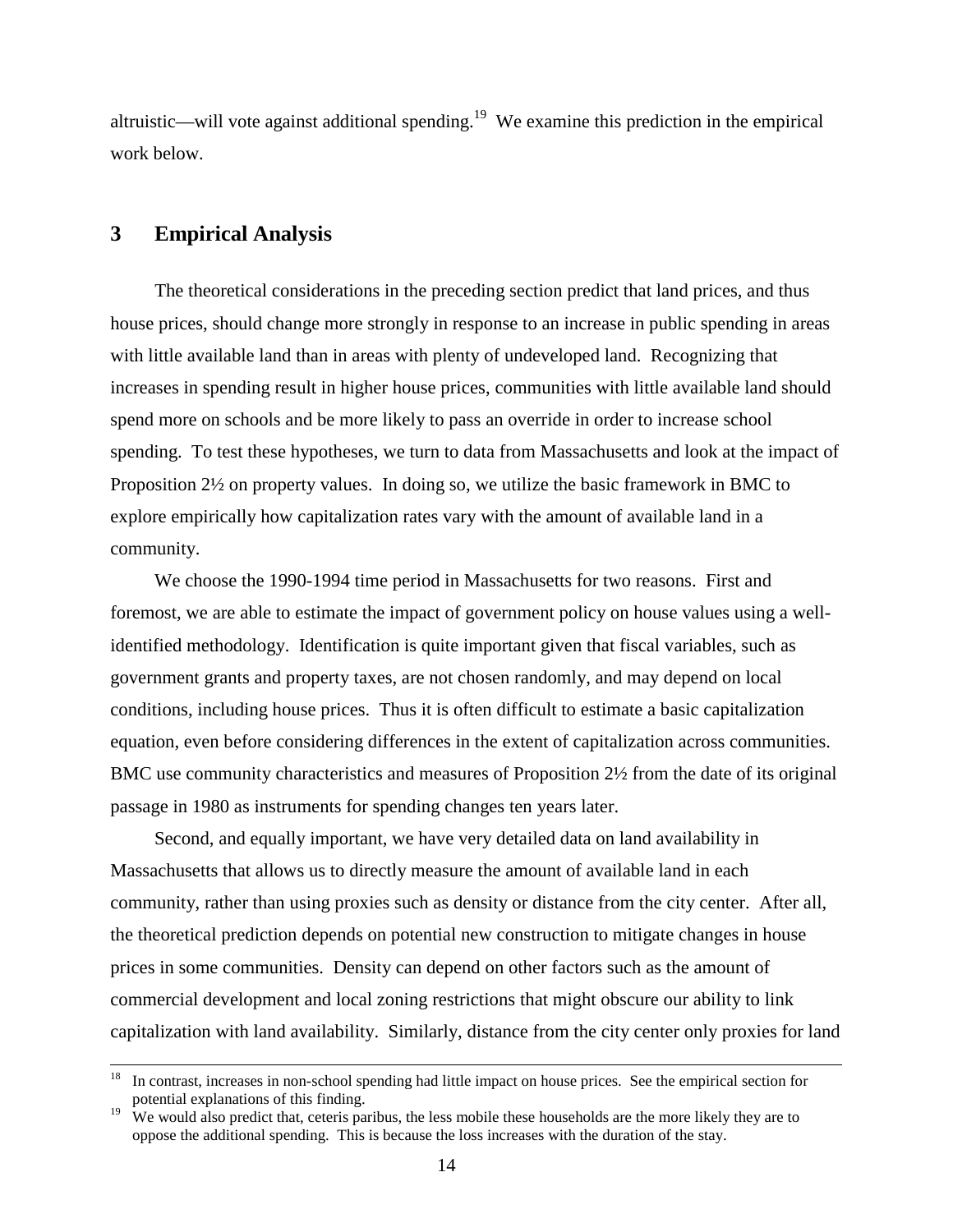availability in a typical monocentric city without suburban sub-centers and with equal access to the city center from all directions. Neither of these assumptions holds for Boston, the major metropolitan area in our sample.

### **3.1 Empirical Specification**

 $\overline{a}$ 

Our basic estimating equation for house prices is as follows:

$$
\Delta P = \beta_0 + \beta_1 \text{(local characteristics)} + \beta_2 \text{( $\Delta$  spending)} + \beta_3 \text{( $\Delta$  housing stock)} + \varepsilon.
$$
 (2)

 This equation is derived by differencing a standard hedonic equation. We examine changes in spending and house prices, rather than levels of those variables, to control for the possibility of omitted fixed effects that might be correlated with included independent variables and thus bias cross-sectional regressions. Recognizing the difficulty in measuring the quality of local services and schools, we include only spending on the right-hand side of the equation. Following Brueckner (1982), we interpret the coefficient on (change in) school spending as the net impact on house prices of spending another dollar on schools, holding constant the taxes necessary to pay for the additional spending.

 Regressions for house price changes between 1990 and 1994 are estimated using two-stage least squares<sup>20</sup> and assume that changes in spending and new single-family home permits ( $\Delta$ housing stock) are endogenous. Instruments include the amount of developable land in 1984 and lagged permits as instruments for change in quantity, and additional instruments for spending changes using variables from the time immediately surrounding 1980 when the tax limit was passed. One group of such instruments comes directly from Proposition 2½, while a second group of instruments add resource and cost factors that affect spending changes, including the growth in state aid from 1981 through 1984 to capture the state government's immediate response to Proposition 2½. We also report a second set of estimates that utilize additional instruments from the late 1980s that help identify changes in non-school spending, but are less clearly exogenous.<sup>21</sup>

We are utilizing White's (1980) heteroskedasticity-consistent estimator of the variance-covariance matrix and thus report robust standard errors.<br><sup>21</sup> See BMC for a more detailed explanation of these instruments and possible issues relating to exogeneity for all of

these regressions.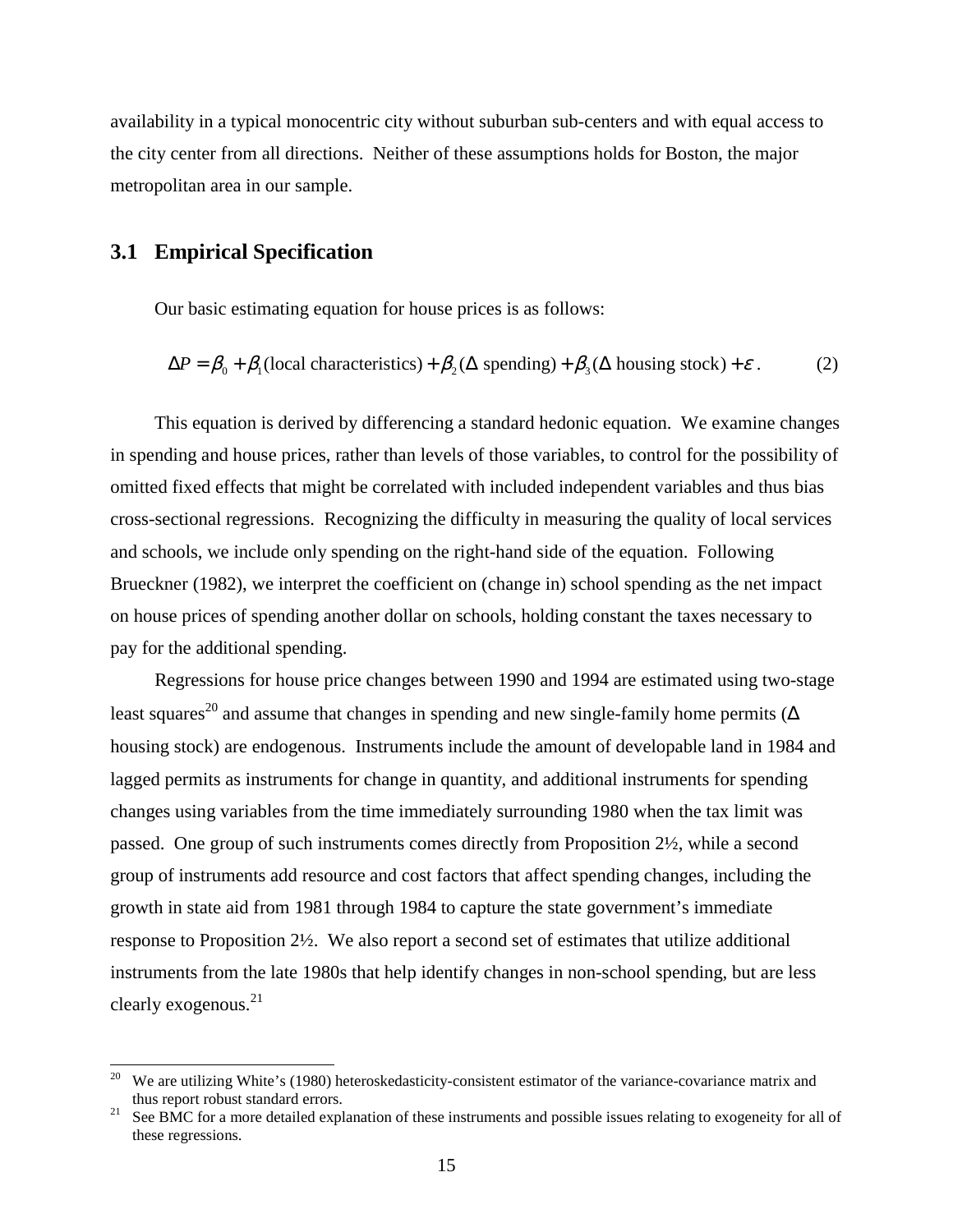The estimating equation also contains a number of levels variables to account for possible changes over time in the capitalized value of selected town characteristics as a result of aggregate shocks.<sup>22</sup> For example, the aging of the baby boom and the associated echo baby boom has led to an increase in public school enrollments in Massachusetts since 1990. The resulting increase in the number of households with children in public schools has raised the demand for houses in towns with good quality schools. BMC show that the increase in demand for good schools led to higher house prices in communities with good test scores over the 1990-94 time period.

In examining differential capitalization, we divide the sample into two groups based on an indicator of land supply elasticity. Our most direct measure is the percentage of open and public (undeveloped) land in each community. This variable comes from a University of Massachusetts aerial survey of the entire Commonwealth of Massachusetts in 1984. All land is classified into 21 uses. We classify communities based on the percentage of open or undeveloped land, which includes farm land. In the initial regressions, we divide the sample into 2 equal-sized groups and compare the coefficients across these two groups. In separate regressions, we also divide the sample based on population density, but expect that this measure may perform more poorly than the more direct measure of the amount of undeveloped land.

In places with little available land, we expect that the restrictions imposed by Proposition 2½ will generate higher price changes, but smaller quantity changes relative to places with more available land. In other words, the coefficients on changes in spending  $(\beta_2)$ , or on the other characteristics, in the capitalization equation should be larger in the group of communities with little available land. A second implication of the theory is that these locations should have a lower supply elasticity. To examine this second hypothesis, we specify a supply equation consistent with the demand equation (2):

$$
(\Delta \text{ housing stock}) = \gamma_0 + \gamma_1(\Delta P) + \gamma_2(\text{lagged permits}) + \mu. \tag{3}
$$

 Equation (2) provides a large number of exogenous demand instruments to identify the supply elasticity. Locations with less available land should have a smaller land supply elasticity (γ<sub>1</sub>) and, possibly, lower levels of new construction (γ<sub>2</sub>). This second test provides important reinforcing evidence that the differences in capitalization identified in the price equation are due

 $\overline{a}$ 

<sup>22</sup> Using a similar data set, but an earlier time period, Case and Mayer (1996) find that the capitalized values of good schools, of proximity to Boston, and of other town attributes vary significantly over time.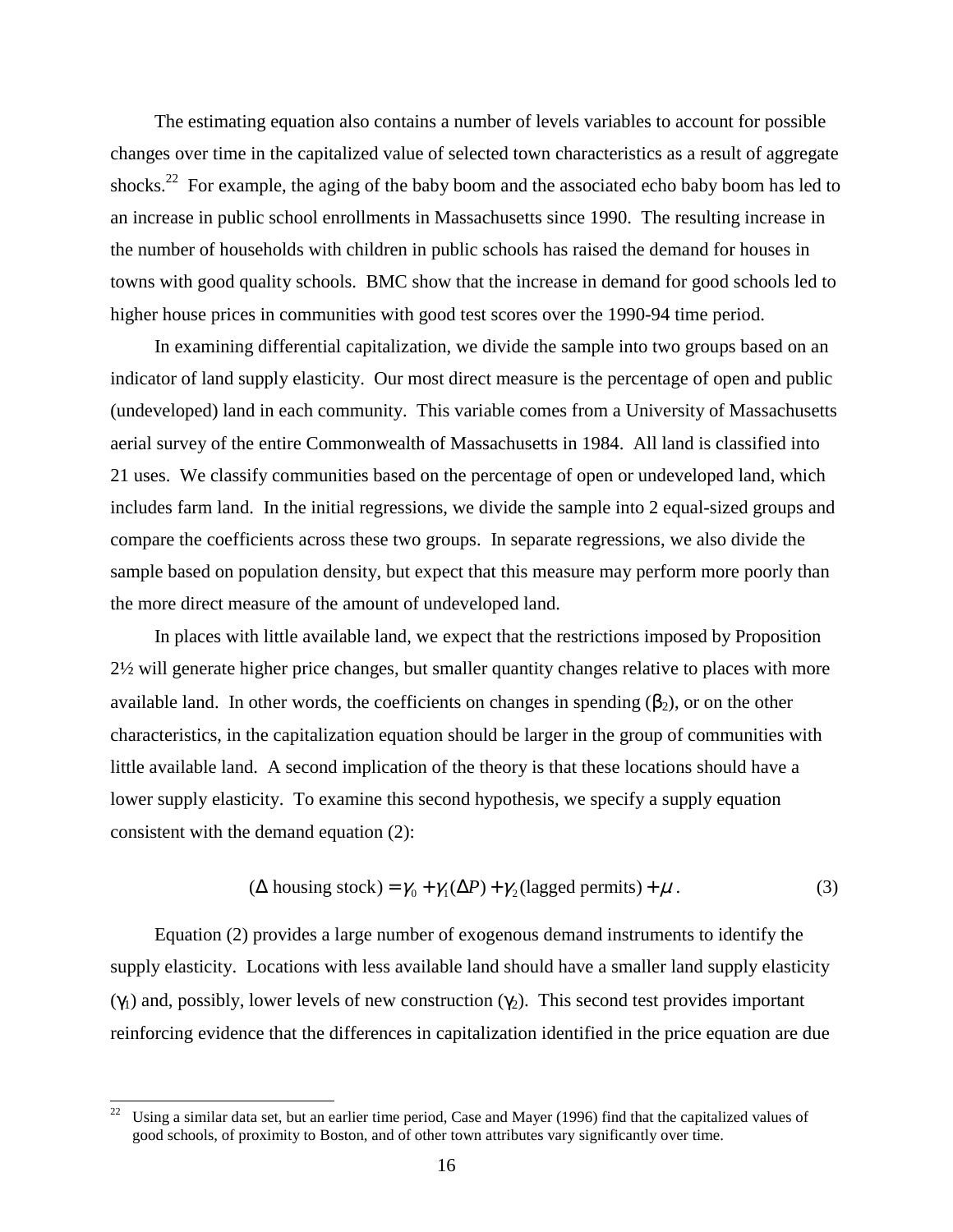to differences in the land supply elasticity as opposed to differences in "unobserved" community attributes that may be correlated with available land.

In assessing the results, notice that our empirical specification looks at changes in house prices over a 4-year period. To the extent that longer-run supply is more elastic than short-run supply, our empirical work might over-estimate the price effects and underestimate the quantity effects of a given fiscal change in towns with more available land. This will bias us against finding any effect of land availability on capitalization and supply elasticities.

Finally, we test our second main proposition that land supply—and thereby the extent of capitalization—affects local spending. First, we directly examine the impact of land availability on local public spending, whether or not communities are constrained by their levy limit. We estimate spending regressions for school spending as well as non-school spending and control for several local characteristics that might also affect local spending. In addition we include the land scarcity variable that proxies for land supply elasticity. The estimating equation is as follows:

$$
\Delta \text{spending} = \delta_0 + \delta_1 (\% \text{ developed land}) + \delta_2 (\text{local characteristics}) + v \,. \tag{4}
$$

We then limit our sample to communities that are constrained by Proposition  $2\frac{1}{2}$  to see if communities with little available land are more likely to pass overrides that increase spending. The estimating equation can be expressed as follows:

$$
\left(\sum \text{overrides}\left|\text{at} \text{levy limit}\right.\right) = \pi_0 + \pi_1\left(\%\text{ developed land}\right) + \pi_2\left(\text{local characteristics}\right) + \varpi. \tag{5}
$$

Finally, we confirm that the land availability does not affect the probability that a town is at its levy limit—even though the land availability affects the amount of overrides conditional on being at the levy limit. We estimate the following equation:

$$
Pr (at levy limit) = \rho_0 + \rho_1 (\% developed land) + \rho_2 (local characteristics) + \psi . \tag{6}
$$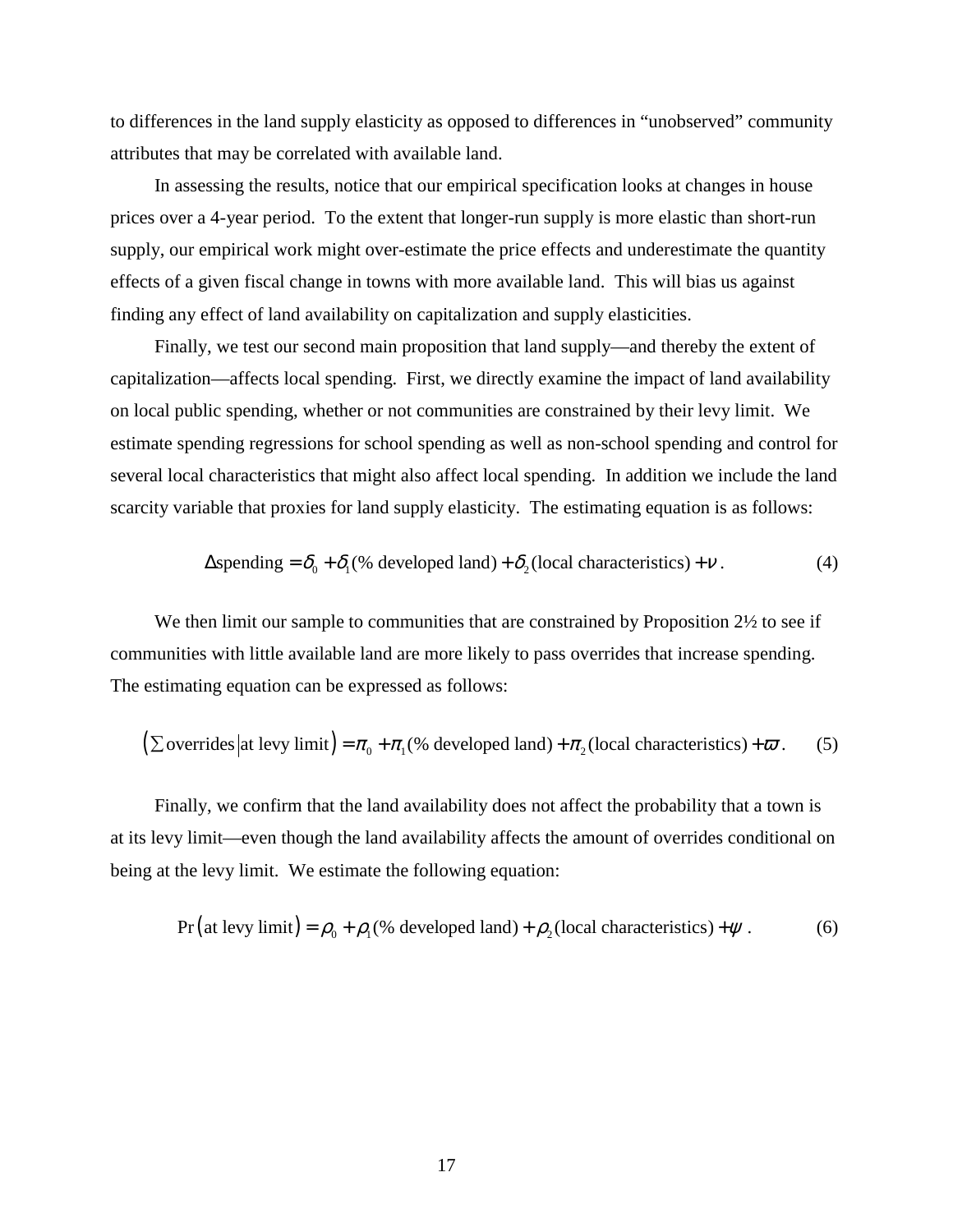### **3.2 The Data**

The analysis below includes a large number of community characteristics, school indicators, and fiscal variables. These variables are summarized in Table 1 in Appendix C. During the 1990-94 period, communities show substantial variation in many of these variables. For example, despite an average increase in school spending of 15 percent, individual towns had large positive and negative changes.

The house price indexes presented in this paper are obtained from Case, Shiller, and Weiss, Inc. and are estimated using a variation on the weighted repeat sales methodology first presented in Case and Shiller  $(1987)^{23}$  Because the indexes involve repeat sales of the same property, they are not affected by the mix of properties sold in a given time period or differences in average housing quality across communities. The sample includes 208 of the 351 cities and towns. Communities were dropped from the sample because they had too few sales to generate reliable indexes. As such, this data limitation might lead us to underestimate the impact of supply elasticity on capitalization. Communities with the fewest transactions that are dropped from the sample are also small, often rural, communities that may have the most available land and thus exhibit the smallest degree of capitalization.

#### **3.3 Results**

#### *A. Land Supply and Extent of Capitalization*

To begin, we estimate equation (2), but split the sample into two parts based on the percentage of available developable land. The results—reported in Table 2—are strongly consistent with the theoretical predictions posited above. Our preferred specification is reported in columns (1a) and (1b). In all cases, coefficients in the house price equation in column (1a) communities with little available developable land—are larger in absolute value than coefficients in the house price equation in column (1b)—locations with more available land. BMC report that changes in school spending are capitalized into house prices, but changes in non-school spending have little effect on house prices. Thus we focus on the coefficient on changes in school

<sup>23</sup> 23 The method uses arithmetic weighting described by Shiller (1991) and is based on recorded sales prices of all properties that pass through the market more than once during the period. The Massachusetts file contains over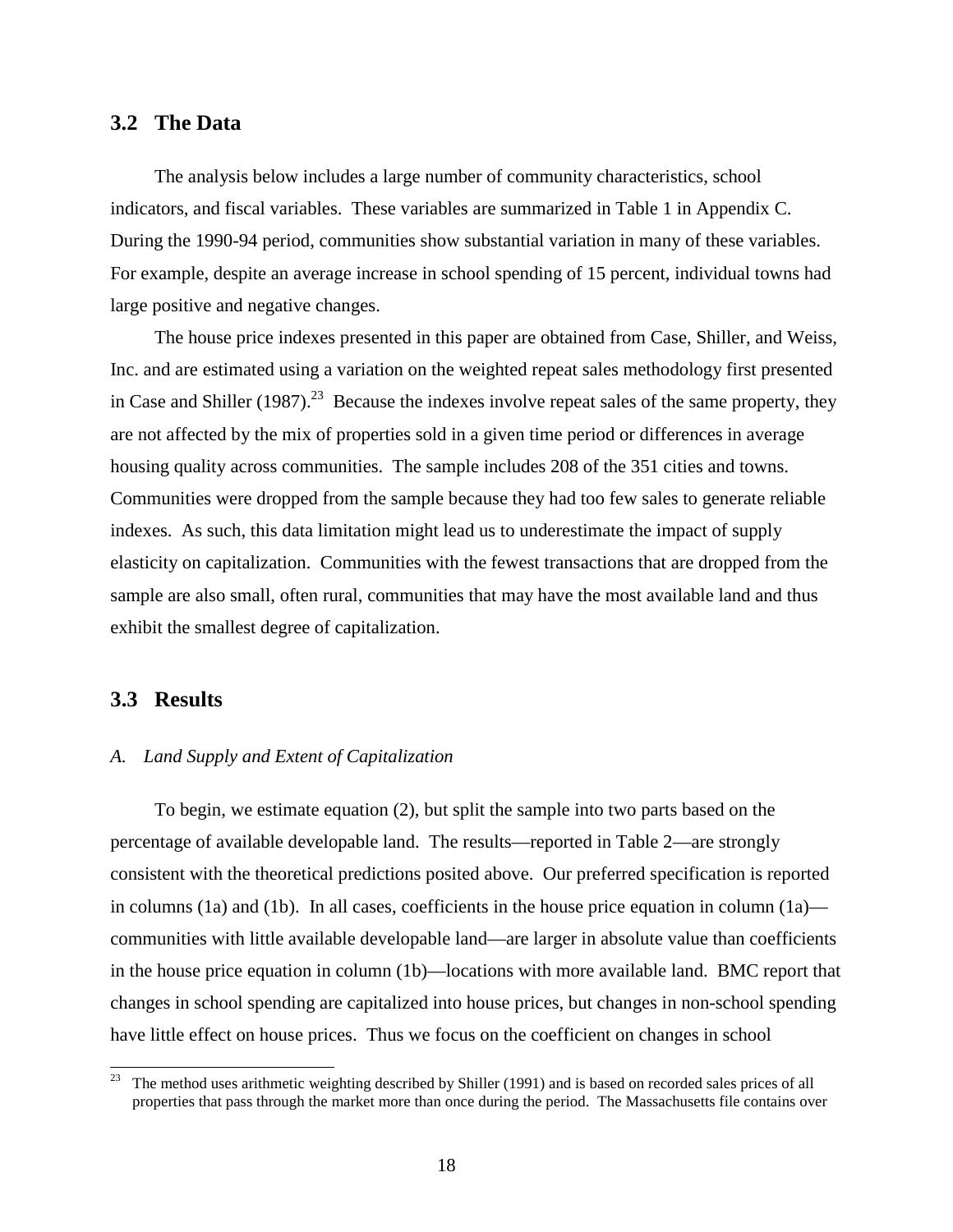spending. This variable has a coefficient that is almost three times larger (0.32 versus 0.12) in towns with little available land. In fact, the coefficient for change in school spending is not statistically different from zero in column (1b), but is highly statistically significant in column (1a). We find smaller, but qualitatively similar results for the average test score. Given the growth of employment in the city of Boston, good commuting locations—communities in the Boston MSA and in the suburban ring—also became relatively more valuable in communities with little available land. A test of equality for all of the coefficients in columns (1a) and (1b) rejects the hypothesis with a p-value of 0.06.

The coefficients on other variables are also of interest. For example, price changes with respect to new supply are much larger in developed communities, where there is much less construction.

Columns (2a) and (2b) report the same regressions using a broader set of instruments from Proposition 2½. The results here are quite consistent with those in the first two columns in virtually all cases, although the difference in coefficients is slightly smaller in a couple of cases.

Table 3 reports the same regressions, except that we split the sample based on population density instead of available land. One advantage of this measure is that population density is reported in 1990, more contemporaneous to our sample period than land availability, which is only available in 1984. However, cross-sectional differences in commercial development and zoning policies could weaken the relationship between available supply and population density. Consistent with our theoretical considerations, the primary variables, change in school spending and average test scores, are larger in absolute value in dense than less dense locations. Nonetheless, these results are somewhat weaker than in the previous table.

Finally, we return to the quantity test described above. Here we find evidence in favor of the hypothesis that locations with more available land have a higher elasticity of land supply. That is consistent with our theoretical considerations, as it suggests that shocks to demand lead to greater new construction in locations with more available land in addition to the lower extent of capitalization that we found above.

The number of single-family home permits is the dependent variable in all supply equations. Columns (1a) and (1b) in Table 4 in Appendix C report land supply elasticities without using lagged supply as exogenous variable. The two columns show large differences

 $\overline{a}$ 

<sup>135,000</sup> pairs of sales drawn between 1982 and 1995. First, an aggregate index was calculated based on all recorded sale pairs. Next, indexes were calculated for individual jurisdictions.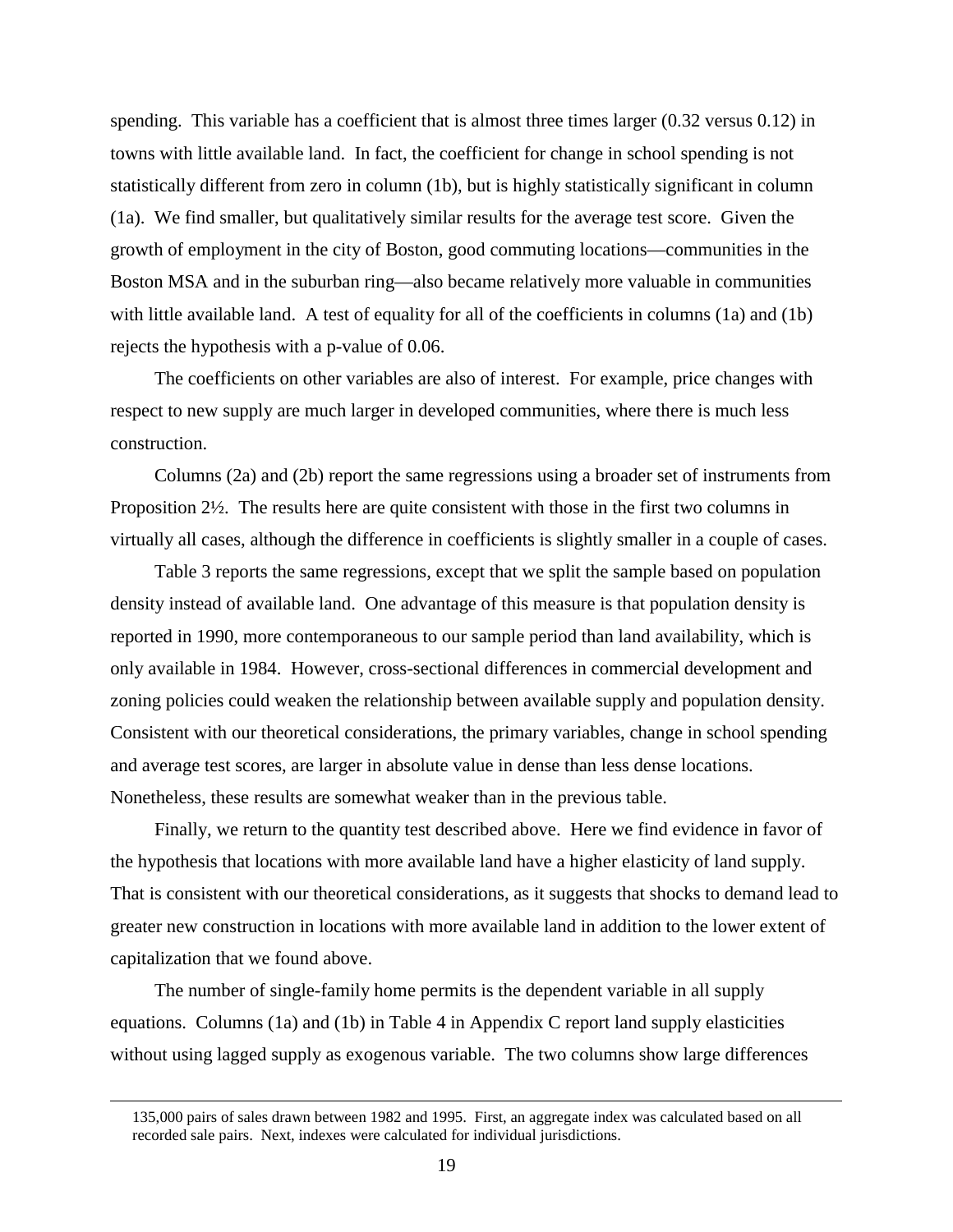between the two groups. The coefficient on change in house prices is quite small and not statistically significant in the more developed locations. The test of equality between the coefficients in columns (1a) and (1b) rejects with a p-value of 0.11. Columns (2a) and (2b) in Table 4 include lagged permits to control for other factors that might lead to new construction. The coefficient on change in house prices is about one third larger in locations with more available land, and the test of equality between the coefficients in columns (1a) and (1b) rejects with a p-value of 0.13. In addition, the constants suggest that steady-state construction is onehalf as large in relatively developed regions. We would also note, however, that the estimated elasticities are much lower in this paper than other work that looks at longer time periods. (See Gyourko and Voith 2000, for example.)

#### *B. Spending and Override Regression Results*

 In a next step we examine how the extent of capitalization, proxied by land availability, is related to spending changes during the 1990-1994 period. Our predictions are that communities with little available land, and thus a high extent of capitalization, spend more on public services than communities with plenty of developable land. At a first glance, the data seems to support our predictions. Table 5 reports descriptive statistics of certain characteristic variables for towns with more and less developable land. Before controlling for other factors that might affect demand for public services, towns with little available land are more likely to pass (an) override(s) and also spend more on schools and other public services than towns with more potentially developable land.

 Table 6 reports estimates of the equations for percentage change in school spending and non-school spending between 1990 and 1994 in the 208 cities and towns with available data. The school spending regressions include the percent change in number of students between 1990- 1994 as an endogenous variable, while the non-school spending regressions include the percent change in population between 1990-1994 as endogenous variable. Columns (1) and (2) report the equations with all of the variables described in the data section, a broad set of constraint variables from Proposition 2½, and the percentage of developed land.

 Overall, several of the fiscal variables related to Proposition 2½ and education reform significantly affect spending changes in Massachusetts cities and towns. In the school spending equation (column 1) land availability has a positive effect on school spending that is statistically significant at the 5 percent level. The coefficient suggests that a decrease of 10 percent points of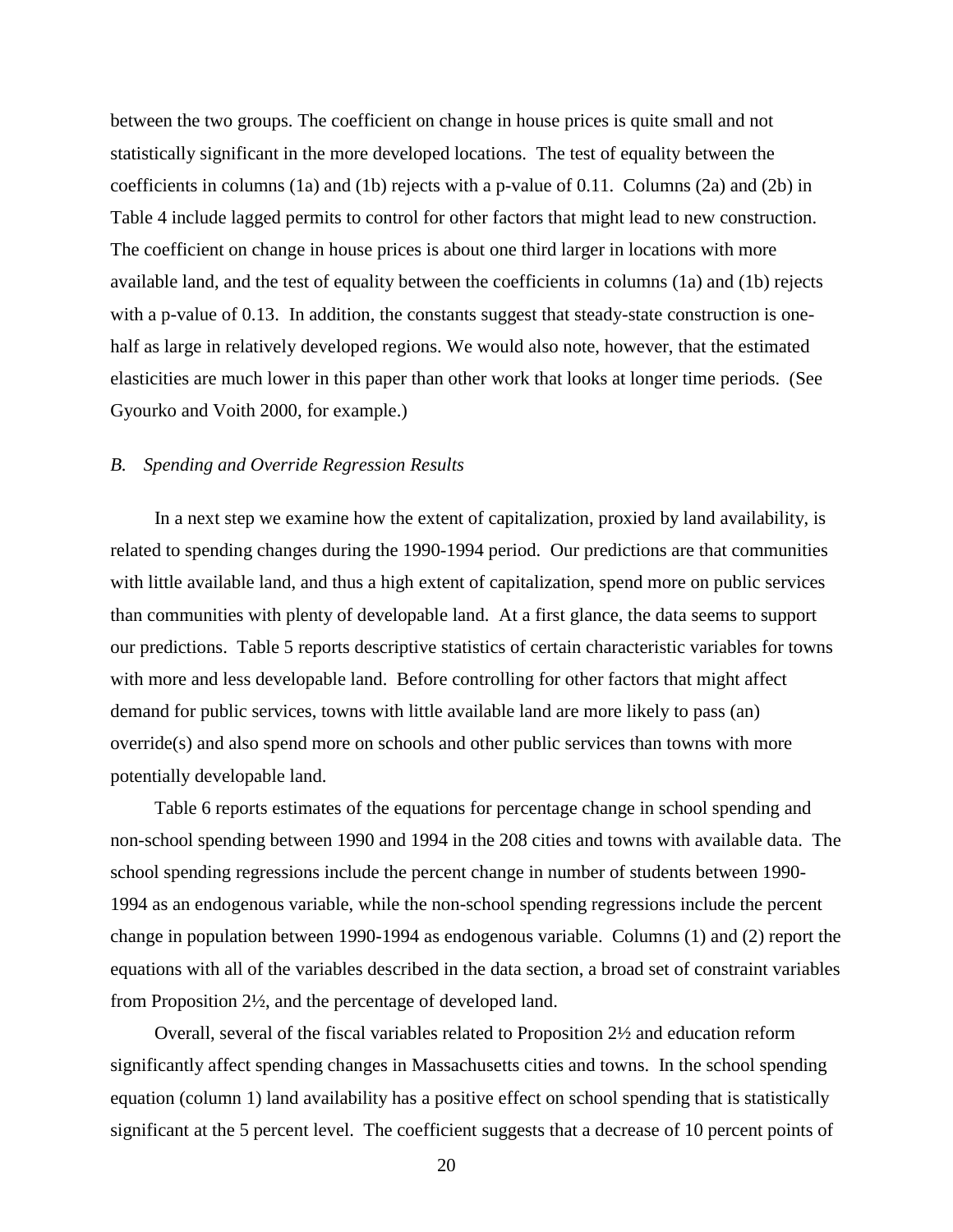available land is associated with a 2.4 percent increase in education spending. Hence, the estimate confirms our theoretical prediction. All other coefficients but one (at levy limit, no overrides) have the anticipated sign and many variables are statistically different from zero.

 Two other results are worth emphasizing. First, the coefficient of the change in the number of pupils is 0.70 and statistically different from both 1 and 0. This suggests that spending changes were responsive to the number of pupils, but less than one for one. Second, the results strongly confirm that Proposition 2½ indeed limited school spending. Cities and towns that were required to cut revenues for the first 2 or 3 years of Proposition 2½ (the communities that faced the largest initial constraints) increased their education spending by 9 and 16 percentage points less, respectively, than communities with zero or 1 year of initial revenue cuts.

 The results for non-school spending are quite different compared to the ones for school spending. The coefficient of the land supply elasticity measure has a positive sign but is not statistically different from zero. Only two other constraint variables are individually statistically significant. Communities that had ever passed an override increased spending by 14 percentage points more than other communities. Furthermore, for every 1 percent that a community was required to increase school spending in 1994, non-school spending fell by 0.33 percent between 1990 and 1994. Finally, a 1 percent increase in population increases non-school spending by about 1.1 percent.

We have several potential explanations why the coefficient of the land supply elasticity measure may not be statistically different from zero in the non-school estimates. Non-school spending, dominated in most communities by fire and police services, may have fewer discretionary items than the school budget. Across all communities, the percentage change in non-school spending appears to be much "noisier" than the school spending data, suggesting that our measures of economic factors have a small effect on this portion of local budgets. We also conjecture that the marginal homebuyer may pay more attention to the school side of the budget if they are more likely to have children in school. In any case, BMC also find a similar pattern for school and non-school spending.

 Columns (3) and (4) repeat the estimates in the first two columns without the potentially endogenous Proposition 2½ variables from the late 1980s. Overall, the coefficients of the remaining variables are quite similar. In particular the coefficients of the measure for land supply elasticity remain virtually unchanged.

21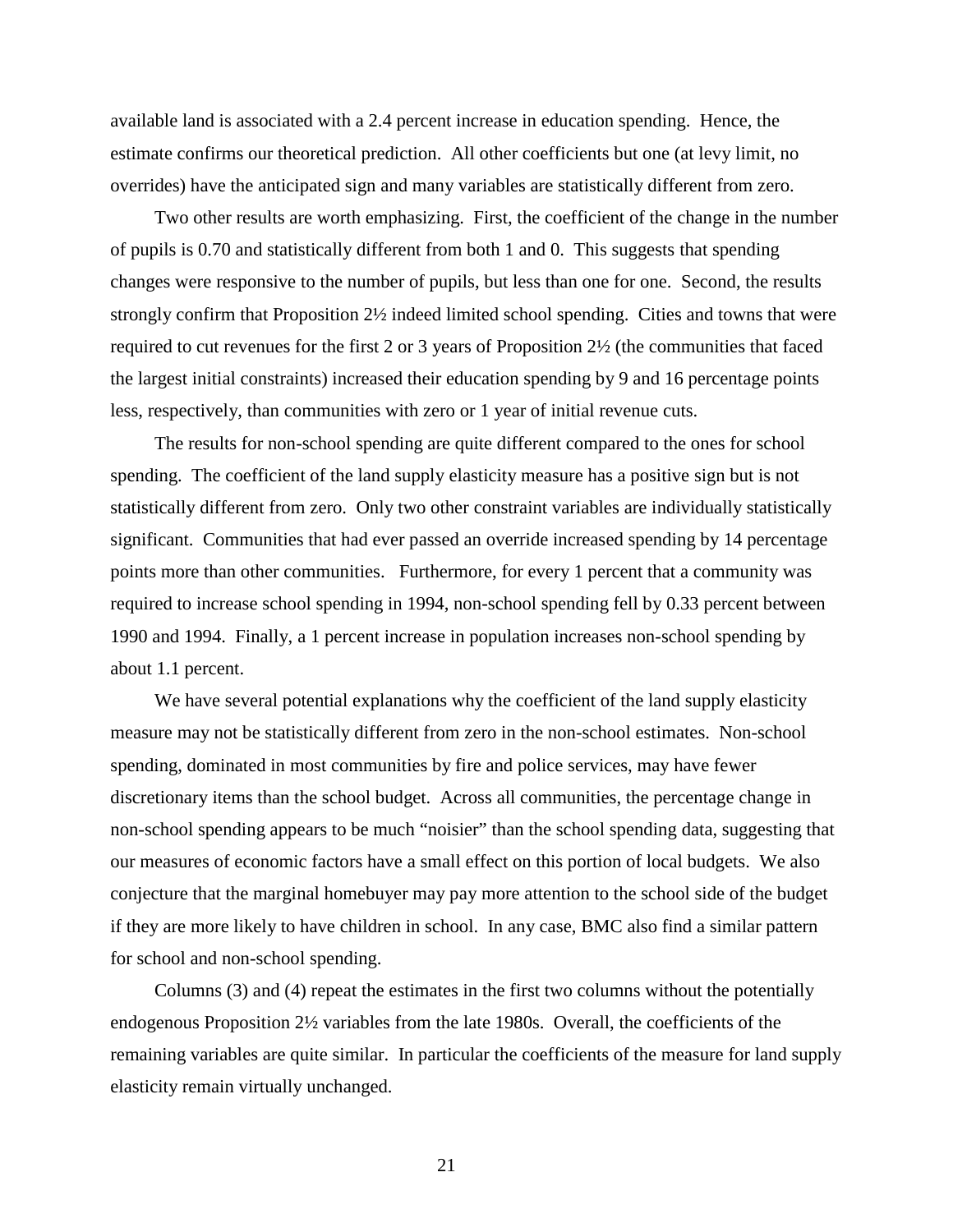The next question is how land availability affects the cumulative amount of overrides (per capita) passed in a community that is at its levy limit between 1990 and 1994. Rather than looking at spending in all communities, here we only examine communities that are constrained by Proposition 2½ and have bumped up against their state-mandated spending (levy) limits. Thus voters must approve increases in spending above 2½ percent per year in the form of an override. Similar to the spending regressions, we predict that land scarcity (and thereby the extent to which additional spending on schools is capitalized into house values) affects the incentives of homeowners to vote for an override.

 Table 7 presents four different specifications of the amount of overrides approved by voters in communities that were at their levy limit in 1990. Column 1 reports results for the base equation that does not include Proposition 2½ variables. The regression only includes the percentage of developed land in 1984—our proxy for land supply elasticity—plus other local characteristics for 1990 that may affect demand for education. Notice that communities that are at their levy limit are already constrained by Proposition 2½ and there is no necessary reason that these variables should affect incremental spending above the Proposition 2½ limits. Nonetheless, Column (2) includes early 1980s Proposition  $2\frac{1}{2}$  variables. Column (3) then adds late 1980s Proposition 2½ variables. Finally, column (4) includes endogenous population changes in addition to the 1990 explanatory variables of the base regression.

 The coefficient of the measure for land supply is positive and statistically significant at the 5 percent level (column 1) or at the 10 percent level (columns 2 to 4) in all four regressions. The size of the land supply coefficients is quite stable among all regressions. In addition to land supply, only a few other variables have a statistically significant effect on the cumulative amount of overrides. The ratio of enrollment to population has the anticipated positive sign and is statistically different from zero in all four regressions, suggesting communities with a higher percentage of residents in the public schools are more likely to support spending increases. This is not surprising given that the school side of the spending equation appears to be where most marginal spending cuts or increases are made. Along the same line, communities with a higher percentage of college educated adults are also more likely to approve higher overrides. Also of interest is that communities with a higher percentage of residents over age 65 are more likely to support overrides, which is in contrast to the common perception that elderly voters do not support many spending increases. One potential explanation for this phenomenon is that older residents may take into account the utilities of their children and grandchildren, and possibly,

22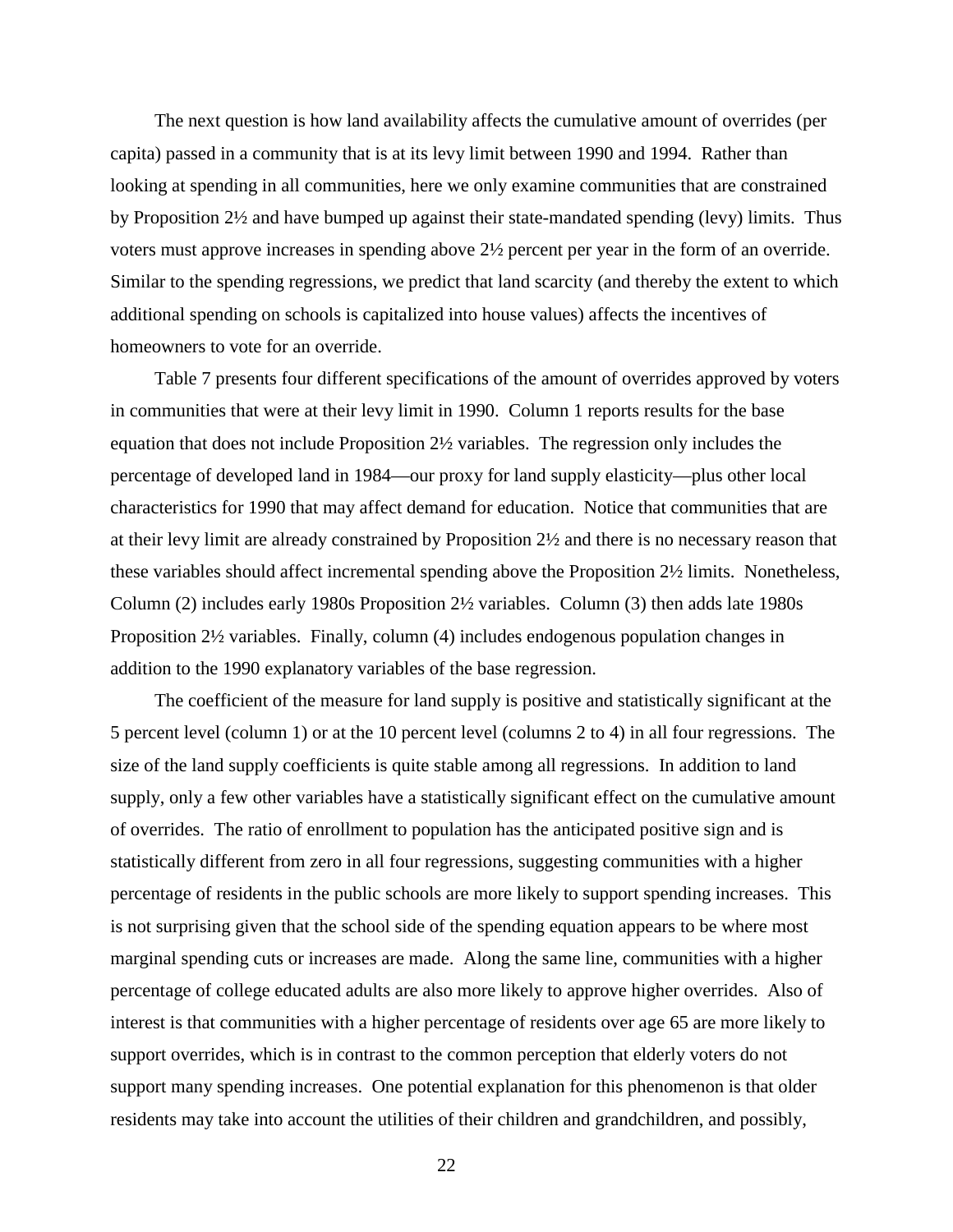more generally the utilities of children or future generations in their community. An alternative explanation may be that older residents have strong preferences for certain types of durable local public goods such as parks or services to the elderly, which were possible recipients of additional spending.

 Finally, we confirm that land availability has a limited impact on the probability that a community in Massachusetts is at its levy limit. One might be concerned that land availability is correlated with the likelihood of being at the levy limit, possibly through its impact on past spending decisions prior to 1990. This might explain why communities with little available land typically are more likely to support an override. We present binary logit estimates of the probability that a town is at its levy limit and include the percentage of developed land in 1984 as explanatory variable. Table 8 reports results for two specifications. The basic estimating equation reported in column (1) includes several local characteristics for 1990 that are expected to affect the probability that a community is at its levy limit. We also include the percentage of developed land. The estimating equation reported in column (2) additionally includes the early 1980s Proposition 2½ variables. The coefficient for the percentage of developed land in 1984 is positive, but small, and is not statistically different from zero. Hence, the binary logit estimates confirm our prediction.

### **4 Conclusion**

In this paper we present theoretical propositions and supporting empirical work that shows that the extent of capitalization depends critically on the supply of available land within a metropolitan area. In particular, we argue that capitalization of fiscal variables and amenities should be especially high in urban areas where there is little available land and capitalization should be quite low in rural locations where land is more readily available. We also argue that localities with little available land should spend more on local public goods such as schools. The extent to which voters may benefit from spending increases despite the levy limit depends on the degree of capitalization of these benefits into house values. Hence, the degree of capitalization is expected to affect individual incentives and voting behavior.

We examine these theoretical predictions using a unique data set from Massachusetts that includes a measure of available land for a large number of communities. Consistent with the theory, we find that fiscal variables and amenities are capitalized to a much greater extent in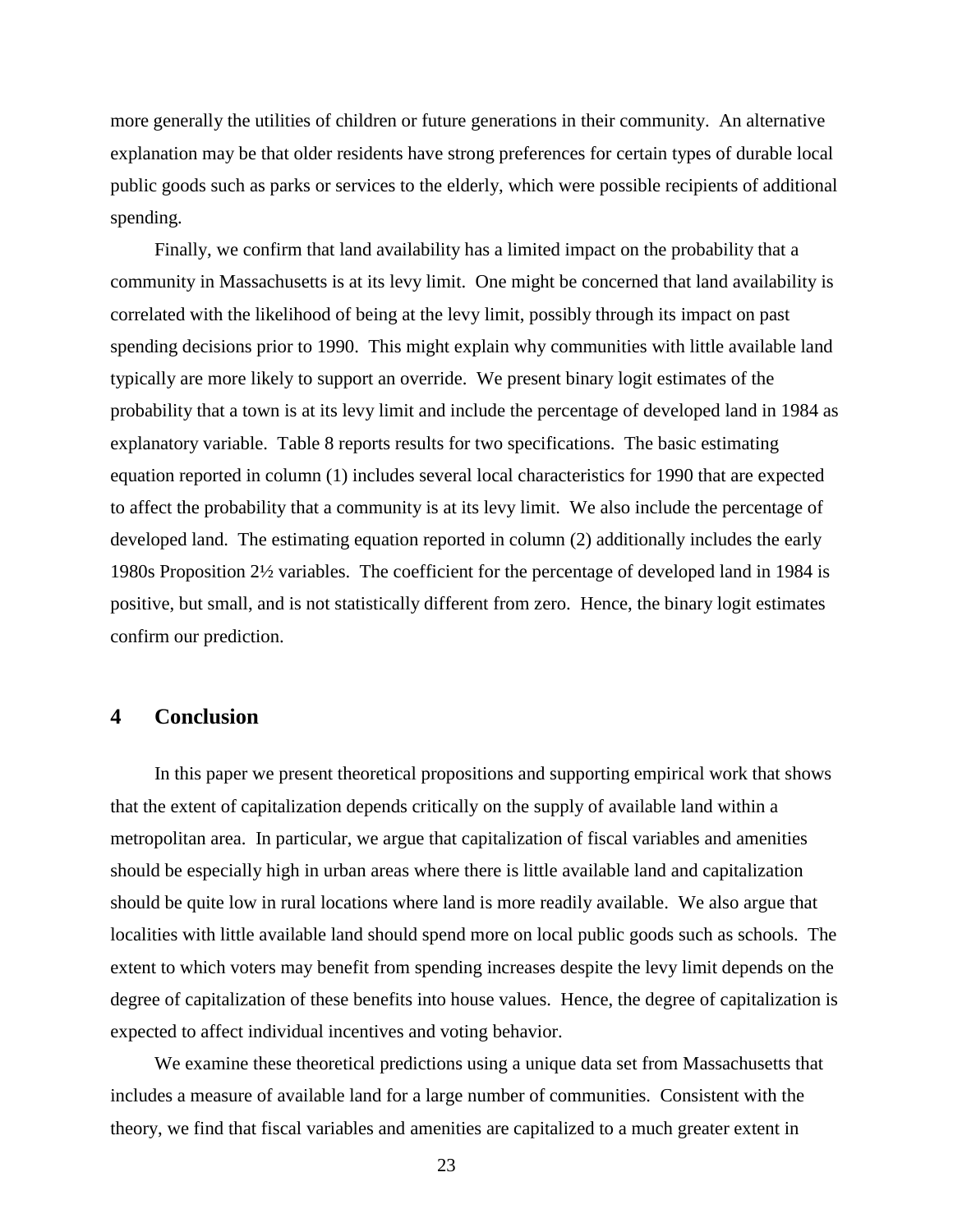towns with little available land, and confirm that these locations have a lower elasticity of land supply. We then show that these communities also spend more on schools and voters in these cities and towns are more likely to pass overrides in order to undertake costly spending programs. Hence, our finding might explain why rural communities and locations at the edge of cities spend less on local public goods such as schools than more densely populated suburban areas with little available land. Furthermore, our empirical findings question the validity of theoretical models (e.g., Epple et al., 1984 and 1993) that assume myopic voters who do not take into account the effect of their votes on the housing stock.

While our theoretical framework makes no distinction between renting and owning a home, our findings have implications for government policies that redistribute income based on location. Free mobility implies that any governmental measure—such as federal grants or state aid—targeted at one location can impact house prices across a metropolitan area. Our findings suggest that capitalization of government grants mainly benefits owners of real estate in urban areas. To the extent that homeowners are wealthier than renters, adverse redistribution effects caused by capitalization should be stronger in urban areas than in rural areas or locations at the edge of cities.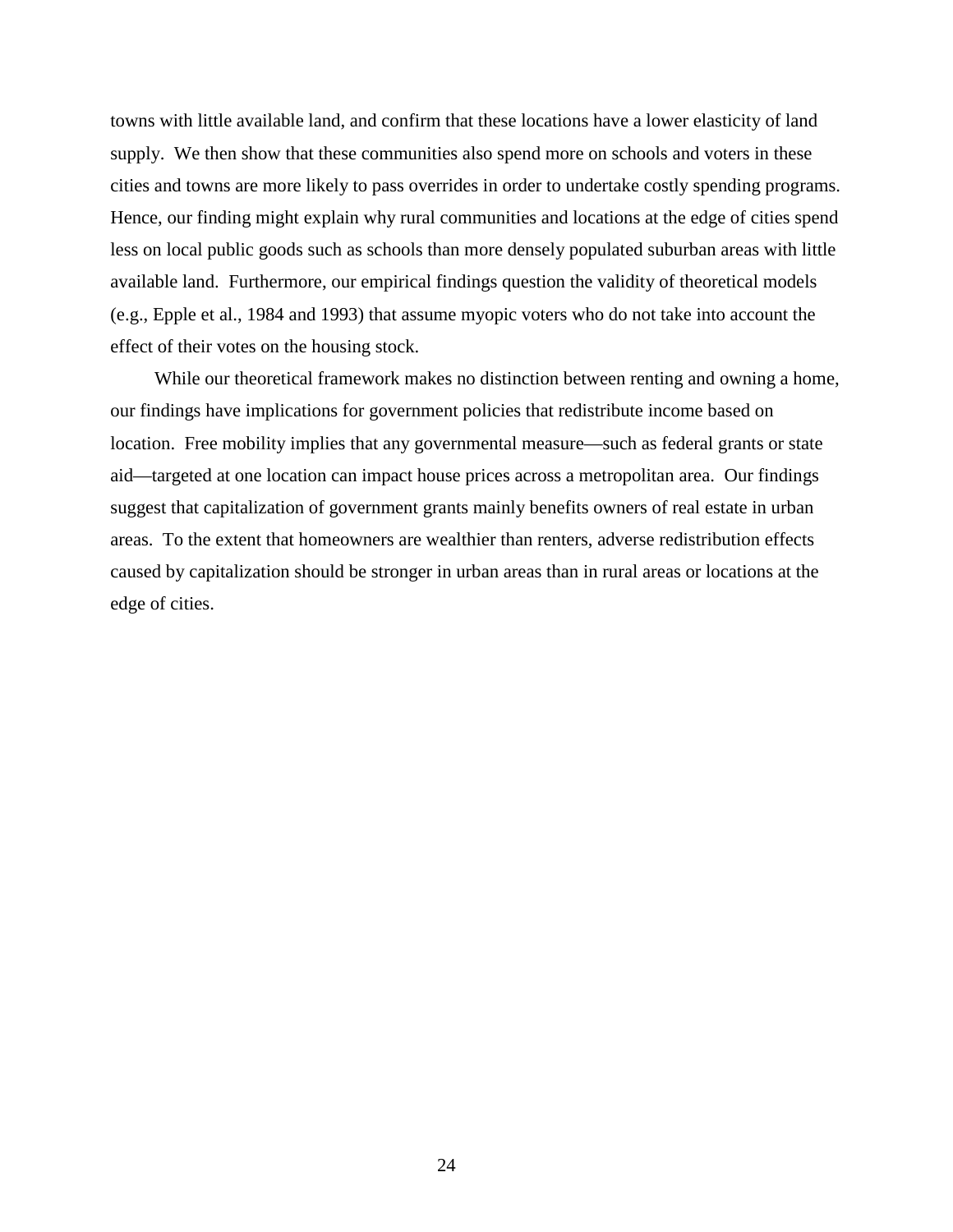### **References**

- Black, S. E. 1999. Do Better Schools Matter? Parental Valuation of Elementary Education. *Quarterly Journal of Economics* 114:577-599.
- Blomquist, G., M. C. Berger, and J. P. Hoehn. 1988. New Estimates of Quality of Life in Urban Areas. *American Economic Review* 78:89-107.
- Bradbury, K. L., C. J. Mayer, and K. E. Case. 2001. Property Tax Limits and Local Fiscal Behavior: Did Massachusetts Cities and Towns Spend Too Little on Town Services Under Proposition 2½. *Journal of Public Economics*. 80:2, 287-312.
- Bruce, D. and D. Holtz-Eakin. 1999. Fundamental Tax Reform and Residential Housing. *Journal of Housing Economics* 8:249-271.
- Brueckner, J. K. 1982. A Test for Allocative Efficiency in the Local Public Sector. *Journal of Public Economics* 19:311-31.
- Brueckner, J. K. and M.-S. Joo. 1991. Voting with Capitalization. *Regional Science and Urban Economics* 21:453-467.
- Bui, L. and C. J. Mayer. 2000. Regulation and Capitalization of Environmental Amenities: Evidence from the Toxics Release Inventory in Massachusetts. The Wharton School Working Paper, October.
- Capozza, D. R., R. K. Green, and P. H. Hendershott. 1996. Taxes, Mortgage Borrowing, and Residential Land Prices. In *Economic Effects of Fundamental Tax Reform*, edited by H. J. Aaron and W. G. Gale. Washington, D.C.: Brookings Institution Press.
- Case, K. E. and C. J. Mayer. 1996. Housing Price Dynamics within a Metropolitan Area. *Regional Science and Urban Economics* 26:387-407.
- Case, K. E. and R. J. Shiller. 1987. Prices of Single-Family Homes since 1970: New Indexes for Four Cities. *New England Economic Review* September/October:45-56.
- Conley, J. P. and A. Rangel. 2001. Intergenerational Fiscal Constitutions: How to Protect Future Generations Using Land Taxes and Federalism. NBER Working Paper No. W8394, June 2001.
- Dee, T. S. 2000. The Capitalization of Education Finance Reforms. *Journal of Law and Economics* 43:185-214.
- Dreiman, M. and J. R. Follain. 2001. Drawing Inferences about Housing Supply Elasticity from House Price Responses to Income Shocks. Working Paper, March 2001.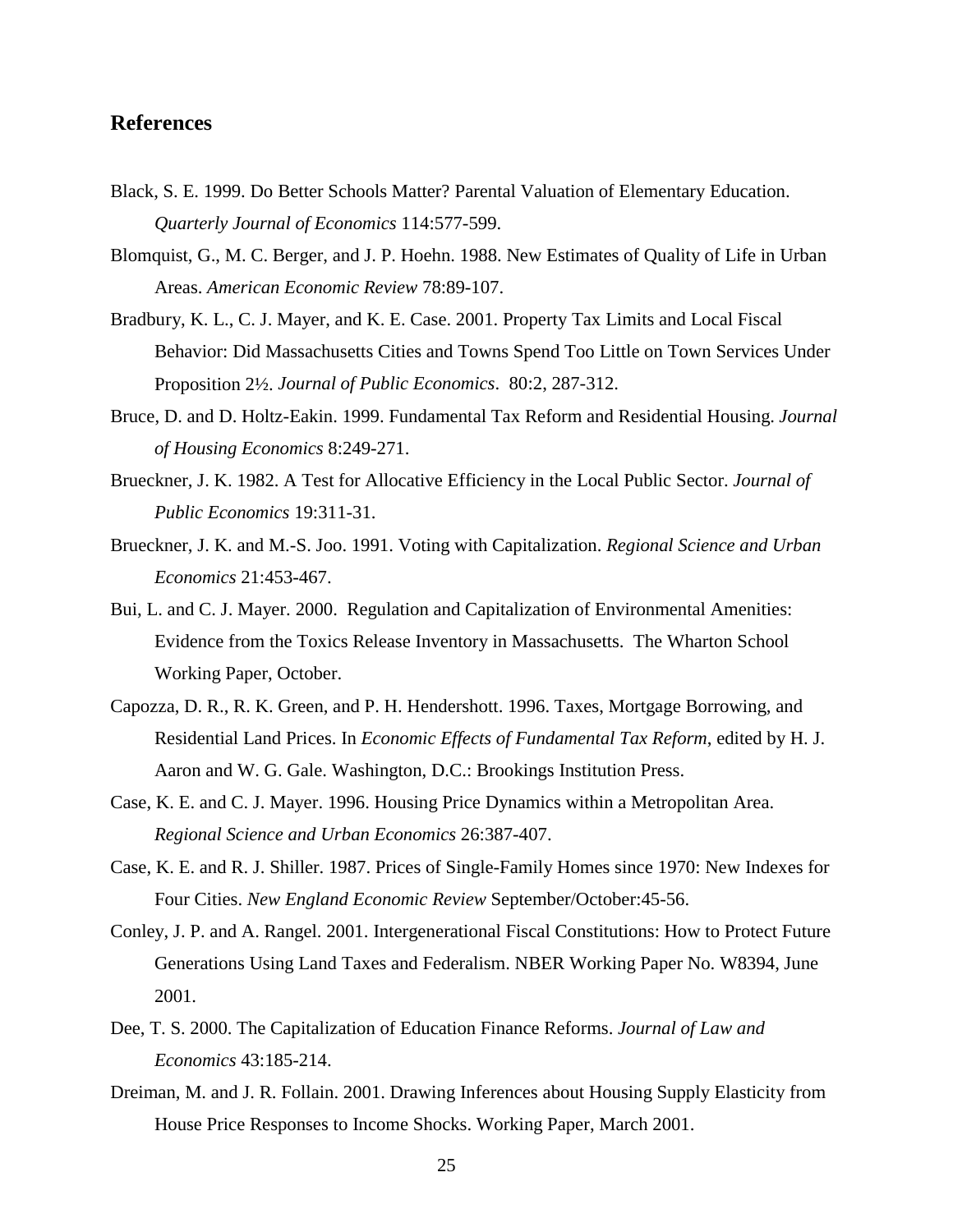- Edel, M. and E. Sclar. 1974. Taxes, Spending, and Property Values: Supply Adjustment in the Tiebout-Oates Model. *Journal of Political Economy* 82:941-954.
- Edelson, N. M. 1976. Voting Equilibria with Market-based Assessments. *Journal of Public Economics* 5:269-284.
- Epple, D., R. Filimon, and T. Romer. 1984. Equilibrium Among Local Jurisdictions: Toward and Integrated Treatment of Voting and Residential Choice. *Journal of Public Economics* 24:281-308.
- \_\_\_\_. 1983. Existence of Voting and Housing Equilibrium in a System of Communities with Property Taxes. *Regional Science and Urban Economics* 23:585-610.
- Epple, D. and A. Zelenitz. The Implications of Competition Among Jurisdictions: Does Tiebout Need Politics. *Journal of Political Economy* 89:1197-1217.
- Fischel, W. A. 1990. Do Growth Controls Matter? A Review of Empirical Evidence on the Effectiveness and Efficiency of Local Government Land Use Regulation. Lincoln Institute of Land Policy Working Paper, May.
- \_\_\_\_. 2001. Homevoters, Municipal Corporate Governance, and the Benefit View of the Property Tax. *National Tax Journal* 54:157-173.
- Glaeser, E. 1996. The Incentive Effects of Property Taxes on Local Governments. *Public Choice* 89:93-111.
- Gyourko, J., M. Kahn, and J. Tracy. 1999. Quality of Life and Environmental Comparisons. In *Handbook of Regional and Urban Economics*, edited by P. Cheshire and E. S. Mills. New York: North-Holland.
- Gyourko, J. and J. Tracy. 1991. The Structure of Local Public Finance and the Quality of Life. *Journal of Political Economy* 99:774-806.
- Gyourko, J. and R. Voith. 2000. The Price Elasticity of the Demand for Residential Land. The Wharton School Working Paper, February.
- Hamilton, B. W. 1976a. Capitalization of Intrajurisdictional Differences in Local Tax Prices. *American Economic Review* 66:743-753.
- Hamilton, B. W. 1976b. The Effects of Property Taxes and Local Public Spending on Property Values: A Theoretical Comment. *Journal of Political Economy* 84: 647-50.
- Hilber, C. 1998. *Auswirkungen Staatlicher Massnahmen auf die Bodenpreise. Eine theoretische und empirische Analyse der Kapitalisierung.* PhD Dissertation. Zurich: Rüegger.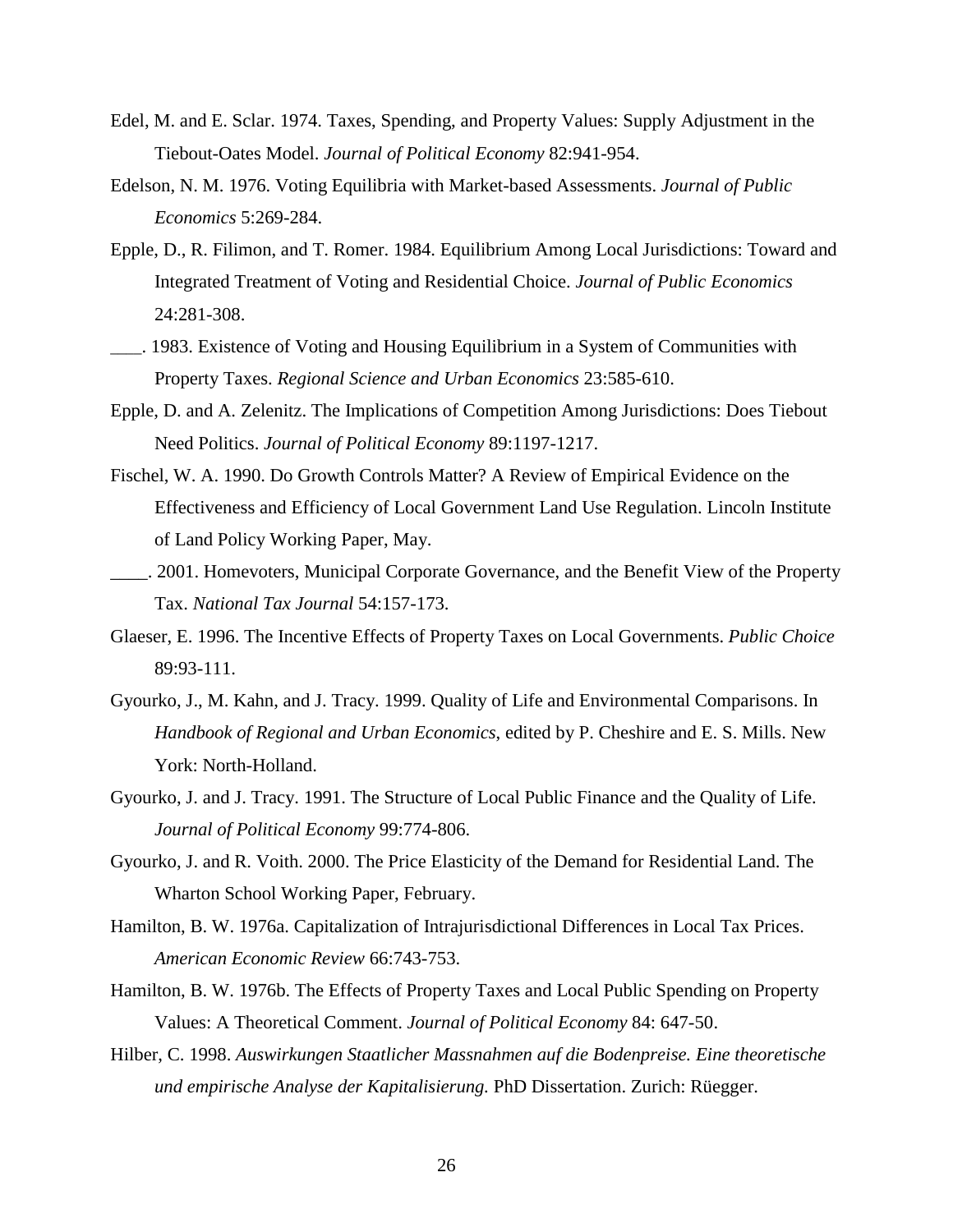- Haurin, D. R. and D. Brasington. 1996. School Quality and Real House Prices: Inter- and Intrametropolitan Effects. *Journal of Housing Economics* 5:351-368.
- Hoyt, W. H. 1999. Leviathan, Local Government Expenditures, and Capitalization. *Regional Science and Urban Economics* 29:155-171.
- Lancaster, K. J. 1966. A New Approach to Consumer Theory. *Journal of Political Economy*  74:132-157.
- Malpezzi, S. 1996. Housing Price Externalities, and Regulation in U.S. Metropolitan Areas, Journal of Housing Research 7:209-241.
- Man, J. Y., and M. E. Bell. 1996. The Impact of Local Sales Taxes on the Value of Owner-Occupied Housing. *Journal of Urban Economics* 39:114-130.
- McMillan, M., and R. Carlson. 1977. The Effects of Property Taxes and Local Public Services Upon Residential Property Values in Small Wisconsin Cities. *American Journal of Agricultural Economics* 59:81-87.
- Mills, E. S. and W. E. Oates. 1975. *Fiscal Zoning and Land Use Control*. *The Economic Issues.*  London: Lexington Books.
- Oates, W. E. 1969. The Effects of Property Taxes and Local Public Spending on Property Values: An Empirical Study of Tax Capitalization and the Tiebout Hypothesis. *Journal of Political Economy* 77:957-971.
- Oates, W. E. and R. Schwab. 1988. Economic Competition Among Jurisdictions: Efficiency Enhancing or Distortion Inducing? *Journal of Public Economics* 35:333-354.
- \_\_\_\_. 1996. The Theory of Regulatory Federalism: The Case of Environmental Management. In *The Economics of Environmental Regulation,* edited by W. E. Oates. Cheltenham, UK: Edward Elgar. Publishing Limited.
- Palmon, O. and B. A. Smith. 1998a. New Evidence on Property Tax Capitalization. *Journal of Political Economy* 106:1099-1111.
- \_\_\_\_. 1998b. A New Approach for Identifying the Parameters of a Tax Capitalization Model. *Journal of Urban Economics* 44: 299-316.
- Pogodzinski, J. M. and T. R. Sass. 1991. Measuring the Effects of Municipal Zoning Regulations: A Survey. *Urban Studies* 28: 597-621.
- \_\_\_\_. 1994. The Theory and Estimation of Endogenous Zoning. *Regional Science and Urban Economics* 24: 601-630.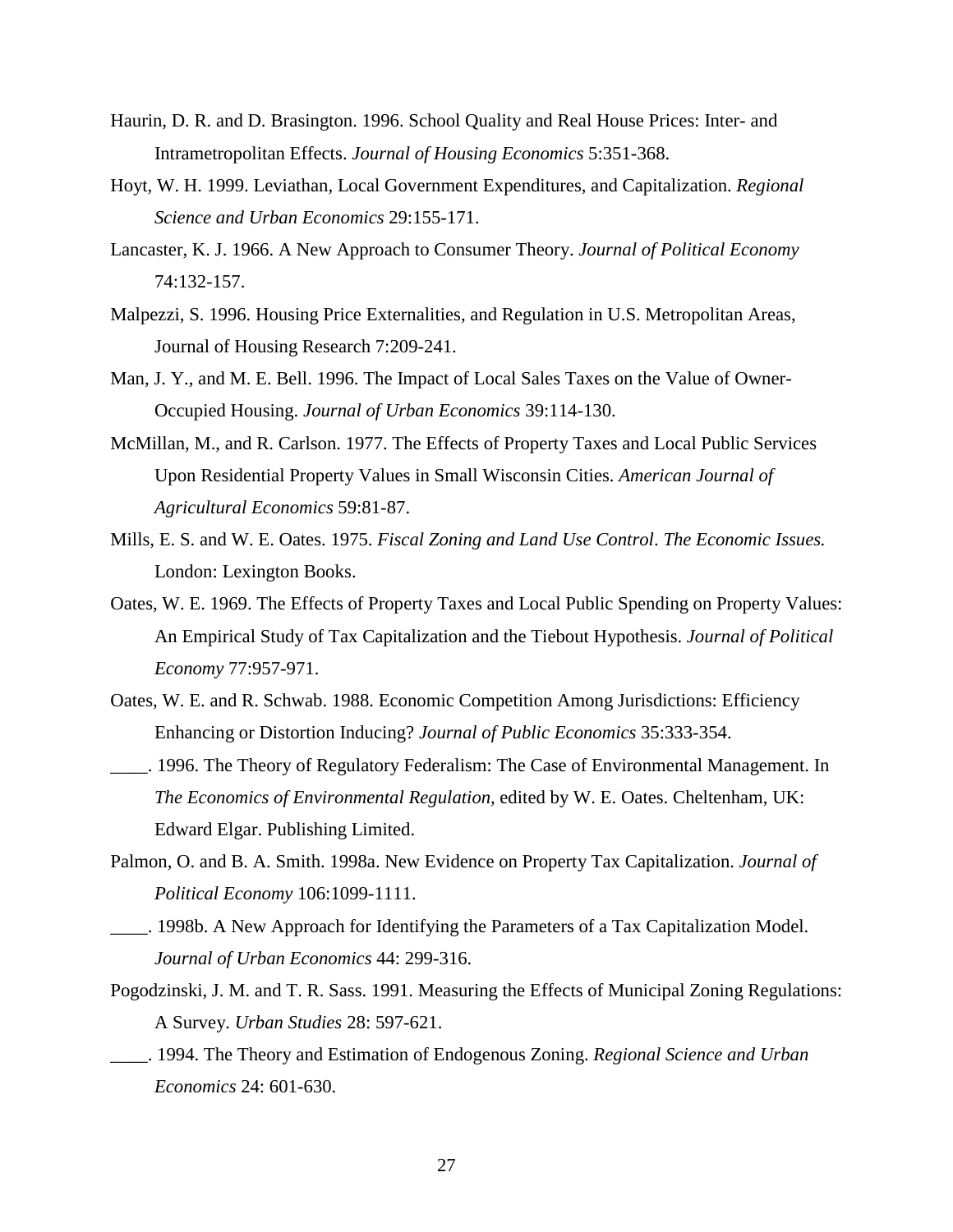- Ross, S. and Yinger J. 2000. Sorting and Voting: A Review of the Literature on Urban Public Finance. In *Applied Urban Economics. Handbook of Regional andUrban Economics, Vol. 3,* edited by P. Cheshire and E. S. Mills. New York: North-Holland.
- Sinai, T. 1998. Are Tax Reforms Capitalized into House Prices? The Wharton School Working Paper, December.
- Shiller, R. J. 1991. Arithmetic Repeat Sales Price Estimators. *Journal of Housing Economics* 1: 110-126.
- Smith, V. K. and J.-C. Huang. 1995. Can Markets Value Air Quality? A Meta-Analysis of Hedonic Property Value Models. *Journal of Political Economy* 103:209-227.
- Sonstelie, J. C. and P. R. Portney. 1978. Profit Maximizing Communities and the Theory of Local Public Finance. *Journal of Urban Economics* 5:263-277.
- \_\_\_\_. 1980. Take the Money and Run: A Theory of Voting in Local Referenda. *Journal of Urban Economics* 8:187-195.
- Sprunger, P. and J. D. Wilson. 1998. Imperfectly Mobile Households and Durable Local Public Goods: Does the Capitalization Mechanism Work? *Journal of Urban Economics* 44:468- 492.
- Stull, W. J., and J. C. Stull. 1991. Capitalization of Local Income Taxes. *Journal of Urban Economics* 29:182-190.
- White, H. 1980. A Heteroskedasticity-Consistent Covariance Matrix Estimator and a Direct Test for Heteroskedasticity. *Econometrica* 50:483-499.
- Wildasin, D. E. 1979. Local Public Goods, Property Values, and Local Public Choice. *Journal of Urban Economics* 6, 521-534.
- Wyckoff, P. G. 1995. Capitalization, Equalization, and Intergovernmental Aid. *Public Finance Quarterly* 23:484-508.
- Yinger, J. 1982. Capitalization and the theory of local public finance. *Journal of Political Econonmy* 90:917-943.
- \_\_\_\_. 1985. Inefficiency and the Median Voter: Property Taxes, Capitalization, Heterogeneity, and the Theory of the Second Best. In *Perspectives on Local Public Finance and Public Policy, Vol. 2*, edited by J. M. Quigley. Greenwich CT: JAI Press.
- Yinger, J., H. Bloom, A. Börsch-Supan, and H. F. Ladd. 1988. *Property Taxes and House Values. The Theory and Estimation of Intrajurisdictional Property Tax Capitalization.* London: Academic Press.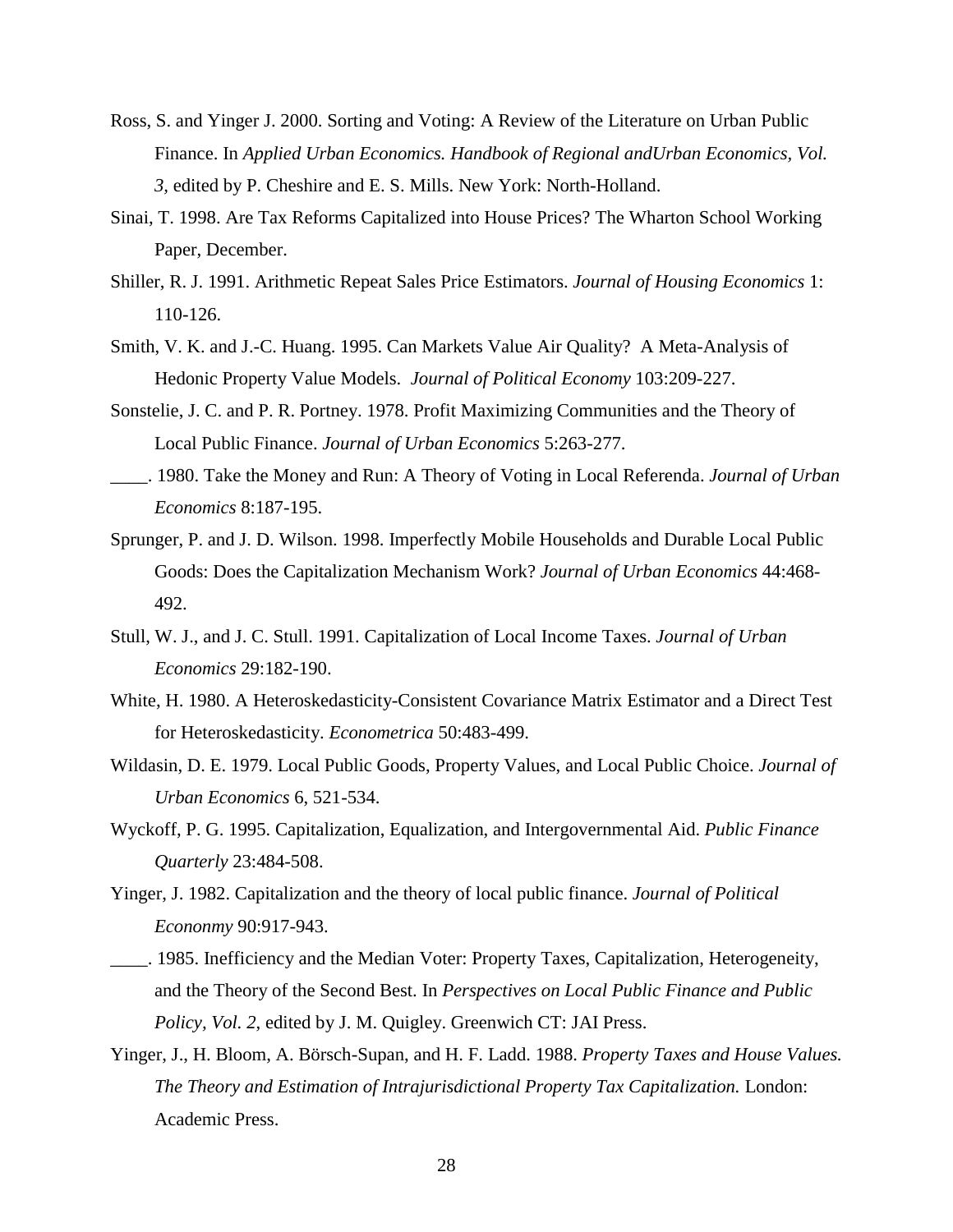### **Appendix**

#### **A. Model with Mobile Households**

Consider a framework with two communities (or one specific community and the rest of the metropolis) and *N* residents who are perfectly mobile and have identical incomes and tastes. Residents in both communities  $j=1,2$  choose housing quantity to maximize utility, taking the level of public service,  $g_j$ , and the property tax rate,  $\tau_j$ , as given. Let  $V(y, p_j(1 + \tau_j), g_j)$ denote the indirect utility function, where  $y$ ,  $p_i$  are the household income and the price of housing per unit in the *j*th community.

#### *Equilibrium Conditions*

Equilibrium requires that households have equal utility in both communities. The first equilibrium condition can thus be expressed as

$$
V(y, p_1(1+\tau_1), g_1) - V(y, p_2(1+\tau_2), g_2) = 0.
$$
\n(A1)

In addition, all *N* residents must live in either of the two communities, that is,

$$
n_1 + n_2 = N \tag{A2}
$$

where  $n_j$  is the population of community *j*. The last equilibrium condition requires that housing demand equals housing supply in both communities,

$$
n_j h_j(p_j(1+\tau_j)) = H(p_j) \t{,}
$$
 (A3)

where  $h_j$  is the demand of housing per resident and  $H(p_j)$  is the housing supply function. We use housing supply to simplify the analysis. However, the results are analogous to the case with an elastic supply of land. Using (A3) in (A2) we obtain:

$$
\frac{H_1(p_1)}{h_1(p_1(1+\tau_i))} + \frac{H_2(p_2)}{h_2(p_2(1+\tau_i))} = N.
$$
\n(A4)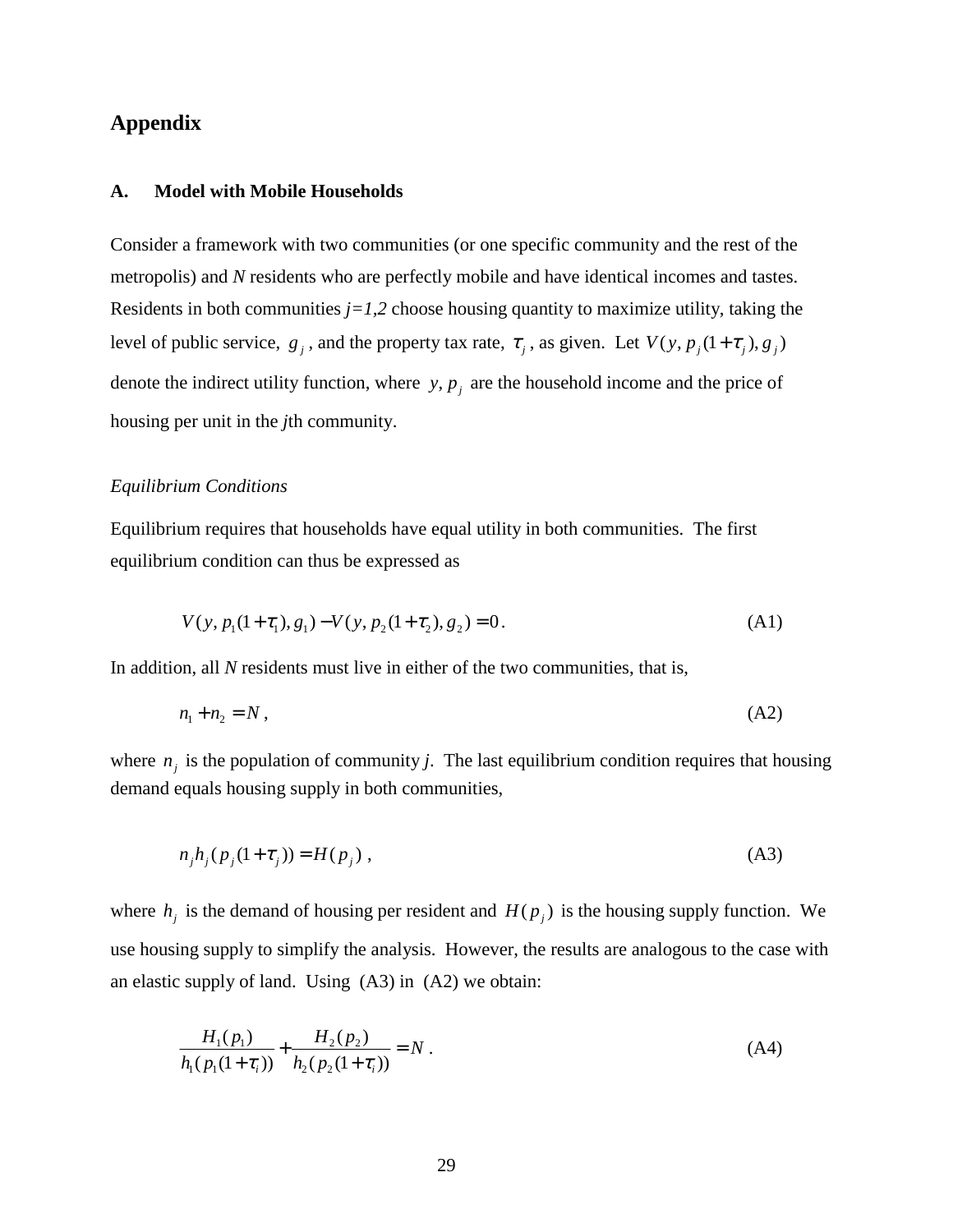The equations (A1) and (A4) are the equilibrium conditions that determine  $p_1$  and  $p_2$ . Differentiating these two equations with respect to  $g_1$ , we obtain:

$$
\begin{bmatrix}\n-(1+\tau_1)h_1 & (1+\tau_2)h_2 \\
\frac{n_1}{p_1}(\varepsilon_1^S - \varepsilon_1^D) & \frac{n_2}{p_2}(\varepsilon_2^S - \varepsilon_2^D)\n\end{bmatrix}\n\begin{bmatrix}\n\frac{\partial p_1}{\partial g_1} \\
\frac{\partial p_2}{\partial g_2}\n\end{bmatrix} =\n\begin{bmatrix}\n-MRS_1 \\
0\n\end{bmatrix},
$$
\n(A5)

where  $\varepsilon_j^s = \frac{\partial H_j}{\partial u} \frac{\partial p_j}{\partial u}$ *j j*  $H$ <sub>*i*</sub>  $\partial p$  $\mathcal{E}_{j}^{S}=\frac{1}{\partial p_{j}}\frac{1}{\partial H}$  $=\frac{\partial H_j}{\partial p_i} \frac{\partial p_j}{\partial H_i}$  is the price elasticity of housing supply, and  $\varepsilon_j^D = \frac{\partial h_j}{\partial p_i} \frac{\partial p_j}{\partial h_i}$ *j j*  $h_i$   $\partial p$  $\mathcal{E}_{j}^{E}=\frac{1}{\partial p_{j}}\frac{1}{\partial h}$  $=\frac{\partial h_j}{\partial p_i} \frac{\partial p_j}{\partial h_i}$  is the price

elasticity of housing demand and where  $MRS_j = \frac{\partial V / \partial g_j}{\partial V / \partial y_j}$  $=\frac{\partial V/\partial g_j}{\partial V/\partial y}$ . We get equation (A5) by using Roy's

identity to replace *j V p* ∂  $\frac{\partial V}{\partial p_i}$  with  $-\frac{\partial V}{\partial y} \cdot h_j(p_j(1+\tau_j))$  $-\frac{\partial V}{\partial y} \cdot h_j(p_j(1+\tau_j))$  and by assuming that  $\frac{\partial V_1}{\partial y} = \frac{\partial V_2}{\partial y}$ .

Differentiating (A1) and (A4) with respect to  $g_2$  we obtain:

$$
\begin{bmatrix}\n-(1+\tau_1)h_1 & (1+\tau_2)h_2 \\
\frac{n_1}{p_1}(\varepsilon_1^S - \varepsilon_1^D) & \frac{n_2}{p_2}(\varepsilon_2^S - \varepsilon_2^D)\n\end{bmatrix}\n\begin{bmatrix}\n\frac{\partial p_1}{\partial g_2} \\
\frac{\partial p_2}{\partial g_2}\n\end{bmatrix} =\n\begin{bmatrix}\nMRS_2 \\
0\n\end{bmatrix}.
$$
\n(A6)

Adding taxes, we obtain the following sets of equations:

$$
\begin{bmatrix}\n-(1+\tau_1)h_1 & (1+\tau_2)h_2 \\
\frac{n_1}{p_1}(\varepsilon_1^S - \varepsilon_1^D) & \frac{n_2}{p_2}(\varepsilon_2^S - \varepsilon_2^D)\n\end{bmatrix}\n\begin{bmatrix}\n\frac{\partial p_1}{\partial \tau_1} \\
\frac{\partial p_2}{\partial \tau_1}\n\end{bmatrix} = \n\begin{bmatrix}\np_1h_1 \\
\frac{n_1}{(1+\tau_1)}\varepsilon_1^D\n\end{bmatrix}
$$
\n(A7)

$$
\begin{bmatrix}\n-(1+\tau_1)h_1 & (1+\tau_2)h_2 \\
\frac{n_1}{p_1}(\varepsilon_1^S - \varepsilon_1^D) & \frac{n_2}{p_2}(\varepsilon_2^S - \varepsilon_2^D)\n\end{bmatrix}\n\begin{bmatrix}\n\frac{\partial p_1}{\partial \tau_2} \\
\frac{\partial p_2}{\partial \tau_2}\n\end{bmatrix} = \n\begin{bmatrix}\n-p_2h_2 \\
\frac{n_2}{(1+\tau_2)}\varepsilon_2^D\n\end{bmatrix}.
$$
\n(A8)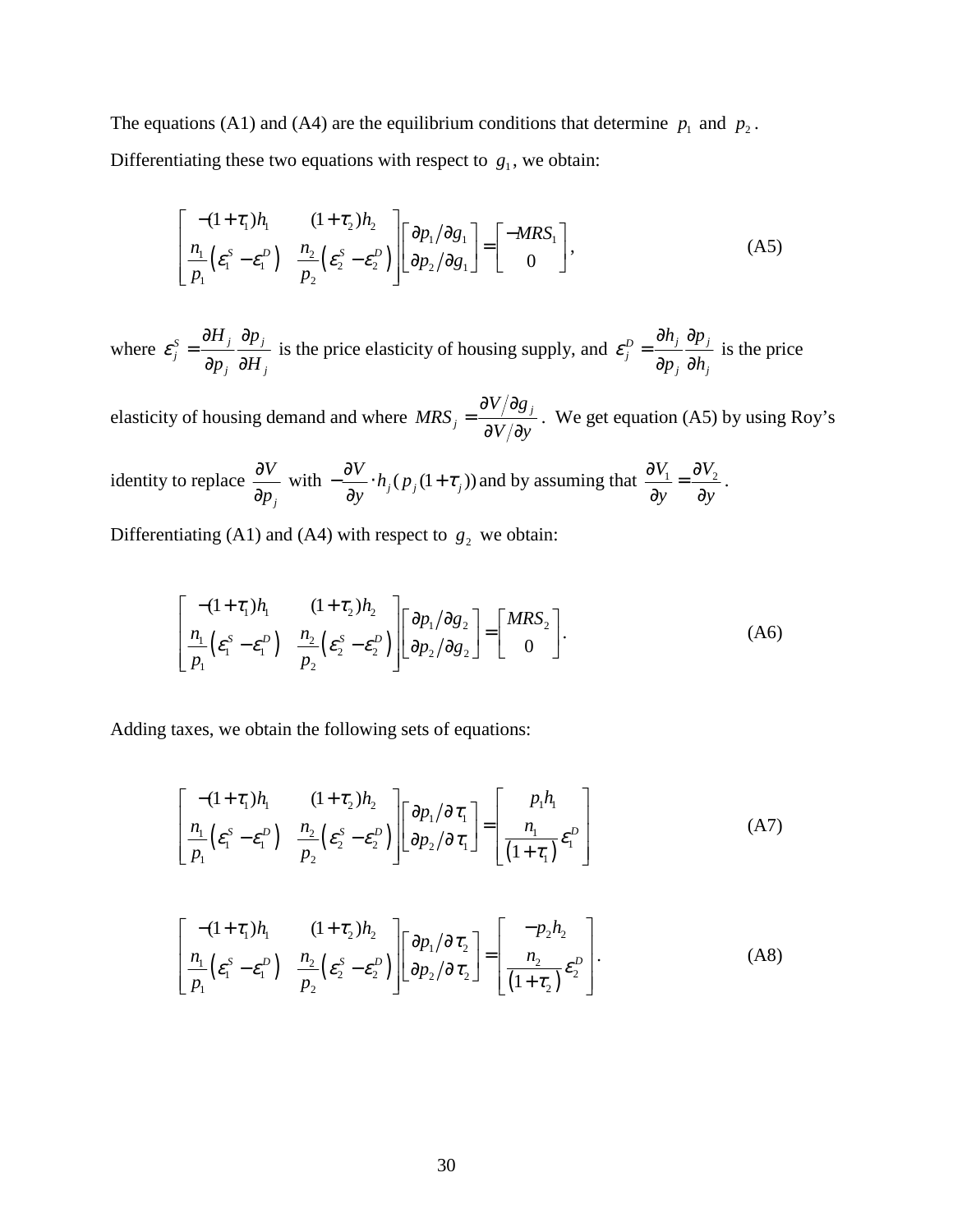### *Comparative Static Results*

Solving (A5)-(A8) we get the following comparative static results:

$$
\frac{\partial p_1}{\partial g_1} = \frac{-MRS_1 \frac{n_2}{p_2} \left(\mathcal{E}_2^S - \mathcal{E}_2^D\right)}{|A|} \tag{A9}
$$

$$
\frac{\partial p_2}{\partial g_1} = \frac{MRS_1 \frac{n_1}{p_1} \left(\mathcal{E}_1^S - \mathcal{E}_1^D\right)}{|A|} \tag{A10}
$$

$$
\frac{\partial p_1}{\partial g_2} = \frac{MRS_2 \frac{n_2}{p_2} \left(\varepsilon_2^S - \varepsilon_2^D\right)}{|A|} \tag{A11}
$$

$$
\frac{\partial p_2}{\partial g_2} = \frac{-MRS_2 \frac{n_1}{p_1} \left(\varepsilon_1^S - \varepsilon_1^D\right)}{|A|} \tag{A12}
$$

$$
\frac{\partial p_1}{\partial \tau_1} = \frac{p_1 h_1 \frac{n_2}{p_2} \left(\mathcal{E}_2^S - \mathcal{E}_2^D\right) - \frac{n_1}{\left(1 + \tau_1\right)} \mathcal{E}_1^D \left(1 + \tau_2\right) h_2}{|A|} \tag{A13}
$$

$$
\frac{\partial p_2}{\partial \tau_1} = \frac{-p_1 h_1 \frac{n_1}{p_1} \left(\varepsilon_1^S - \varepsilon_1^D\right) - \frac{n_1}{(1 + \tau_1)} \varepsilon_1^D (1 + \tau_1) h_1}{|A|} \tag{A14}
$$

$$
\frac{\partial p_1}{\partial \tau_2} = \frac{-p_2 h_2 \frac{n_2}{p_2} \left(\mathcal{E}_2^S - \mathcal{E}_2^D\right) - \frac{n_2}{\left(1 + \tau_2\right)} \mathcal{E}_2^D \left(1 + \tau_2\right) h_2}{|A|} \tag{A15}
$$

$$
\frac{\partial p_2}{\partial \tau_2} = \frac{-p_2 h_2 \frac{n_1}{p_1} \left(\mathcal{E}_1^S - \mathcal{E}_1^D\right) - \frac{n_2}{\left(1 + \tau_2\right)} \mathcal{E}_2^D \left(1 + \tau_1\right) h_1}{|A|} \tag{A16}
$$

where  $|A| = -(1+\tau_1)h_1 \frac{h_2}{2} (\varepsilon_2^S - \varepsilon_2^D) - (1+\tau_2)h_2 \frac{h_1}{2} (\varepsilon_1^S - \varepsilon_1^D)$ 2  $P_1$  $A = -(1+\tau_1)h_1\frac{n_2}{2}(\varepsilon_2^S - \varepsilon_2^D) - (1+\tau_2)h_2\frac{n_1}{2}(\varepsilon_1^S - \varepsilon_1^D)$  $p_2$ <sup>(-2</sup>) <sup>c</sup>  $p_2$  $=-(1+\tau_1)h_1\frac{n_2}{2}(\varepsilon_2^S-\varepsilon_2^D)-(1+\tau_2)h_2\frac{n_1}{2}(\varepsilon_1^S-\varepsilon_1^D).$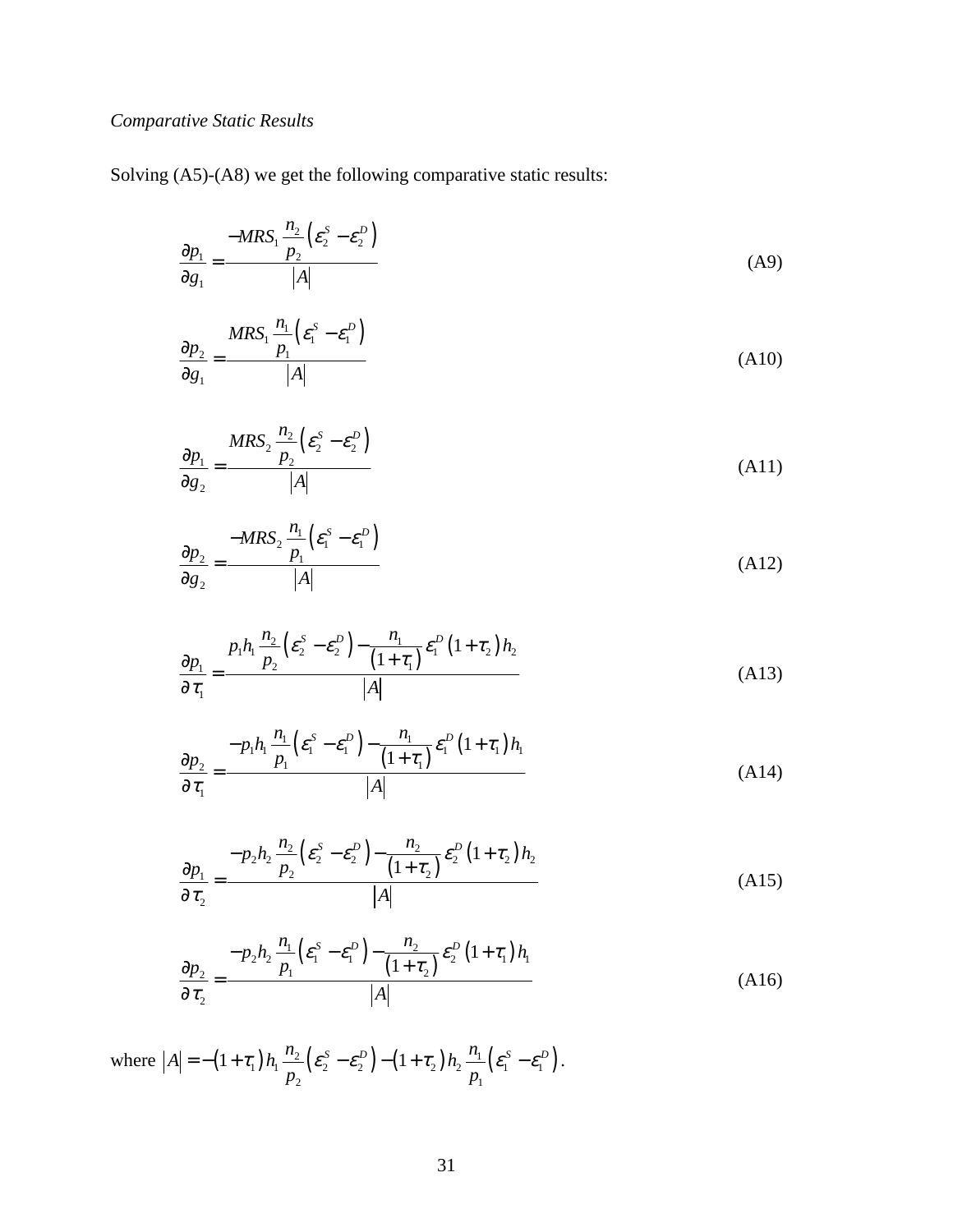These comparative statics give us some important insights. The extent of capitalization depends on the elasticity of housing supply. However, the elasticity of housing supply in one community affects the extent of capitalization in the other community. In fact, it can be shown that

$$
\frac{\partial^2 p_1}{\partial g_1 \partial \varepsilon_1^s} < 0. \tag{A17}
$$

That is, the extent of capitalization of an exogenous fiscal shock in community 1 decreases with increasing housing supply elasticity in community 1 (see Appendix B for a proof of this result). However, the extent of capitalization of an exogenous fiscal shock in community 2 increases with increasing housing supply elasticity in community 1 as is shown in equation (A18):

$$
\frac{\partial^2 p_2}{\partial g_2 \partial \varepsilon_1^s} < 0 \,. \tag{A18}
$$

Furthermore, the impact of the elasticity of supply on capitalization depends on the population share of the community. From the comparative static results (A9) and (A14) it can be easily derived that if a community has a sufficiently small share of the population, that is as  $n_1\rightarrow 0$  and  $n_2 \rightarrow N$ , the elasticity of its supply does not affect the capitalization rate.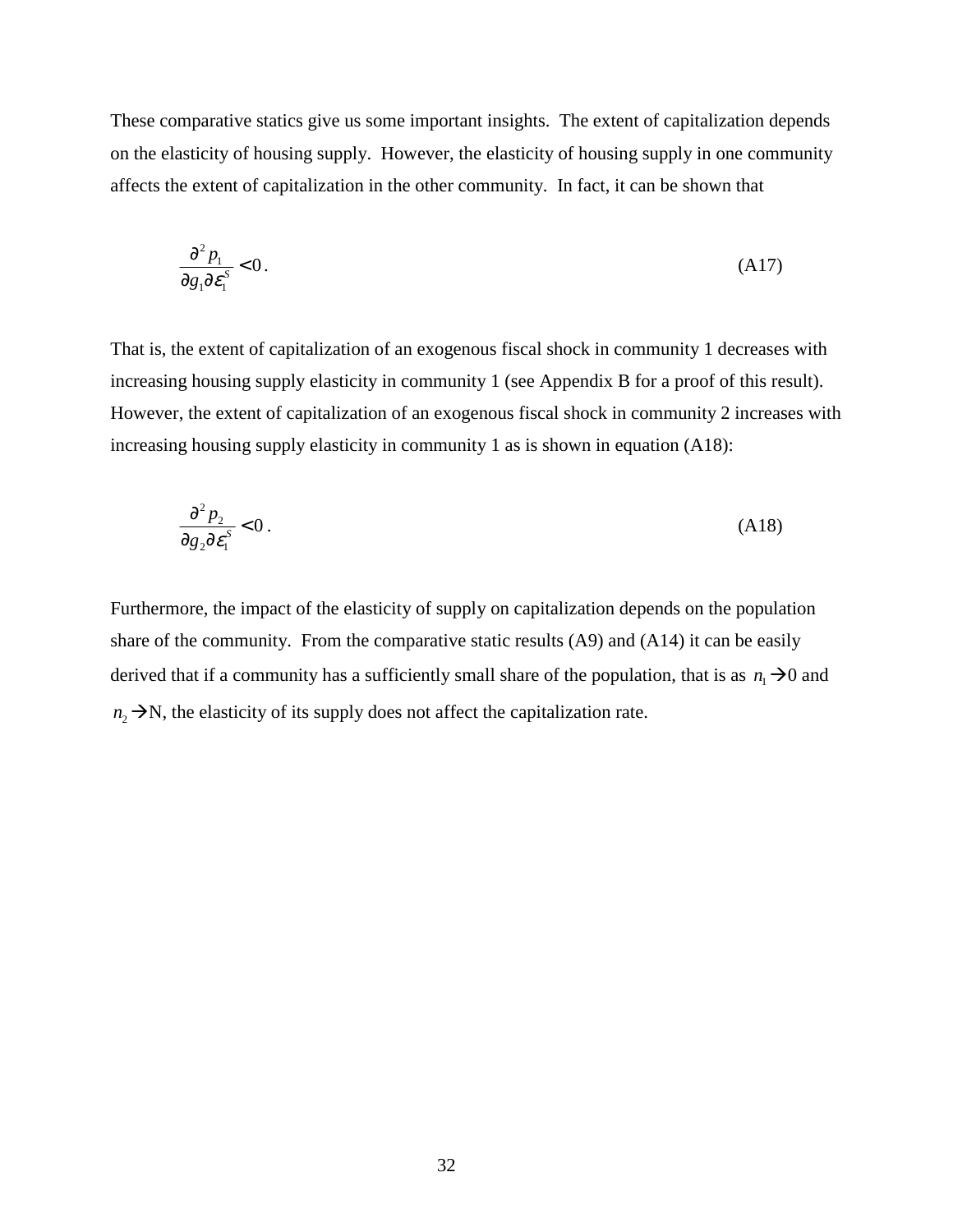#### **B. Proof of Main Proposition**

This appendix derives our main proposition (equation A17 in Appendix A) that the land supply elasticity negatively affects the extent of capitalization. To begin with, consider equation (A9) from Appendix A:

$$
\frac{\partial p_1}{\partial g_1} = \frac{-MRS_1 \frac{n_2}{p_2} \left(\varepsilon_2^S - \varepsilon_2^D\right)}{|A|},
$$
\n(A9)

where  $|A| = -(1+\tau_1)h_1 \frac{n_2}{n_1} (\varepsilon_2^S - \varepsilon_2^D) - (1+\tau_2)h_2 \frac{n_1}{n_1} (\varepsilon_1^S - \varepsilon_1^D)$ 2  $P_1$  $A = -(1+\tau_1)h_1\frac{n_2}{2}(\varepsilon_2^S - \varepsilon_2^D) - (1+\tau_2)h_2\frac{n_1}{2}(\varepsilon_1^S - \varepsilon_1^D)$  $p_2$ <sup>(-2</sup>)<sup>(-2)</sup> p  $=-(1+\tau_1)h_1\frac{n_2}{2}(\varepsilon_2^S-\varepsilon_2^D)-(1+\tau_2)h_2\frac{n_1}{2}(\varepsilon_1^S-\varepsilon_1^D).$ 

We can use the quotient rule to differentiate (A9) with respect to  $\varepsilon_1^s$ :

$$
\frac{\partial^2 p_1}{\partial g_1 \partial \varepsilon_1^S} = \frac{0 \cdot |A| - \left( -MRS_1 \frac{n_2}{p_2} \left( \varepsilon_2^S - \varepsilon_2^D \right) \right) \cdot \left( - (1 + \tau_2) h_2 \frac{n_1}{p_1} \right)}{|A|^2}
$$
(B1)

The denominator of  $(B1)$  must be  $> 0$ . Assuming that the marginal utility of the publicly provided service and the numeraire good are both positive, it follows that  $MRS_1 > 0$ . We also assume that  $(\varepsilon_2^s - \varepsilon_2^p)$ , housing consumption, population sizes and prices are > 0. Hence, the nominator of  $(B1)$  is always  $< 0$  and therefore 2 1 1  $\frac{p_1}{\sqrt{s}}$  < 0  $g_1\partial \varepsilon$  $\frac{\partial^2 p_1}{\partial g_1 \partial \varepsilon^s} < 0.$ 

1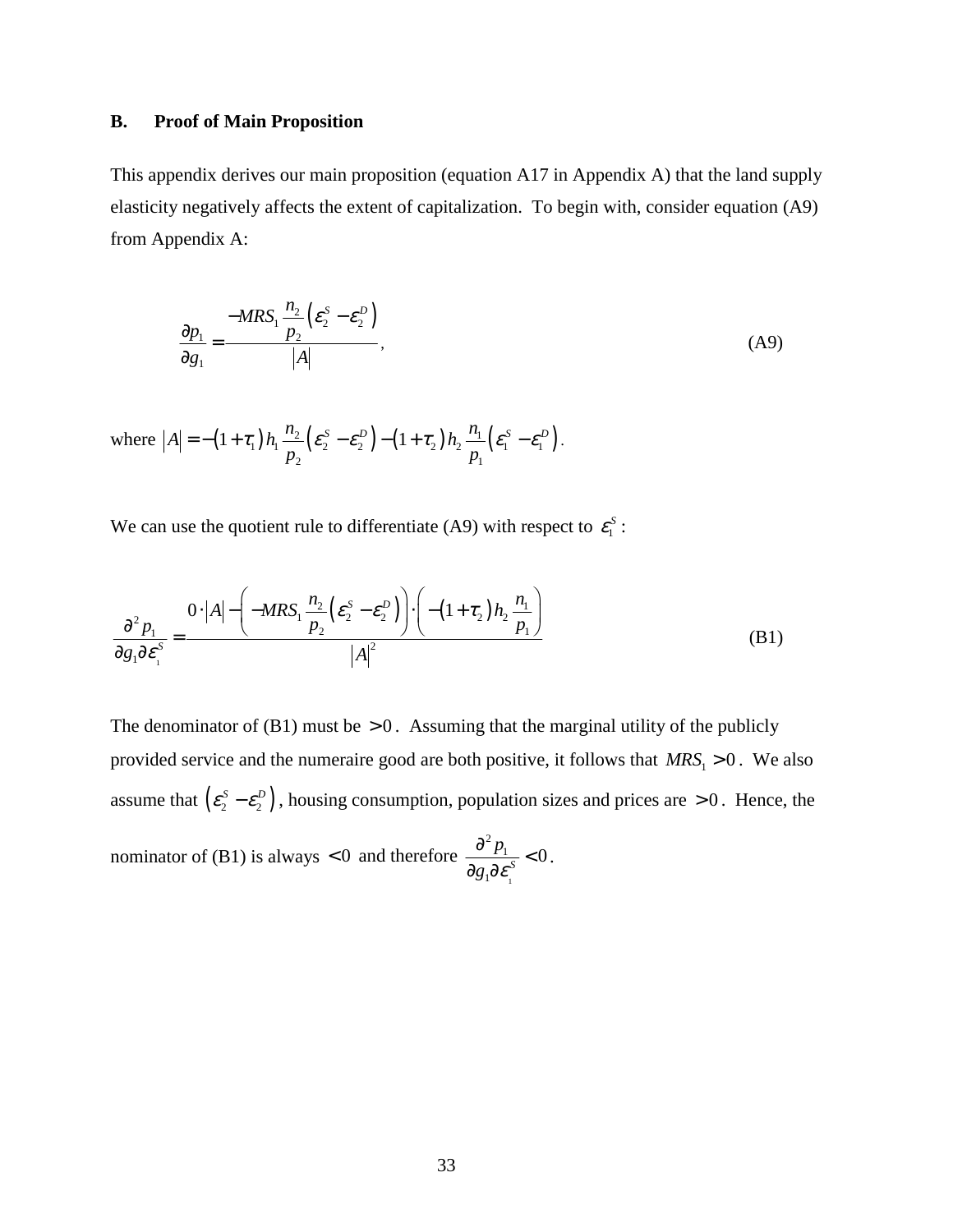### **C. Summary Statistics and Regression Tables**

#### **Table 1 Variable List and Means**   $N=208$

| Variable                                                 | Mean     | Standard<br>Deviation | Minimum          | Maximum |
|----------------------------------------------------------|----------|-----------------------|------------------|---------|
|                                                          |          |                       |                  |         |
| Endogenous Variables:                                    |          |                       |                  |         |
| Percent change in house prices, FY1990-94                | $-0.077$ | 0.057                 | $-0.208$         | 0.071   |
| Percent change in school spending, FY1990-94             | 0.15     | 0.09                  | $-0.15$          | 0.54    |
| Percent change in non-school spending, FY1990-94         | 0.083    | 0.158                 | $-0.323$         | 0.680   |
| Single family permits, 1990-94, per 1990 housing unit    | 0.046    | 0.038                 | 0.001            | 0.230   |
| <b>Fiscal Variables:</b>                                 |          |                       |                  |         |
| Effective property tax rate, FY1980                      | 0.031    | 0.009                 | 0.012            | 0.086   |
| Dummy, one year of initial levy reductions, FY1982       | 0.46     | 0.50                  | 0                | 1       |
| Dummy, two years of initial levy reductions, FY1982-83   | 0.12     | 0.32                  | 0                |         |
| Dummy, three years of initial levy reductions, FY1982-84 | 0.034    | 0.181                 | $\overline{0}$   | 1       |
| Excess capacity as percentage of levy limit, FY1989      | 0.018    | 0.036                 | 0.000            | 0.200   |
| Dummy variable, at levy limit and no overrides, FY1989*  | 0.44     | 0.50                  | $\overline{0}$   | 1       |
| Dummy variable, passed override(s) prior to FY1990       | 0.11     | 0.31                  | $\boldsymbol{0}$ | 1       |
| Dummy variable, "unconstrained" in FY1989*               | 0.46     | 0.50                  | $\overline{0}$   | 1       |
| Equalized property value per capita, 1980 (000)          | 16.4     | 6.2                   | 6.3              | 44.1    |
| Nonresidential share of property value, FY1980           | 0.19     | 0.09                  | 0.04             | 0.60    |
| Percentage of revenue from state aid, FY1984             | 0.26     | 0.10                  | 0.05             | 0.52    |
| Percentage of revenue from state aid, FY1981             | 0.19     | 0.08                  | 0.05             | 0.43    |
| Percentage increase in state aid, FY1981-84              | 0.43     | 0.31                  | $-0.44$          | 3.38    |
| <b>Community Characteristics:</b>                        |          |                       |                  |         |
| School test scores, 1990*                                | 2690     | 168                   | 2160             | 3080    |
| Fraction of 1980 population under age 5                  | 0.062    | 0.013                 | 0.032            | 0.112   |
| Dummy variable, in Boston metro area (PMSA)              | 0.45     | 0.50                  | $\boldsymbol{0}$ | 1       |
| Dummy variable, in Boston suburban ring*                 | 0.19     | 0.40                  | $\boldsymbol{0}$ | 1       |
| Developable land per housing unit, 1984*                 | 0.66     | 0.41                  | 0.04             | 2.17    |
| Single family permits per 1990 housing unit, 1989        | 0.008    | 0.007                 | 0.000            | 0.038   |
| Enrollment/population ratio, 1981                        | 0.20     | 0.04                  | 0.08             | 0.42    |
| Median family income, 1980 (000)                         | 21.0     | 5.6                   | 11.5             | 47.6    |
| Dummy variable, member of regional district              | 0.26     | 0.44                  | 0                | 1       |
| Dummy variable, member of regional high school           | 0.19     | 0.39                  | 0                | 1       |
| Percent of adult residents with college education, 1980  | 0.20     | 0.12                  | 0.05             | 0.60    |

Notes, marked with asterisks:

"At levy limit" is defined as levy within 0.1 percent of levy limit.

"Unconstrained" communities are not at levy limit in FY1989 and have passed no overrides prior to FY1990.

School test scores is combined math and reading MEAP test score for 8th graders in 1990.

Boston suburban ring is defined as within MSA but outside PMSA.

Developable land is defined as open, non-public acres plus land in residential use.

Sources: Massachusetts Department of Education; Massachusetts Department of Revenue, Division of Local

Services, Municipal Data Bank; U.S. Department of Commerce, Bureau of the Census.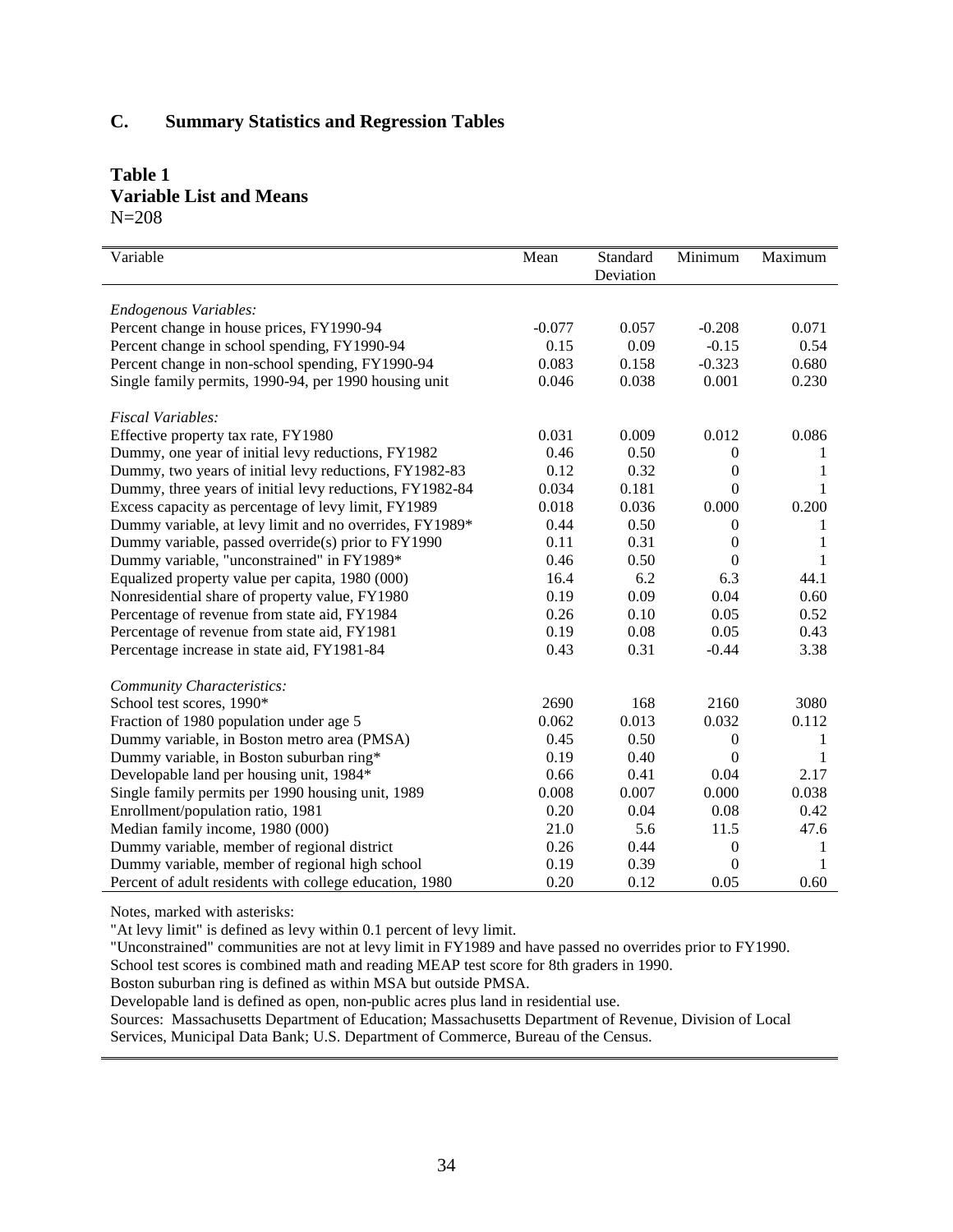#### **Table 2**

**House Price Regression Results Using Land Scarcity as Proxy for Land Supply Elasticity**  Dependent Variable: Percent Change in House Prices, Fiscal Years 1990-1994 Sample divided by percentage of open and public (undeveloped) land in each community

| Specification                               | Base set of instruments |             | Base set of instruments<br>plus Proposition 2½ variables<br>from late 1980s |             |
|---------------------------------------------|-------------------------|-------------|-----------------------------------------------------------------------------|-------------|
| <b>Explanatory Variable</b>                 | Less                    | More        | Less                                                                        | More        |
|                                             | Developable             | Developable | Developable                                                                 | Developable |
|                                             | Land                    | Land        | Land                                                                        | Land        |
|                                             | (1a)                    | (1b)        | (2a)                                                                        | (2b)        |
|                                             |                         |             |                                                                             |             |
| Single family permits, 1990-1994,           | $-.64$ **               | $-.14$      | $-.49**$                                                                    | $-.087$     |
| per 1990 housing units                      | (.20)                   | (.17)       | (.15)                                                                       | (.15)       |
| Percent change in school spending,          | $.32**$                 | .12         | $.24$ **                                                                    | .13         |
| FY 1990-94                                  | (.12)                   | (.11)       | (.088)                                                                      | (.087)      |
| Percent change in non-school spending,      | .064                    | .038        | .033                                                                        | $-.021$     |
| FY 1990-94                                  | (.089)                  | (.061)      | (.051)                                                                      | (.038)      |
| Combined math and reading MEAP test         | $.14$ **                | $.11***$    | $.14$ **                                                                    | $.12**$     |
| score, 8th grade students, 1990 (x $10^3$ ) | (.028)                  | (.032)      | (.026)                                                                      | (.026)      |
|                                             | $.097$ **               | $.075$ **   | $.095$ **                                                                   | $.076$ **   |
| Dummy variable, in Boston metro area        | (.013)                  | (.011)      | (.011)                                                                      | (.011)      |
| Dummy variable, in Boston suburban ring     | $.11***$                | $.036$ **   | $.10**$                                                                     | $.036$ **   |
|                                             | (.022)                  | (.0094)     | (.019)                                                                      | (.0089)     |
|                                             | $-.55$ **               | $-.42**$    | $-.54$ **                                                                   | $-.46$ **   |
| Constant                                    | (.078)                  | (.081)      | (.069)                                                                      | (.068)      |
| Number of observations                      | 104                     | 104         | 104                                                                         | 104         |
|                                             |                         |             |                                                                             |             |

Numbers in parentheses are robust standard errors.

\* Significantly different from zero with 90 percent confidence.

\*\* Significantly different from zero with 95 percent confidence.

Notes: **Bold** variables are endogenous. Instruments in column (1a) and (1b) include effective tax rate in 1980, dummy variables for the number of years required to reduce spending due to Proposition 2½, 1980 levels of resource variables from Table 1 (equalized property value per capita), non residential share of property value, median family income, and percentage of adults with a college degree), percentage increase in state aid 1981-84, percentage of revenue from state aid in 1984, and dummies for regional school district or high school. Instruments in column (2a) and (2b) include those from column (1a) and (1b) plus 1989 constraint variables (excess capacity as a percentage of the levy limit, dummy indicating the community is at its levy limit, and a dummy indicating the community had previously passed an override) and the increase in education spending from 1993-94 required by the education reform bill.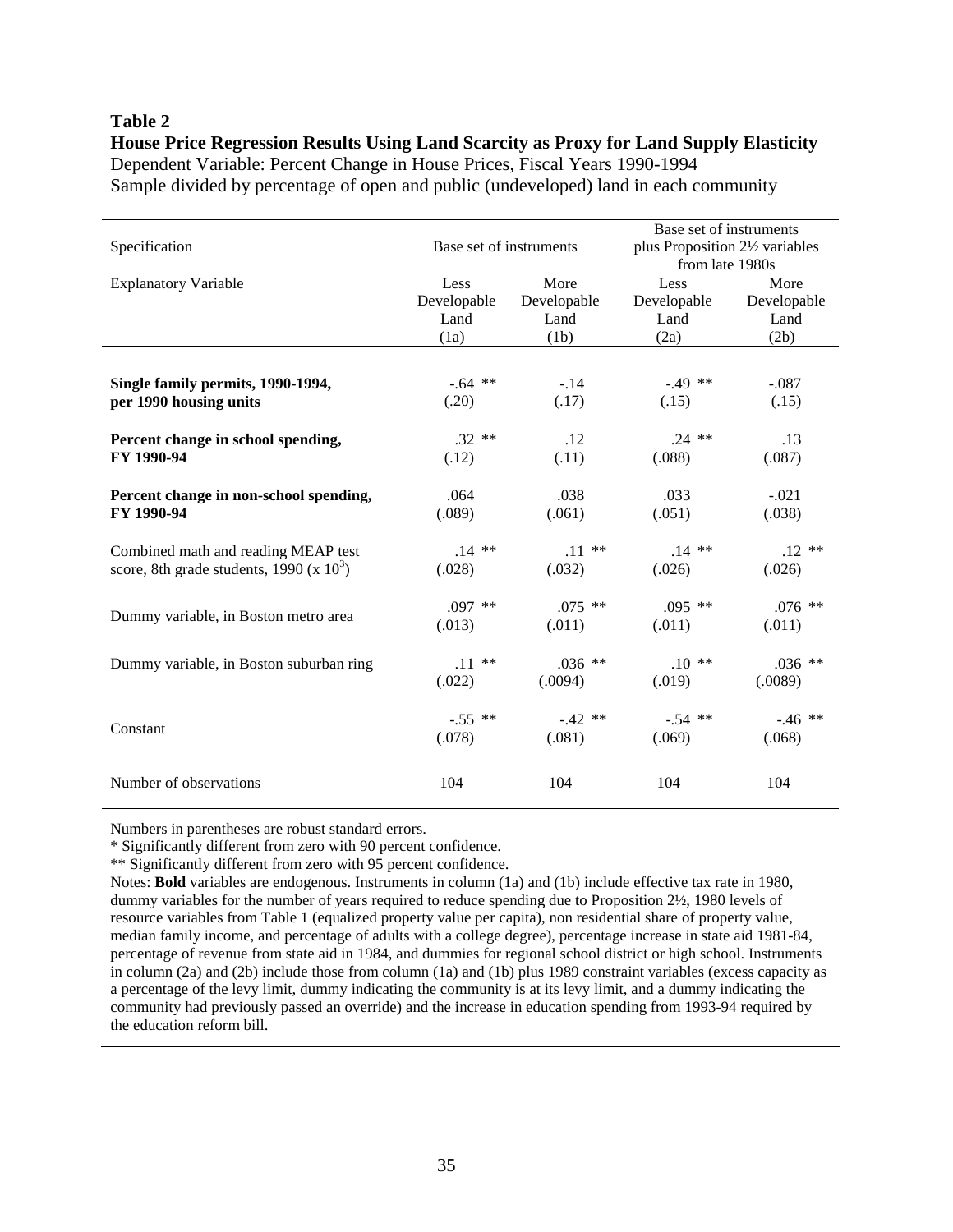#### **Table 3**

#### **House Price Regression Results Using Density as Proxy for Land Supply Elasticity**

Dependent Variable: Percent Change in House Prices, Fiscal Years 1990-1994 Sample divided by population density in each community

| Specification                              | Base set of instruments |              | Base set of instruments<br>plus Proposition 2½ variables<br>from late 1980s |              |
|--------------------------------------------|-------------------------|--------------|-----------------------------------------------------------------------------|--------------|
| <b>Explanatory Variable</b>                | More Densely            | Less Densely | More Densely                                                                | Less Densely |
|                                            | Populated               | Populated    | Populated                                                                   | Populated    |
|                                            | (1a)                    | (1b)         | (2a)                                                                        | (2b)         |
|                                            |                         |              |                                                                             |              |
| Single family permits, 1990-94,            | .027                    | $-.27$       | .013                                                                        | $-.11$       |
| per 1990 housing units                     | (.25)                   | (.18)        | (.22)                                                                       | (.13)        |
|                                            |                         |              |                                                                             |              |
| Percent change in school spending,         | $\ast$<br>.26           | .14<br>∗     | .12                                                                         | $.15**$      |
| FY 1990-94                                 | (.15)                   | (.083)       | (.10)                                                                       | (.073)       |
|                                            |                         |              |                                                                             |              |
| Percent change in non-school spending,     | $-.076$                 | .042         | .026                                                                        | $-.038$      |
| FY 1990-94                                 | (.085)                  | (.054)       | (.050)                                                                      | (.041)       |
|                                            |                         |              |                                                                             |              |
| Combined math and reading MEAP test        | $.18**$                 | $.069$ **    | $.16**$                                                                     | $.081$ **    |
| score, 8th grade students, 1990 (x $103$ ) | (.028)                  | (.030)       | (.023)                                                                      | (.030)       |
|                                            |                         |              |                                                                             |              |
| Dummy variable, in Boston metro area       | $.10**$                 | $.072$ **    | $.086**$                                                                    | $.073$ **    |
|                                            | (.014)                  | (.0092)      | (.011)                                                                      | (.0092)      |
|                                            |                         |              |                                                                             |              |
| Dummy variable, in Boston suburban ring    | $.059$ **               | $.058$ **    | $.056$ **                                                                   | $.057$ **    |
|                                            | (.012)                  | (.013)       | (.011)                                                                      | (.011)       |
|                                            |                         |              |                                                                             |              |
| Constant                                   | $-.64$ **               | $-.32**$     | $-.57$ **                                                                   | $-.36$ **    |
|                                            | (.078)                  | (.082)       | (.060)                                                                      | (.082)       |
|                                            |                         |              |                                                                             |              |
| Number of observations                     | 104                     | 104          | 104                                                                         | 104          |
|                                            |                         |              |                                                                             |              |

Numbers in parentheses are robust standard errors.

\* Significantly different from zero with 90 percent confidence.

\*\* Significantly different from zero with 95 percent confidence.

Notes: **Bold** variables are endogenous. Instruments in column (1a) and (1b) include effective tax rate in 1980, dummy variables for the number of years required to reduce spending due to Proposition 2½, 1980 levels of resource variables from Table 1 (equalized property value per capita), non residential share of property value, median family income, and percentage of adults with a college degree), percentage increase in state aid 1981-84, percentage of revenue from state aid in 1984, and dummies for regional school district or high school. Instruments in column (2a) and (2b) include those from column (1a) and (1b) plus 1989 constraint variables (excess capacity as a percentage of the levy limit, dummy indicating the community is at its levy limit, and a dummy indicating the community had previously passed an override) and the increase in education spending from 1993-94 required by the education reform bill.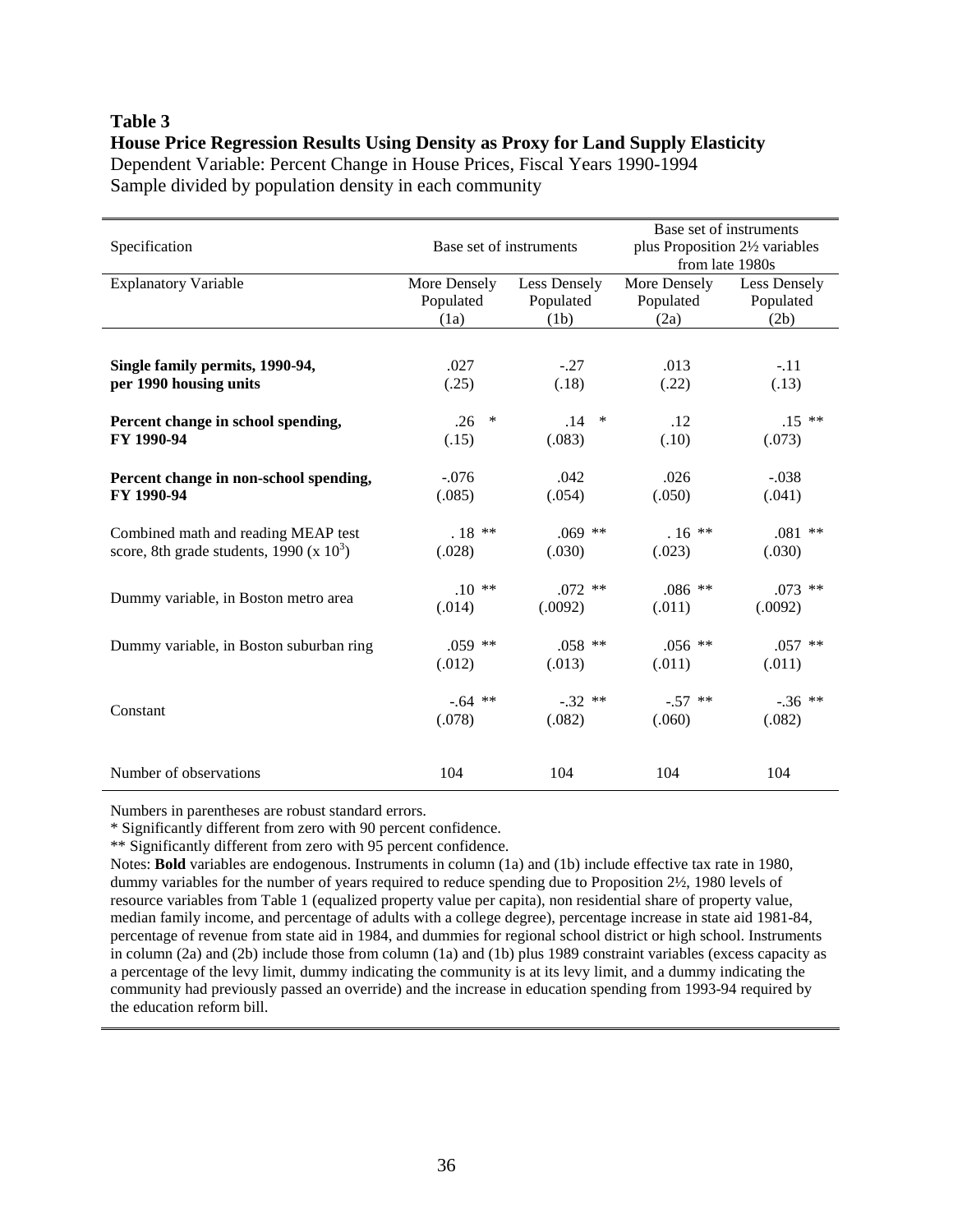### **Table 4 Land Supply Elasticity Regression Results**

Dependent Variable: Single family permits, 1990-1994, per 1990 housing units Sample divided by percentage of open and public (undeveloped) land in each community

| Specification                                          | Base set of instruments<br>(without lagged supply as<br>exogenous variable) |                                     | Base set of instruments<br>(with lagged supply as<br>exogenous variable) |                                     |
|--------------------------------------------------------|-----------------------------------------------------------------------------|-------------------------------------|--------------------------------------------------------------------------|-------------------------------------|
| <b>Explanatory Variable</b>                            | Less<br>Developable<br>Land<br>(1a)                                         | More<br>Developable<br>Land<br>(1b) | Less<br>Developable<br>Land<br>(2a)                                      | More<br>Developable<br>Land<br>(2b) |
| Percentage change in house prices,<br>1990-1994        | .0070<br>(.056)                                                             | ∗<br>.15<br>(.080)                  | .13<br>**<br>(.038)                                                      | .18<br>$***$<br>(.047)              |
| Single family permits, 1989,<br>per 1989 housing units |                                                                             |                                     | 4.9<br>**<br>(.44)                                                       | 3.6<br>**<br>(.43)                  |
| Constant                                               | .043<br>$***$<br>(.0055)                                                    | **<br>.064<br>(.0086)               | .016<br>$***$<br>(.0049)                                                 | $**$<br>.032<br>(.0062)             |
| Number of observations                                 | 104                                                                         | 104                                 | 104                                                                      | 104                                 |

Numbers in parentheses are robust standard errors.

\* Significantly different from zero with 90 percent confidence.

\*\* Significantly different from zero with 95 percent confidence.

Notes: **Bold** variable is endogenous. The instruments are all of the exogenous variables in the demand equation in table 2 plus the exogenous instruments from the demand equation of columns (1a) and (1b) in table 2.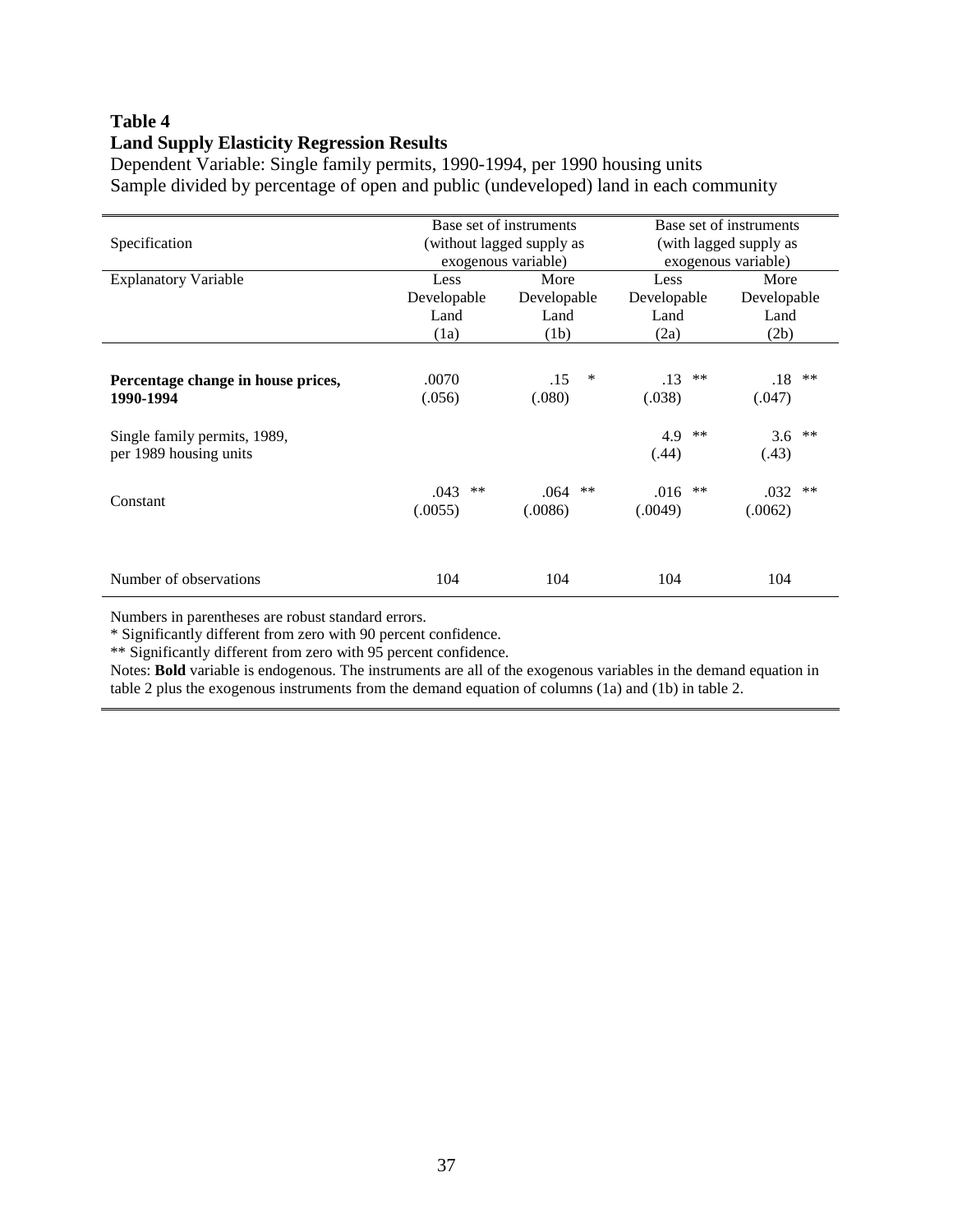## **Table 5 Descriptive Statistics of Characteristic Variables for Towns with More and Less Developable Land**

 $N_1=104$ ,  $N_2=104$ 

| Variable                                                   | Mean     | Std. Dev. | Min.     | Max.  |
|------------------------------------------------------------|----------|-----------|----------|-------|
|                                                            |          |           |          |       |
| Towns with More Developable Land $(N_I=104$ Observations): |          |           |          |       |
| Percent change in school spending, FY1990-94               | .141     | .0852     | $-.151$  | .315  |
| Percent change in non-school spending, FY1990-94           | .0656    | .156      | $-.319$  | .564  |
| Dummy, community passed override(s) between                | .346     | .478      | $\theta$ |       |
| FY 1990-94                                                 |          |           |          |       |
| Dummy, town is at its levy limit in 1990 ("constrained")   | .721     | .451      | $\theta$ |       |
| Median family income, 1990 (in '000)                       | 42.2     | 11.4      | 22.6     | 93.9  |
| Percent change in house prices, FY1990-94                  | $-.0859$ | .0517     | $-.192$  | .0258 |
| Towns with Less Developable Land $(N_2=104$ Observations): |          |           |          |       |
| Percent change in school spending, FY1990-94               | .150     | .0871     | $-.102$  | .544  |
| Percent change in non-school spending, FY1990-94           | .100     | .158      | $-.323$  | .680  |
| Dummy, community passed override(s) between                | .567     | .498      | 0        |       |
| FY 1990-94                                                 |          |           |          |       |
| Dummy, town is at its levy limit in 1990                   | .769     | 423       | $\Omega$ |       |
| Median family income, 1990 (in '000)                       | 46.8     | 13.7      | 22.1     | 95.1  |
| Percent change in house prices, FY1990-94                  | $-.0675$ | .0607     | $-.208$  | .0709 |

Notes, marked with asterisks:

Education reform law's school spending rise is FY1993-94 required percentage increase in education spending. "At levy limit" is defined as levy within 0.1 percent of levy limit.

"Constrained" communities are at levy limit in FY1990 and have passed no overrides prior to FY1990.

Developable land is defined as open, non-public acres plus land in residential use.

Sources: Massachusetts Department of Education; Massachusetts Department of Revenue, Division of Local Services, Municipal Data Bank; U.S. Department of Commerce, Bureau of the Census.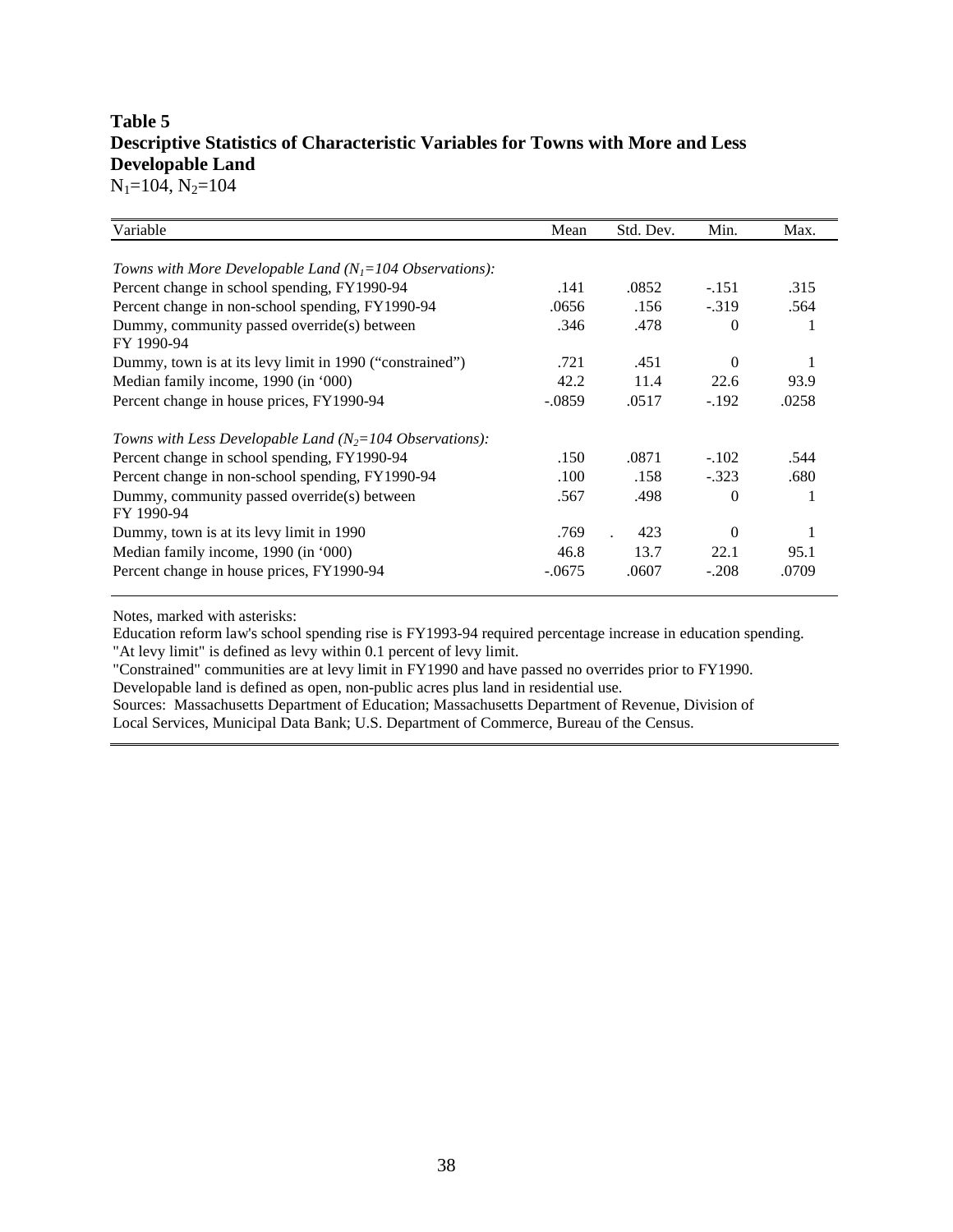## **Table 6 Spending Regression Results**

Dependent Variable: Percent Change in School or Non-school Spending, Fiscal Years 1990-94

| Explanatory                                                         | School            | Non-school        | School            | Non-school     |
|---------------------------------------------------------------------|-------------------|-------------------|-------------------|----------------|
| Variable                                                            | Spending          | Spending          | Spending          | Spending       |
|                                                                     | (1)               | (2)               | (3)               | (4)            |
| Percent change in number of students, 1990-94                       | $.70**$           |                   | $.75**$           |                |
|                                                                     | (.16)             |                   | (.16)             |                |
| Percent change in population, 1990-94                               |                   | $1.12*$           |                   | $1.07*$        |
|                                                                     |                   | (.62)             |                   | (.62)          |
| Percentage of Developed Land in 1984                                | $.24***$          | .24               | $.25**$           | .29            |
| Equalized property value per capita, FY1990 $(x10^9)$               | (.12)<br>.74      | (.18)<br>.45      | (.12)<br>.82      | (.20)<br>.10   |
|                                                                     | (.50)             | (.74)             | (.56)             | (.75)          |
| Ratio, enrollment to population, FY1990                             | $.55**$           | $-.39$            | $.69**$           | $-.20$         |
|                                                                     | (.28)             | (.44)             | (.28)             | (.45)          |
| Median family income, 1990                                          | $-.0028**$        | $-.00015$         | $-.0033**$        | $-.00010$      |
|                                                                     | (.0011)           | (.0020)           | (.0013)           | (.0020)        |
| Percentage of revenue from state aid, FY1984                        | $.25**$           | .014              | $.26**$           | $-.13$         |
|                                                                     | (.10)             | (.22)             | (.099)            | (.20)          |
| Nonresidential share of property value, FY1990                      | .011              | $-.017$           | $-.026$           | $-.057$        |
|                                                                     | (.074)            | (.12)             | (.079)            | (.13)          |
| Dummy variable, member of regional school district                  | $.052*$           | $-.027$           | $.053**$          | $-.058$        |
|                                                                     | (.027)            | (.073)            | (.026)<br>$-.021$ | (.066)         |
| Dummy variable, member of regional high school                      | $-.017$<br>(.025) | $-013$<br>(.069)  | (.025)            | .026<br>(.064) |
| Percentage increase in state aid, FY1981-84                         | $-.0093$          | .033              | $-.00021$         | $.055*$        |
|                                                                     | (.015)            | (.029)            | (.013)            | (.030)         |
| Percent of adult residents with college education,                  | $.17*$            | $-.14$            | $.18*$            | $-.058$        |
| 1990                                                                | (.096)            | (.17)             | (.10)             | (.20)          |
| Effective property tax rate, FY1980                                 | 1.7               | $-1.4$            | $2.4**$           | $-.32$         |
|                                                                     | (1.1)             | (2.1)             | (1.1)             | (2.0)          |
| Dummy variable, required one year of initial levy                   | $-.013$           | .023              | $-.021$           | .012           |
| reductions, FY1982                                                  | (.014)            | (.030)            | (.014)            | (.031)         |
| Dummy variable, required two years of initial levy                  | $-.086**$         | $-.016$           | $-.094**$         | $-.013$        |
| reductions, FY1982-83                                               | (.027)            | (.047)            | (.029)            | (.047)         |
| Dummy variable, required three years of initial levy                | $-16**$           | .051              | $-.17**$          | .042           |
| reductions, FY1982-84                                               | (.050)            | (.072)            | (.049)            | (.073)         |
| Excess spending per pupil (required>actual                          | .015<br>(.081)    | $-.33**$<br>(.17) |                   |                |
| spending), FY1994<br>Excess capacity as a percentage of levy limit, | .44               | $-.12$            |                   |                |
| FY1989                                                              | (.29)             | (.32)             |                   |                |
| Dummy variable, at levy limit and no overrides,                     | $.044**$          | .044              |                   |                |
| FY1989                                                              | (.017)            | (.027)            |                   |                |
| Dummy variable, passed override(s) prior to FY1990                  | $.059**$          | $.14**$           |                   |                |
|                                                                     | (.019)            | (.034)            |                   |                |
| Constant                                                            | $-.31**$          | $-.048$           | $-.31**$          | $-.18$         |
|                                                                     | (.13)             | (.20)             | (.13)             | (.21)          |
| Adjusted R-squared                                                  | .17               | .23               | .090              | .12            |
| Number of observations                                              | 208               | 208               | 208               | 208            |

Numbers in parentheses are standard errors. \*Significantly different from zero with 90 percent confidence. \*\*Significantly different from zero with 95 percent confidence.

Notes: **Bold** variables are endogenous. Spending equations (1) and (2) include fiscal variables from the early 1980s, Proposition 2½ variables from 1989, and the excess spending per pupil in 1994 (required>actual spending). Spending equations (3) and (4) include fiscal variables from 1990 and early Proposition 2½ variables. Instruments include the single family permits in 1989 per 1990 housing units, the fraction of a community's population under age 5, developable land in 1984, housing permits in 1989, dummy variables for inside the Boston PMSA and suburban ring, fraction of residents in manufacturing in 1990, fraction of the population aged 35-60 in 1990, and average eighth grade reading and math test score in 1990.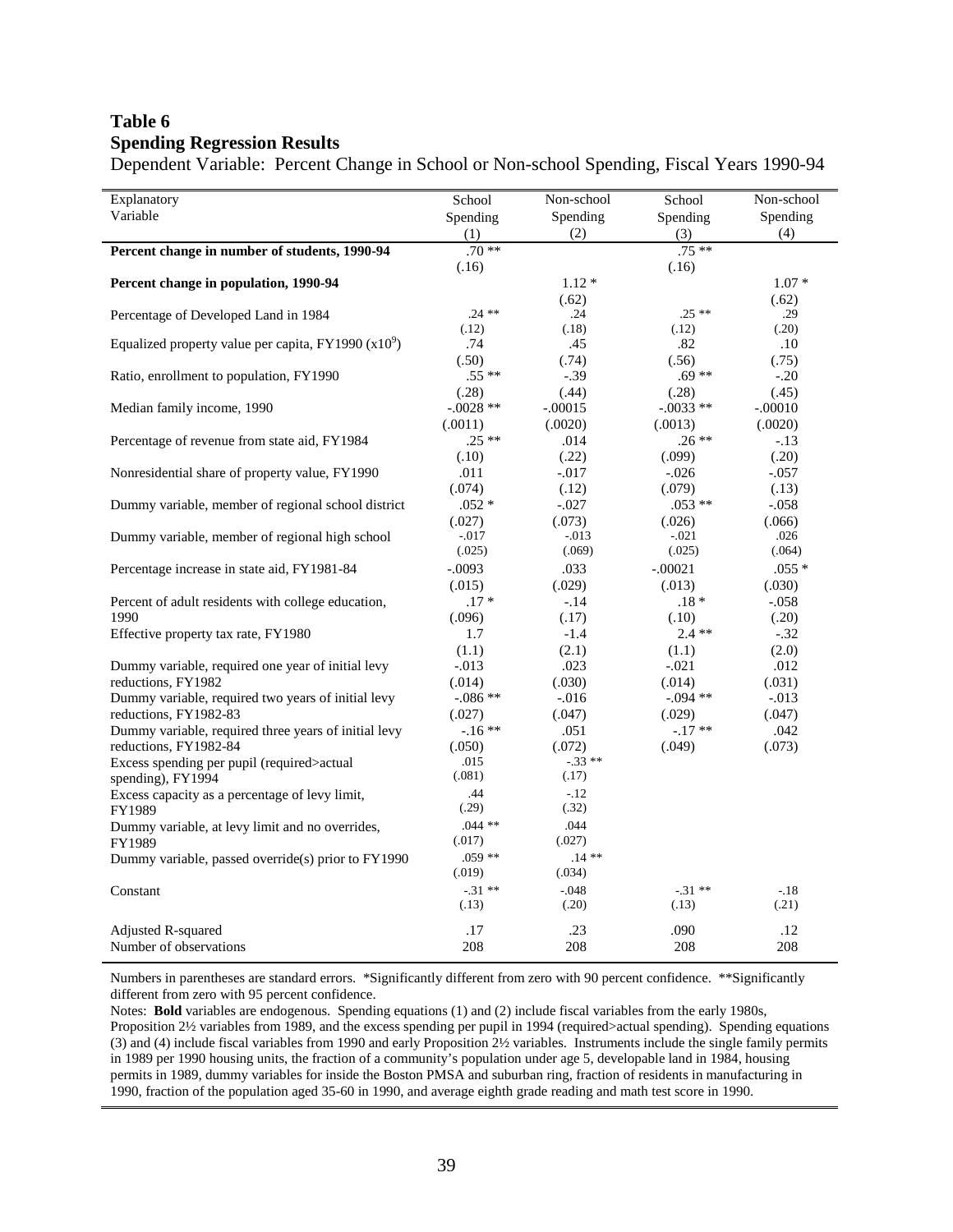#### **Table 7**

#### **Override Regression Results Including Percentage of Developed Land As Independent Variable**

Dependent Variable: Cumulative Amount of Overrides Passed in a Community per Capita, FY 1990-1994

| Explanatory                                             | <b>OLS</b>           | <b>OLS</b>           | <b>OLS</b>           | 2SLS        |
|---------------------------------------------------------|----------------------|----------------------|----------------------|-------------|
| Variable                                                |                      | <b>Base Equation</b> | <b>Base Equation</b> | Endogenous  |
|                                                         | <b>Base Equation</b> | Plus Early 80s       | Plus Late 80s        | Population  |
|                                                         |                      | Prop. 2 1/2 Var.     | Prop. 2 1/2 Var.     | Change      |
|                                                         | (1)                  | (2)                  | (2)                  | (4)         |
| Percent change in population, 1990-94                   |                      |                      |                      | $-296.3$ ** |
|                                                         |                      |                      |                      | (144.0)     |
| Percentage of Developed Land in 1984                    | $92.7**$             | $96.0*$              | $93.1*$              | $76.8*$     |
|                                                         | (46.0)               | (51.7)               | (52.9)               | (46.0)      |
| Equalized property value per capita, $FY1990(x10^6)$    | .10                  | .089                 | .049                 | .29         |
|                                                         | (.28)                | (.29)                | (.28)                | (.27)       |
| Ratio, enrollment to population, FY1990                 | $305.9$ **           | $283.8**$            | $244.1$ **           | 288.6 **    |
|                                                         | (111.5)              | (114.4)              | (105.2)              | (112.6)     |
| Median family income, 1990                              | .14                  | .16                  | .30                  | .43         |
|                                                         | (.78)                | (.80)                | (.79)                | (.79)       |
| Nonresidential share of property value, FY1990          | $-76.0**$            | $-66.5*$             | $-51.8$              | $-105.9$ ** |
|                                                         | (38.2)               | (40.2)               | (41.2)               | (38.5)      |
| Dummy variable, member of regional school district      | 2.9                  | .91                  | $-.66$               | 10.5        |
|                                                         | (17.8)               | (18.6)               | (15.9)               | (18.4)      |
| Dummy variable, member of regional high school          | 14.6                 | 15.9                 | 16.2                 | 11.0        |
|                                                         | (18.1)               | (18.6)               | (17.1)               | (18.1)      |
| Percent of adult residents with college education, 1990 | 149.6 **             | 149.1 **             | $141.7**$            | 101.1       |
|                                                         | (69.5)               | (69.0)               | (70.9)               | (72.2)      |
| Percent of residents with age over 65                   | 294.2 **             | $270.1$ **           | $296.3$ **           | 114.0       |
|                                                         | (128.1)              | (131.7)              | (136.3)              | (142.1)     |
| Effective property tax rate, FY1980                     |                      | $-136.6$             | $-36.2$              |             |
|                                                         |                      | (570.2)              | (570.4)              |             |
| Dummy variable, required one year of initial levy       |                      | $-6.2$               | $-5.0$               |             |
| reductions, FY1982                                      |                      | (7.9)                | (8.6)                |             |
| Dummy variable, required two years of initial levy      |                      | 4.2                  | $-.61$               |             |
| reductions, FY1982-83                                   |                      | (14.2)               | (14.7)               |             |
| Dummy variable, required three years of initial levy    |                      | $-1.8$               | $-6.1$               |             |
| reductions, FY1982-84                                   |                      | (18.6)               | (19.1)               |             |
| Excess spending per pupil (required>actual spending),   |                      |                      | 24.1                 |             |
| FY1994                                                  |                      |                      | (32.4)               |             |
| Excess capacity as a percentage of levy limit, FY1989   |                      |                      | $-62.3$              |             |
|                                                         |                      |                      | (259.6)              |             |
| Dummy variable, at levy limit and no overrides,         |                      |                      | 1.5                  |             |
| FY1989                                                  |                      |                      | (7.9)                |             |
| Dummy variable, passed override(s) prior to FY1990      |                      |                      | $27.3**$             |             |
|                                                         |                      |                      | (13.1)               |             |
| Constant                                                | $-179.4**$           | $-170.6**$           | $-178.2**$           | $-142.2$ ** |
|                                                         | (54.3)               | (59.3)               | (58.4)               | (54.6)      |
| Adjusted R-squared                                      | .44                  | .44                  | .47                  | .45         |
| Number of observations                                  | 155                  | 155                  | 155                  | 155         |
|                                                         |                      |                      |                      |             |

Numbers in parentheses are standard errors.

\*Significantly different from zero with 90 percent confidence.

\*\*Significantly different from zero with 95 percent confidence.

Note: **Bold** variable is endogenous. Regressions include only communities that are at their levy limit. Equation (1) is base equation. Equation (2) additionally includes early 1980s Proposition 2½ variables. Equation (3) additionally includes late 1980s Proposition 2½ variables. Equation (4) includes endogenous population changes. Instruments include the single family permits in 1989 per 1990 housing units, the fraction of a community's population under age 5, developable land in 1984, housing permits in 1989, dummy variables for inside the Boston PMSA and suburban ring, fraction of residents in manufacturing in 1990, fraction of the population aged 35-59 in 1990, and average eighth grade reading and math test score in 1990.